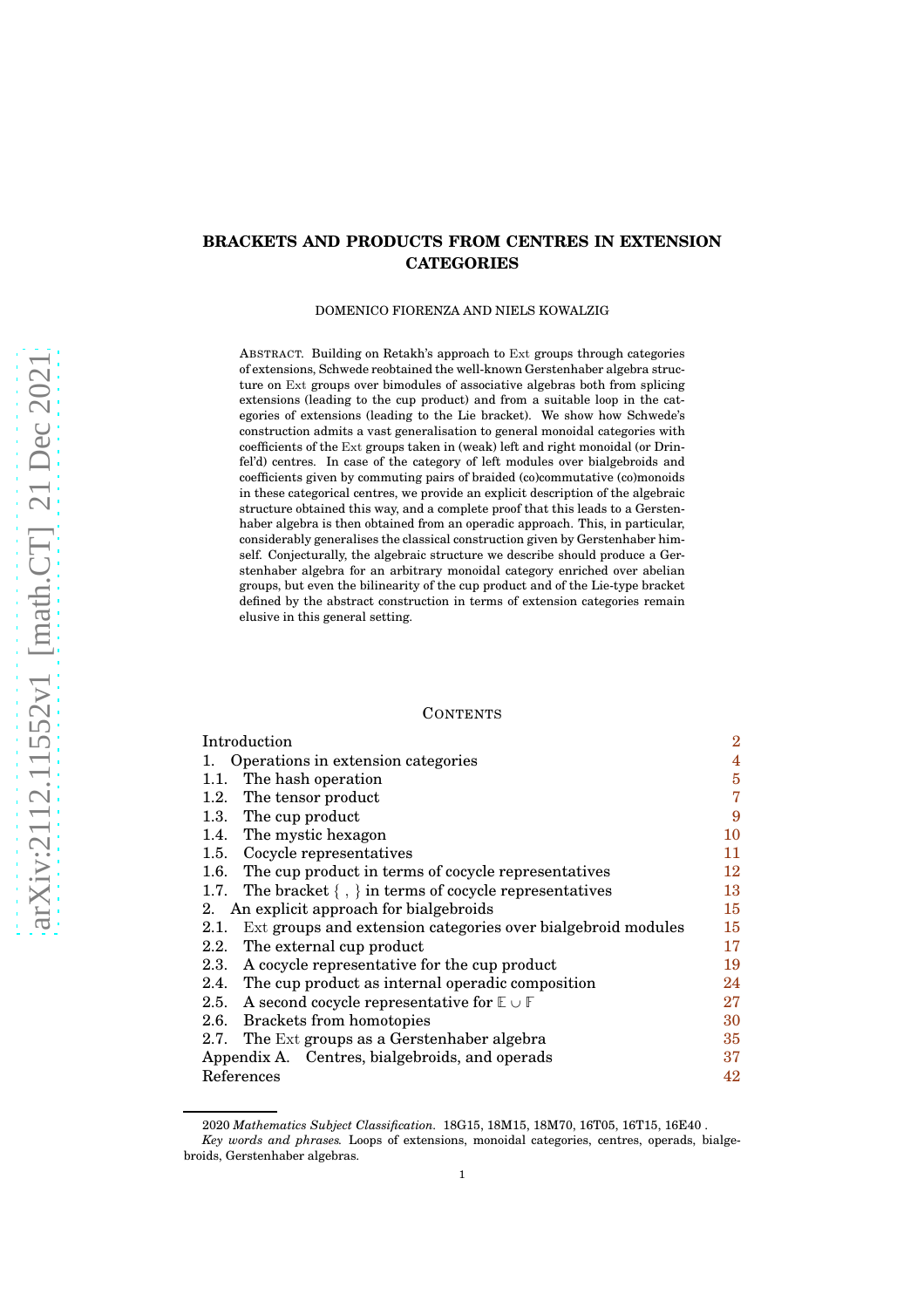#### <span id="page-1-0"></span>INTRODUCTION

An apparently quite wide-spread theorem roughly states that for a monoidal category  $(\mathscr{C}, \otimes, \mathbb{1})$  fulfilling some mild conditions, the groups  $Ext_{\mathscr{C}}(\mathbb{1}, \mathbb{1})$  define a Gerstenhaber algebra: that is, a graded object equipped with a graded Lie bracket and a graded commutative product subject to a Leibniz rule. However, a proof seems to be written down only in [\[Sh1,](#page-41-1) [Sh2\]](#page-41-2), see also [\[He\]](#page-41-3) for an advanced attempt. The *mild* conditions just mentioned refer to the problem that for an arbitrary monoidal category a priori the monoidal structure is not exact, and one hence assumes the existence of a full additive subcategory which has the desired properties and is implicitly dealt with instead of the original monoidal category. The precise conditions needed, which we prefer not to discuss here in detail, are spelled out in  $[Sh1, §2.1]$  $[Sh1, §2.1]$  or, somewhat differently, in [\[Sh2,](#page-41-2) Def. 5.1], or [\[Schw,](#page-41-4) Lem. 2.1] for a discussion adapted to the Hochschild context of associative algebras.

Less known and so far unproven is the following enhancement of the above statement, which we formulate as a conjecture here:

**Conjecture.** Let  $\mathscr C$  be a monoidal category (fulfilling a few mild conditions), let  $Z$  be a braided commutative monoid in the left weak monoidal centre of  $\mathscr{C}$ , and *let* X *be a braided cocommutative comonoid in the right weak monoidal centre of*  $\mathscr{C}$ *. If*  $(X, Z)$  *is a commuting pair, then*  $\text{Ext}_{\mathscr{C}}(X, Z)$  *is a Gerstenhaber algebra.* 

Here, by left resp. weak centre of  $(\mathscr{C}, \otimes, \mathbb{1})$  we mean those (braided monoidal) categories  $\mathscr{Z}^{\ell}(\mathscr{C})$  resp.  $\mathscr{Z}^{r}(\mathscr{C})$  whose objects are objects in  $\mathscr{C}$  together with not necessarily invertible natural maps  $Z \otimes M \to M \otimes Z$  resp.  $M \otimes X \to X \otimes M$ that for arbitrary  $M \in \mathscr{C}$  fulfil certain (hexagon) compatibilities in a customary sense, and *commuting pair* refers to the case where these two maps coincide on  $Z \otimes X$ , see [§A.1](#page-37-0) for a more precise definition.

That these central objects need further structure such as a multiplication resp. comultiplication in order to define a Gerstenhaber algebra on their Ext groups becomes clear, *e.g.*, when observing that the usual Yoneda product is not an internal operation on  $Ext_{\mathscr{C}}(X, Z)$ .

In [§1,](#page-3-0) we motivate the above conjecture by mimicking Schwede's description [\[Schw\]](#page-41-4) of the Gerstenhaber algebra structure on the Hochschild cohomology of an associative algebra through Retakh's enhancement of Ext groups to  $\mathscr{E}xt$ spaces. More precisely, if we denote by  $\#$  the splicing of two extensions in  $\mathscr{E}xt$ (that induces the Yoneda product on Ext groups), and if we assume  $X$  to be a comonoid in  $\mathscr{Z}^r(\mathscr{C})$  with comultiplication  $\Delta_X$  and Z a monoid in  $\mathscr{Z}^{\ell}(\mathscr{C})$  with multiplication  $\mu$ , we can consider both multiplication resp. comultiplication as extensions of length zero, and so as objects in  $\mathscr{E}xt_{\mathscr{C}}^0(X,X\otimes X)$  and  $\mathscr{E}xt_{\mathscr{C}}^0(Z\otimes X)$ Z, Z), respectively. Given two extensions  $\mathbb{E} \in \mathscr{E}xt_{\mathscr{C}}^p(\mathring{X},\mathring{Z})$  and  $\mathbb{F} \in \mathscr{E}xt_{\mathscr{C}}^q(X,\mathring{Z})$  of length  $p$  resp.  $q$ , one can then consider the splicing

$$
\mathbb{E} \cup \mathbb{F} \coloneqq \mu \# (\mathbb{E} \otimes Z) \# (X \otimes \mathbb{F}) \# \Delta_X
$$

and its connected component in  $\mathscr{E}xt^{p+q}_{\mathscr{C}}(X,Z),$  that for convenience will be denoted by the same symbol:

$$
\mathbb{E} \cup \mathbb{F} \in \pi_0 \mathscr{E}xt_{\mathscr{C}}^{p+q}(X,Z) \simeq \text{Ext}_{\mathscr{C}}^{p+q}(X,Y).
$$

On top, if  $\text{Moloch}(\mathbb{E}, \mathbb{F})$  denotes the truncated tensor product complex of two extensions  $\mathbb E$  and  $\mathbb F,$  one can devise the following loop in  $\mathscr Ext^{p+q}_\mathscr{C}(X,Z)$ :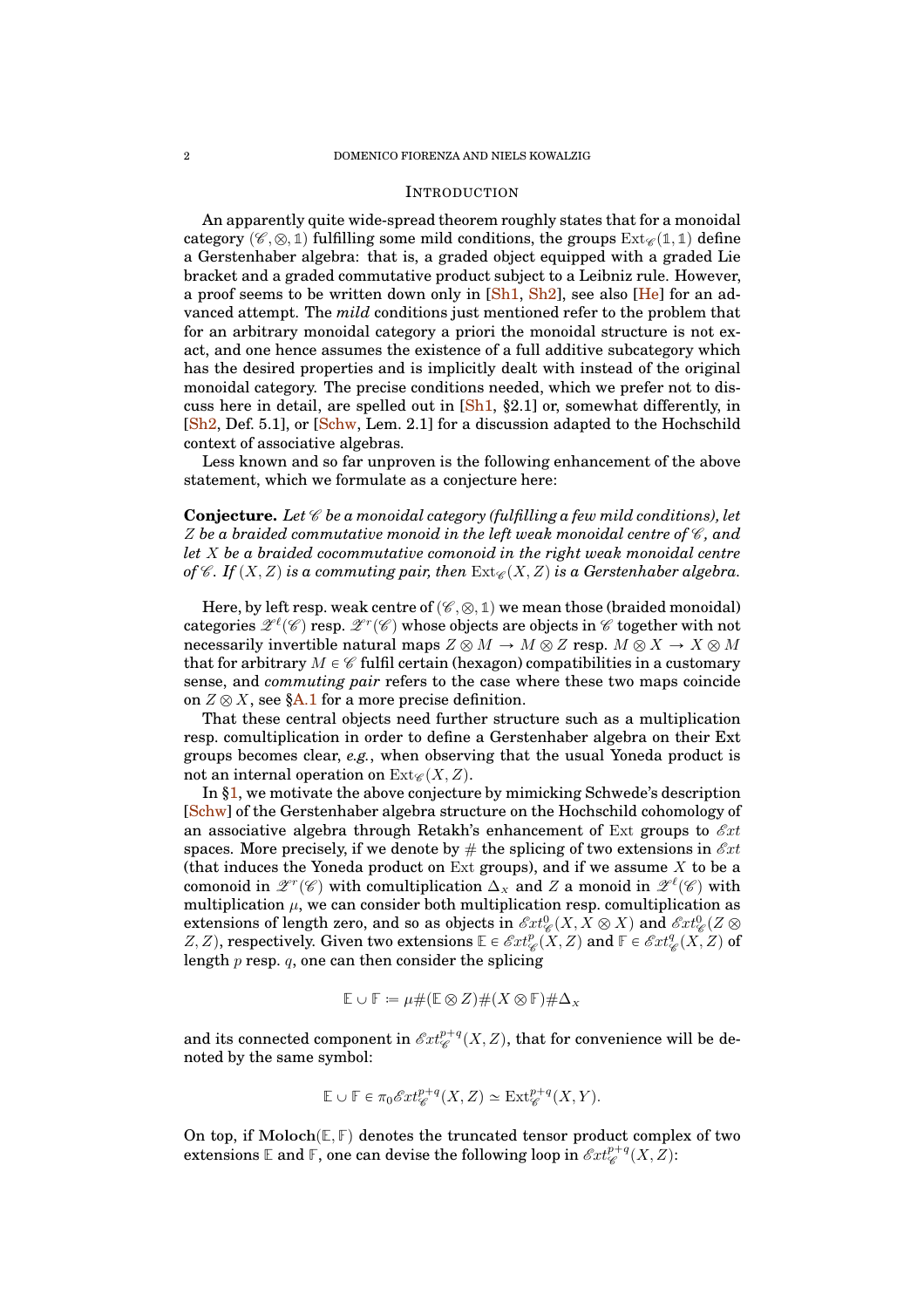

where the vertical arrows use in an essential way that X and Z form a commuting pair in the right and left weak centres of  $\mathscr{C}$ , respectively.

Choosing  $\mathbb{E} \cup \mathbb{F}$  as a base point in  $\mathscr{E}xt^{p+q}_{\mathscr{C}}(X,Z)$ , this gives an element

$$
\{\mathbb{E},\mathbb{F}\}\in \pi_1(\mathscr{E}xt^{p+q}_{\mathscr{C}}(X,Z),\mathbb{E}\cup\mathbb{F})\simeq \operatorname{Ext}^{p+q-1}_{\mathscr{C}}(X,Z).
$$

This way, one has defined a degree zero cup product

$$
\cup: \text{Ext}^p_{\mathscr{C}}(X, Z) \times \text{Ext}^q_{\mathscr{C}}(X, Z) \to \text{Ext}^{p+q}_{\mathscr{C}}(X, Z)
$$

and a degree  $-1$  bracket

$$
\{-,-\} \colon \mathrm{Ext}^p_{\mathscr{C}}(X,Z) \times \mathrm{Ext}^q_{\mathscr{C}}(X,Z) \to \mathrm{Ext}^{p+q-1}_{\mathscr{C}}(X,Z).
$$

Unfortunately, even in the case of the category of bimodules over associative algebras, this topological approach leaves one one step before the conclusion: a proof that these operations define a Gerstenhaber algebra or the mere fact these operations are bilinear remain elusive and no simpler argument than those used in [\[Sh1\]](#page-41-1) seems to be available to establish these facts in a purely topological fashion.

In case of the category of bimodules over associative algebras, however, there is a convenient mixed topological/algebraic approach developed in the al-ready mentioned work [\[Schw\]](#page-41-4) by Schwede, which leads to a transparent proof of the fact that the cup product and the bracket obtained from a similar loop as above indeed do endow the groups  $Ext_{A^e}(A, A)$  of an associative algebra A with a Gerstenhaber algebra structure: it is shown in *op. cit.* how to obtain an explicit description in terms of Hochschild cocycle representatives of the cup and bracket operations (dictated by the geometry of  $\mathcal{E}xt$  spaces) for which the Gerstenhaber algebra axioms can be directly checked, and which coincide with the cup product and Lie bracket of the classical Gerstenhaber algebra structure on  $\text{Ext}_{A^e}(A, A)$  as originally introduced in [\[Ge\]](#page-41-5).

Following the mentioned approach, we will show how to extract a cocycle description for the cup and bracket operations derived from the geometry of  $\mathscr{E}xt$ spaces of a commuting pair  $(X, Z)$ . As even an accurate construction will not allow us here to obtain a proof for a Gerstenhaber algebra structure in full generality, we will be rather informal in this derivation, omitting all the needed technical (mainly categorical) assumptions in order to make the construction completely rigorous. Yet, we will be accurate enough to be able to provide in [§2](#page-14-0) an explicit cocycle description for the operations in the particular case that  $\mathscr C$  is the monoidal category of left U-modules for a left bialgebroid  $(U, A)$ . In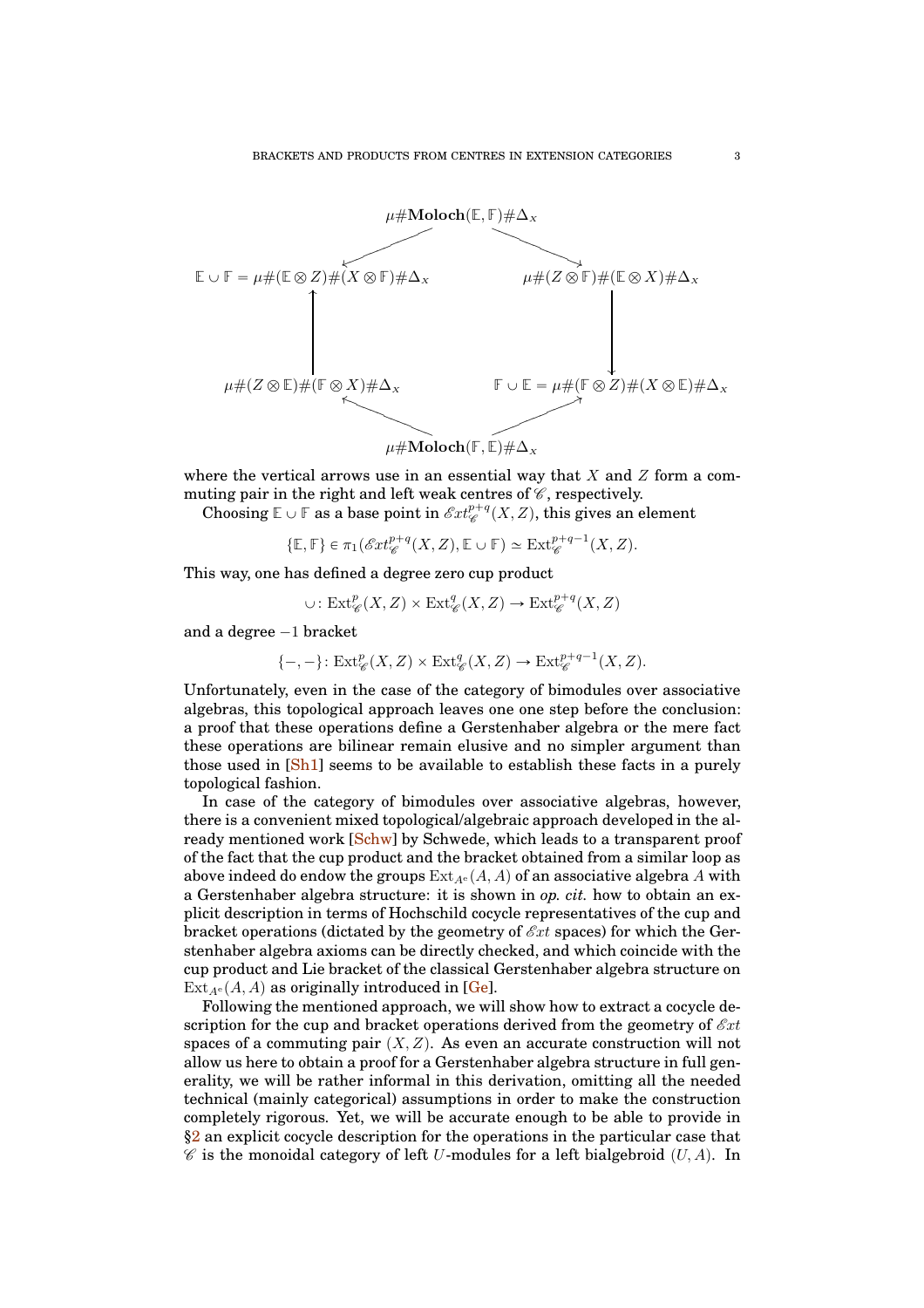terms of this cocycle description we shall explicitly exhibit the Gerstenhaber algebra structure, thus turning the above Conjecture into Theorem [2.35:](#page-34-1)

**Theorem** (Theorem  $2.35$ ). Let  $(U, A)$  be a left bialgebroid, Z a braided com*mutative monoid in the left weak centre of the monoidal category of left* U*modules, and* X *a braided cocommutative comonoid in its right weak centre such that*  $(X, Z)$  *constitutes a commuting pair. Then the cochain complex*  $\operatorname{Hom}_U(\operatorname{Bar}_{\bullet}(U,X), Z)$ , computing  $\operatorname{Ext}^{\bullet}_U(X, Z)$  for A-projective U, defines an op*erad with multiplication, which induces a Gerstenhaber algebra structure on the cohomology groups.*

Taking  $U = A^e$  and  $X = Y = A$ , this recovers the usual Gerstenhaber algebra structure on the standard Hochschild cohomology of an associative algebra A with coefficients in itself as a very particular case.

$$
\ast\ \ *\ \ *
$$

Throughout the whole text **k** will be a commutative ring, of characteristic zero if need be. Unadorned tensor products are *not* to be understood over **k** but rather denote the product in a monoidal category.

## 1. OPERATIONS IN EXTENSION CATEGORIES

<span id="page-3-0"></span>We begin by recalling, in an informal way, the basic definitions of the  $\mathscr{E}xt$ spaces we are going to use in the construction of the cup product and the bracket operation on Ext groups. Our aim here is not to provide a rigorous construction but rather to fix notation and orient the reader. Details on the formal construction and proofs of the statements can be found, *e.g.*, in the original works by Retakh on  $\mathcal{E}xt$  spaces [\[Re\]](#page-41-6) or by Neeman and Retakh [\[NeRe\]](#page-41-7).

We will be working in a fixed monoidal category  $\mathscr C$  and will denote the objects of  $\mathscr C$  by the symbols  $X, Y, Z, \ldots$ . We will also assume  $\mathscr C$  is close enough to an abelian category with enough projectives so that expressions like "zero object", "short exact sequence" or "projective resolution" make sense in  $\mathscr C$ . In particular, in  $\mathscr C$  we will have a notion of an extension of an object X by an object  $Y$ , meaning by this a short exact sequence of the form

$$
0 \to Y \to E \to X \to 0
$$

in  $\mathscr C$ . Iterating this construction, one gets the notion of a p-fold extension of an object  $X$  by an object  $Y$ , which will be denoted by

$$
\mathbb{E}: \quad 0 \to Y \to E_{p-1} \to \cdots \to E_0 \to X \to 0,
$$

so that

$$
\mathbb{E}_{i} = \begin{cases} 0 & \text{if } i \leq -2 \\ X & \text{if } i = -1 \\ E_{i} & \text{if } 0 \leq i \leq p - 1 \\ Y & \text{if } i = p \\ 0 & \text{if } i \geq p + 1. \end{cases}
$$

The maps  $\mathbb{E}_i \to \mathbb{E}_{i-1}$  will be denoted by  $d_{\mathbb{E},i}$  or simply by  $d_i, d_{\mathbb{E}}$ , or still simpler by d when no or not much confusion is likely to arise. Occasionally, to make it manifest that X is in place or degree  $-1$  and Y in place or degree p, we will formally use the degree j shift symbol  $[j]$ , familiar from the theory of triangulated categories, and will write a  $p$ -fold extension of X by Y as

$$
\mathbb{E}: \quad 0 \to Y[p] \to E_{p-1} \to \cdots \to E_0 \to X[-1] \to 0.
$$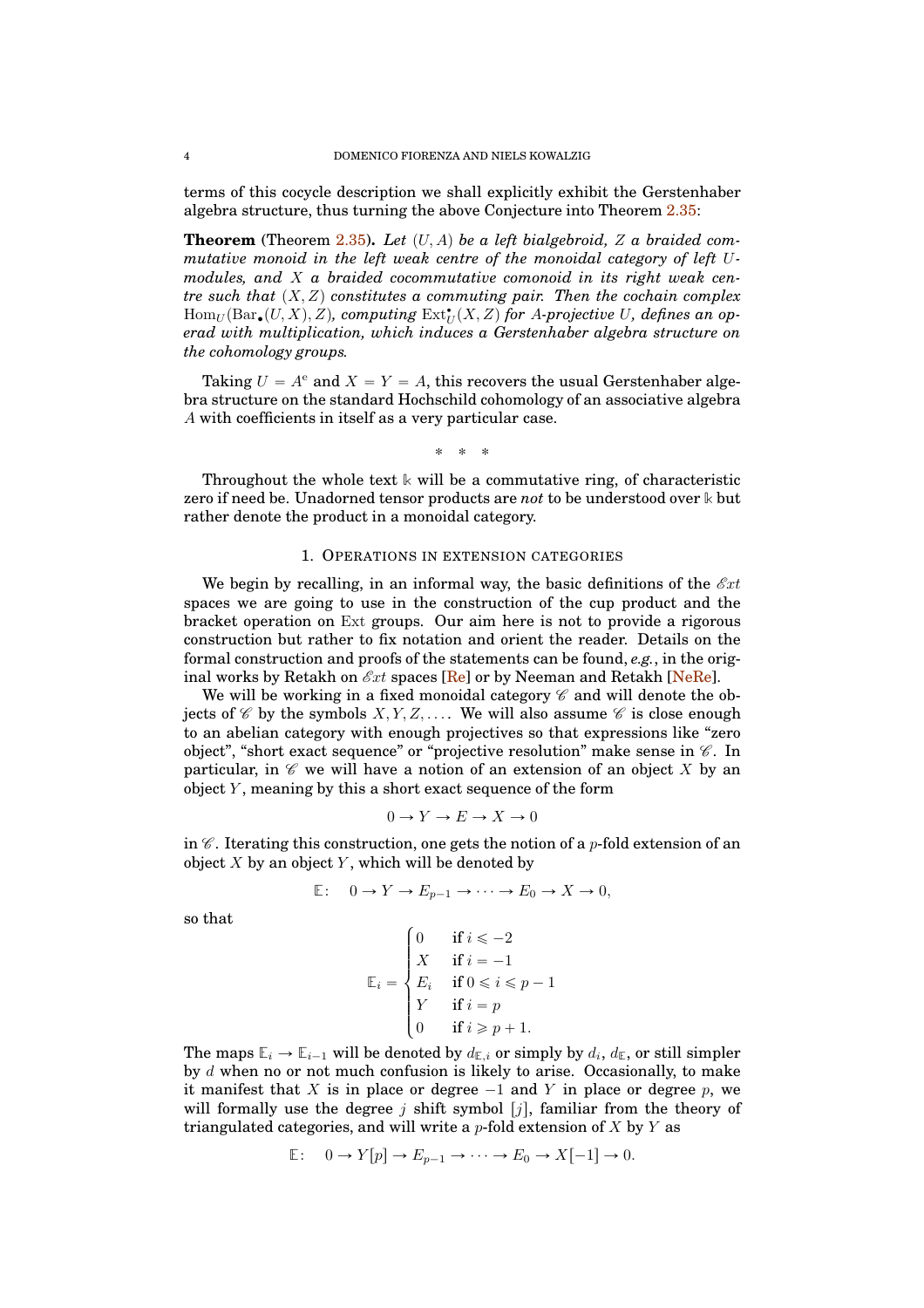In other words, we will be implicitly assuming that objects without an index are placed in degree zero. More generally, an object denoted, for example,  $E_i[j],$ is to be thought as placed in degree  $i + j$ .

If  $\mathbb{E}$  and  $\mathbb{F}$  are two p-fold extensions of X by Y, a *morphism*  $f: \mathbb{E} \to \mathbb{F}$  of p-fold *extensions* is defined as a commutative diagram

<span id="page-4-1"></span>
$$
0 \longrightarrow Y \longrightarrow E_{p-1} \longrightarrow \cdots \longrightarrow E_1 \longrightarrow E_0 \longrightarrow X \longrightarrow 0 \tag{1.1}
$$
  
\n
$$
\downarrow \qquad \qquad f_1 \qquad \qquad f_0 \qquad \qquad \downarrow
$$
  
\n
$$
0 \longrightarrow Y \longrightarrow F_{p-1} \longrightarrow \cdots \longrightarrow F_1 \longrightarrow F_0 \longrightarrow X \longrightarrow 0
$$

that is, where the leftmost and rightmost vertical arrows are the identity. If  $f, g: \mathbb{E} \to \mathbb{F}$  are two morphisms of p-fold extensions, then a *chain homotopy* between f and g is a degree  $+1$  morphism s of graded objects from  $\mathbb{E}$  to  $\mathbb{F}$  such that  $f - g = [d, s]$ . Explicitly, remembering that both f and g are identities in degree  $-1$  and p and that both  $\mathbb{E}_i$  and  $\mathbb{F}_i$  are zero outside the range  $[-1, p]$ , this amounts to the datum of a family of morphisms  $s_i: \mathbb{E}_i \to \mathbb{F}_{i+1}$ , for  $i =$  $-1, 0, 1, \ldots, p$ , such that

$$
d_0 \circ s_{-1} = 0,
$$
  
\n
$$
d \circ s_i + s_{i-1} \circ d = f_i - g_i \text{ for } 0 \le i \le p-1,
$$
  
\n
$$
s_{p-1} \circ d_{p-1} = 0.
$$

Similarly, one defines homotopies between homotopies, *etc*. This way, one defines an  $\infty$ -category Ext $^p_{\mathscr{C}}(X,Y)$  whose objects are  $p$ -fold extensions of  $X$  by  $Y,$ whose 1-morphisms are morphisms of  $p$ -fold extensions, whose 2-morphisms are homotopies between morphisms, and so on. The space  $\mathscr{E}xt_{\mathscr{C}}^p(X,Y)$  is defined as the topological realisation of the simplicial set defined by this  $\infty$ category  $\text{Ext}_{\mathscr{C}}^p(X, Y)$ , that is, the simplicial set having the k-morphisms in  $\text{Ext}_{\mathscr{C}}^p(X, Y)$  as k-simplices. The two basic properties of the  $\mathscr{E}xt$  spaces that we shall need and are going to use are the following relations to Ext groups in  $\mathscr{C}$ . which run under the name *Retakh's isomorphism* [\[Re,](#page-41-6) [NeRe\]](#page-41-7):

$$
\pi_0 \mathcal{E}xt^p_{\mathscr{C}}(X,Y) = \text{Ext}^p_{\mathscr{C}}(X,Y),
$$
  

$$
\pi_1(\mathcal{E}xt^p_{\mathscr{C}}(X,Y); \mathbb{E}) = \text{Ext}^{p-1}_{\mathscr{C}}(X,Y),
$$

where the first line can be taken as a definition of the Ext group  $\text{Ext}^p_{\mathscr{C}}(X, Y)$ . When  $\mathscr C$  is an abelian category with enough projectives, this is equivalent to the classical definition of the Ext groups in  $\mathscr{C}$ .

<span id="page-4-0"></span>1.1. **The hash operation.** The *hash operation*, also known as *splicing*, is a concatenation type operation

$$
\# \colon \mathscr{E}xt^p_{\mathscr{C}}(Y,Z) \times \mathscr{E}xt^q_{\mathscr{C}}(X,Y) \to \mathscr{E}xt^{p+q}_{\mathscr{C}}(X,Z)
$$

on  $\mathscr{E}xt$  spaces, implementing the Yoneda product

$$
\circ: \mathrm{Ext}^p_{\mathscr{C}}(Y,Z) \otimes \mathrm{Ext}^q_{\mathscr{C}}(X,Y) \to \mathrm{Ext}^{p+q}_{\mathscr{C}}(X,Z)
$$

on Ext groups by passing to path connected components. It is defined in slightly different ways depending on whether  $p$  or  $q$  are zero or not. When both  $p$ and q are zero,  $\mathscr{E}xt_{\mathscr{C}}^0(Y,Z)$ ,  $\mathscr{E}xt_{\mathscr{C}}^0(X,Y)$ , and  $\mathscr{E}xt_{\mathscr{C}}^0(X,Z)$  are just the hom sets  $\text{Hom}_{\mathscr{C}}(Y, Z)$ ,  $\text{Hom}_{\mathscr{C}}(X, Y)$  and  $\text{Hom}_{\mathscr{C}}(X, Z)$ , respectively, and the hash operation in this case is the composition of homomorphisms.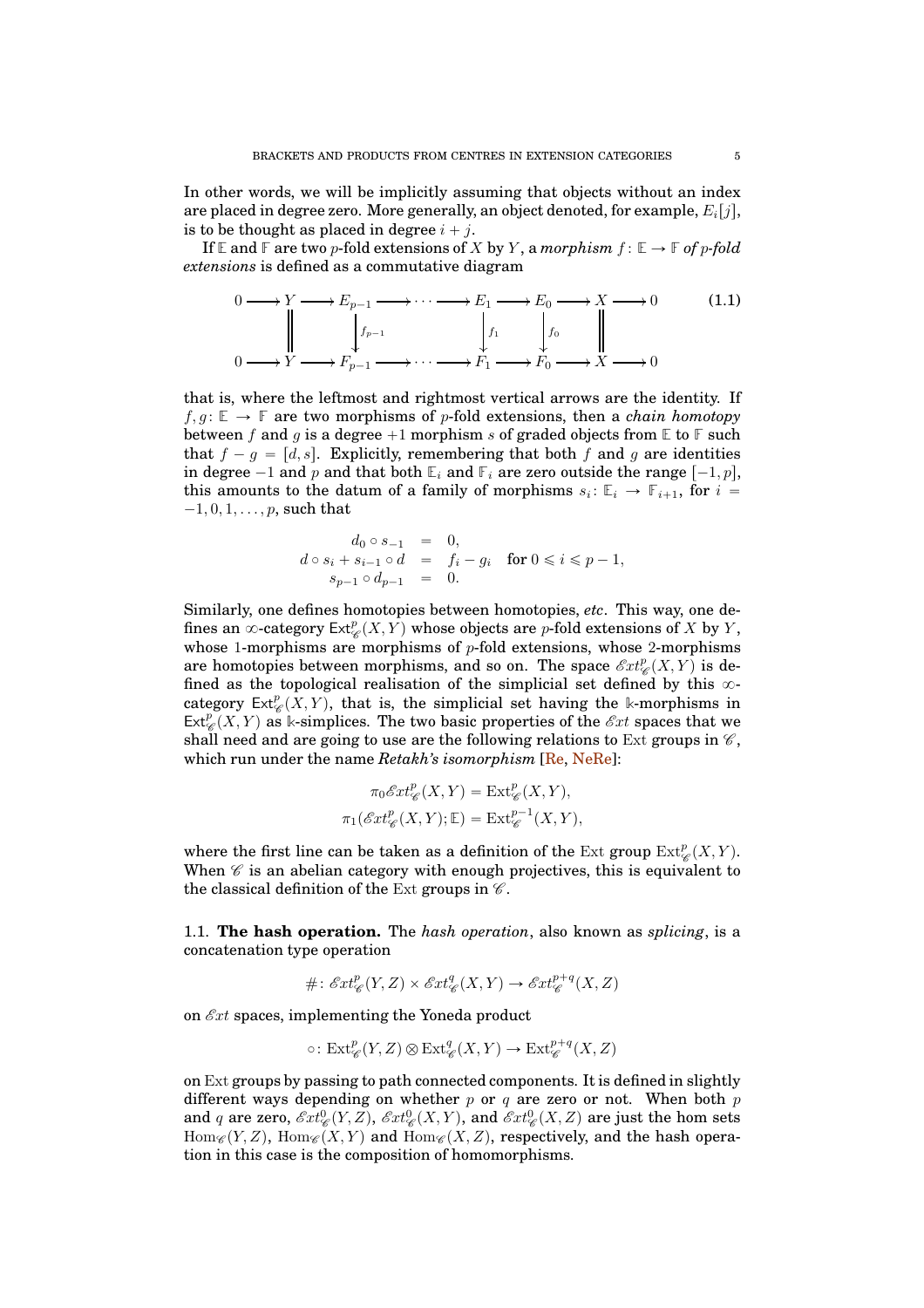When  $p > 0$  and  $q = 0$ , we are considering a hash of the form  $E \# F$ , where  $\mathbb{F}: X \to Y$  is a morphism. It is defined as the top horizontal row of the commutative diagram

<span id="page-5-2"></span>

where the rightmost commutative square is a pullback and the map  $E_1 \rightarrow$  $E_0 \times_Y X$  is induced by the commutative diagram

$$
E_1 \xrightarrow{0} X
$$
  
\n
$$
\downarrow \qquad \qquad \downarrow \qquad \qquad F
$$
  
\n
$$
E_0 \longrightarrow Y
$$

and by the universal property of the pullback.

In case  $p = 0$  and  $q > 0$ , dually, with  $E: Y \to Z$  a morphism,  $E \# F$  is defined as the bottom horizontal row of the commutative diagram

<span id="page-5-1"></span>
$$
0 \longrightarrow Y \longrightarrow F_{q-1} \longrightarrow F_{q-2} \longrightarrow \cdots \longrightarrow F_0 \longrightarrow X \longrightarrow 0 \quad (1.3)
$$
  
\n
$$
\downarrow \qquad \qquad \downarrow \qquad \qquad \downarrow \qquad \qquad \downarrow
$$
  
\n
$$
0 \longrightarrow Z \longrightarrow Z \sqcup_Y F_{q-1} \longrightarrow F_{q-2} \longrightarrow \cdots \longrightarrow F_0 \longrightarrow X \longrightarrow 0
$$

where the leftmost commutative square is a pushout.

It remains to be said what happens when both  $p$  and  $q$  are greater than zero. In this case, points in the spaces  $\mathscr{E}xt_{\mathscr{C}}^p(Y,Z)$  and  $\mathscr{E}xt_{\mathscr{C}}^q(X,Y)$  are iterated extensions

$$
\mathbb{E}: \quad 0 \to Z \to E_{p-1} \to \cdots \to E_0 \to Y \to 0,
$$

and

$$
\mathbb{F}: \quad 0 \to Y \to F_{q-1} \to \cdots \to F_0 \to X \to 0,
$$

respectively. Their hash  $E \# F$  is the iterated extension given by the top horizontal row in the concatenation

$$
\mathbb{E} \# \mathbb{F}: \quad 0 \to Z \to E_{p-1} \to \cdots \to E_0 \xrightarrow{\qquad} F_{q-1} \to \cdots \to F_0 \to X \to 0.
$$

Notice that the hash composition is associative (up to natural isomorphisms).

<span id="page-5-0"></span>**Remark 1.1.** In the above concatenation, the lower indices no more correspond to the position in the sequence of iterated extensions. This may be quite confusing, so occasionally we will formally use the shift operator  $\lceil 1 \rceil$  of triangulated categories as a symbol to restore the correct correspondence. That is, the iterated extension

$$
\mathbb{E}: \quad 0 \to Y \to E_{p-1} \to \cdots \to E_0 \to X \to 0
$$

will be rewritten as

$$
\mathbb{E}: \quad 0 \to Y[p] \to E_{p-1} \to \cdots \to E_0 \to X[-1] \to 0,
$$

to stress that  $X$  is in position (or degree)  $-1$  in the sequence, and  $Y$  in position p. With this notation, the iterated extension  $E \# F$  will read

$$
0 \to Z[p+q] \to E_{p-1}[q] \to \cdots \to E_0[q] \to F_{q-1} \to \cdots \to F_0 \to X[-1] \to 0.
$$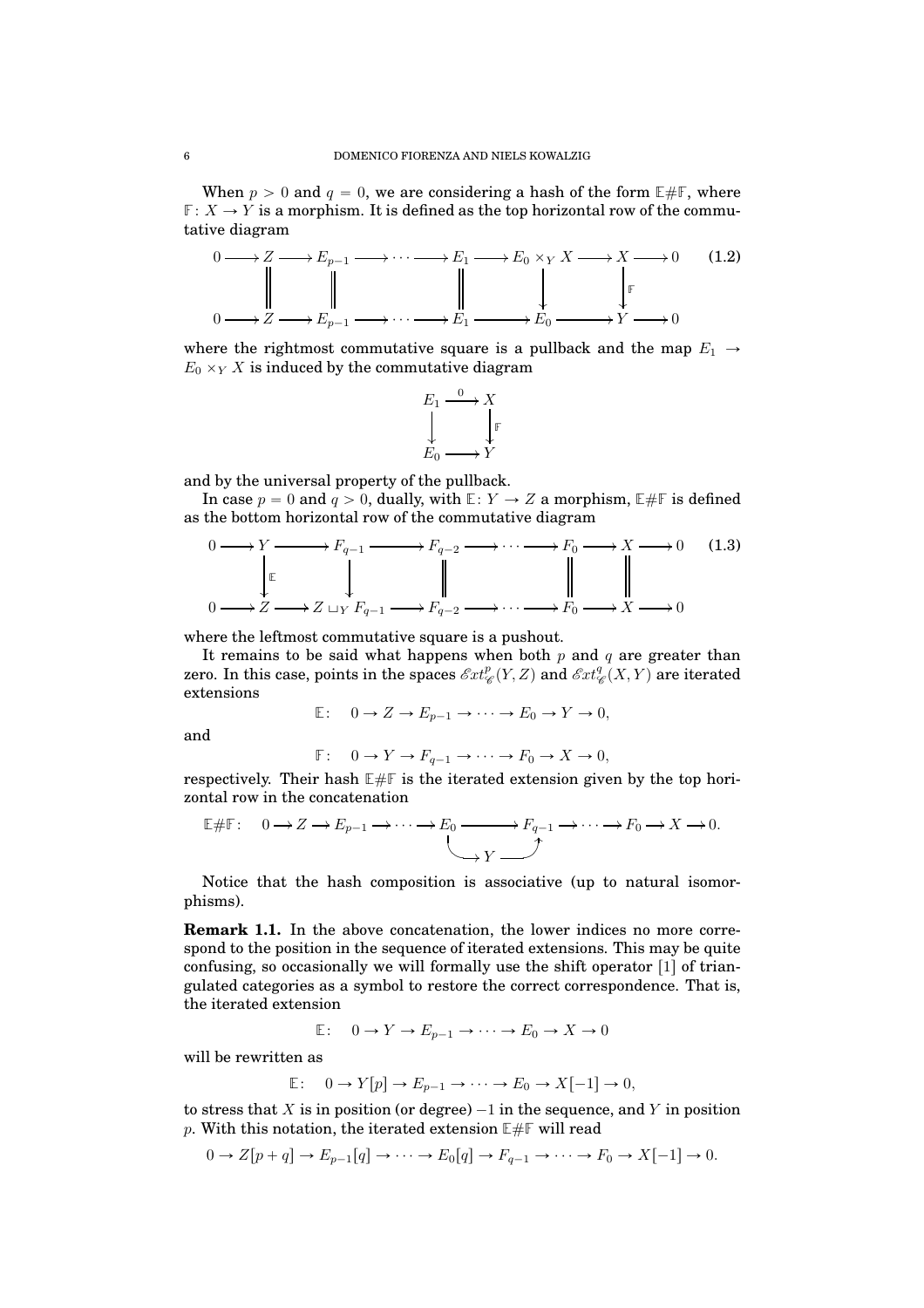Yet, when no confusion can arise, we will still adopt the less cumbersome

$$
0 \to Z \to E_{p-1} \to \cdots \to E_0 \to F_{q-1} \to \cdots \to F_0 \to X \to 0.
$$

<span id="page-6-0"></span>1.2. **The tensor product.** By using the monoidal structure in  $\mathscr{C}$  and the hash composition, one has (at least) four natural ways of defining a map

$$
\mathcal{E}xt_{\mathscr{C}}^p(X,Z)\times\mathcal{E}xt_{\mathscr{C}}^q(X,Z)\to\mathcal{E}xt_{\mathscr{C}}^{p+q}(X\otimes X,Z\otimes Z).
$$

Namely, given  $\mathbb E$  in  $\mathscr{E}xt^p_{\mathscr{C}}(X,Z)$  and  $\mathbb F$  in  $\mathscr{E}xt^q_{\mathscr{C}}(X,Z),$  one can use the hash composition jointly with the tensor product to form

 $(i)$   $(\mathbb{E} \otimes Z) \# (X \otimes \mathbb{F}),$  $(ii)$   $(Z \otimes \mathbb{F}) \# (\mathbb{E} \otimes X),$  $(iii)$   $(\mathbb{F} \otimes Z) \# (X \otimes \mathbb{E}),$  $(iv)$   $(Z \otimes \mathbb{E}) \# (\mathbb{F} \otimes X).$ 

Both hashing and tensoring are well defined on path connected components and so the above define four operations

$$
\text{Ext}^p_{\mathscr{C}}(X,Z) \times \text{Ext}^q_{\mathscr{C}}(X,Z) \to \text{Ext}^{p+q}_{\mathscr{C}}(X \otimes X, Z \otimes Z).
$$

Quite remarkably, the two operations induced on the Ext groups by *(i)* and *(ii)* coincide, as well as the two operations induced by *(iii)* and *(iv)*. To see this, we need to exhibit a path in  $\mathscr{E}xt^{p+q}_{\mathscr{C}}(X\otimes X, Z\otimes Z)$  between  $(\mathbb{E}\otimes Z)\#(X\otimes \mathbb{F})$  and  $(Z \otimes \mathbb{F}) \#(\mathbb{E} \otimes X)$ . We show how to do this in case  $p, q \geq 1$ , leaving to the reader the not particularly compelling task of completing the proof in case  $p$  or  $q$  are equal to zero. An easy way of realising such a path is as a span

<span id="page-6-1"></span>
$$
(\mathbb{E}\otimes Z)\#(X\otimes\mathbb{F})\xleftarrow{\lambda_{\mathbb{E},\mathbb{F}}} \mathbf{Moloch}(\mathbb{E},\mathbb{F})\xrightarrow{\varrho_{\mathbb{E},\mathbb{F}}} (Z\otimes\mathbb{F})\#(\mathbb{E}\otimes X),\quad (1.4)
$$

where  $\text{Moloch}(\mathbb{E}, \mathbb{F})$  is the totalisation of the diagram obtained by partially removing the top row and the rightmost column of  $\mathbb{E} \otimes \mathbb{F}$  as follows:



One easily checks by explicit computation in the top two degrees and by the Künneth isomorphism in all the lower degrees that  $\text{Moloch}(\mathbb{E}, \mathbb{F})$  is indeed an object in  $\mathscr{E}xt^{p+q}_{\mathscr{C}}(X\otimes X,Z\otimes Z).$ 

**Remark 1.2.** When  $X = \mathbb{1}_{\mathscr{C}}$  is the unit object of the monoidal category  $\mathscr{C}$ , the complex  $\text{Moloch}(\mathbb{E}, \mathbb{F})$  is the tensor product of  $\mathbb{E}$  and  $\mathbb{F}$  as augmented complexes considered in [\[Schw\]](#page-41-4).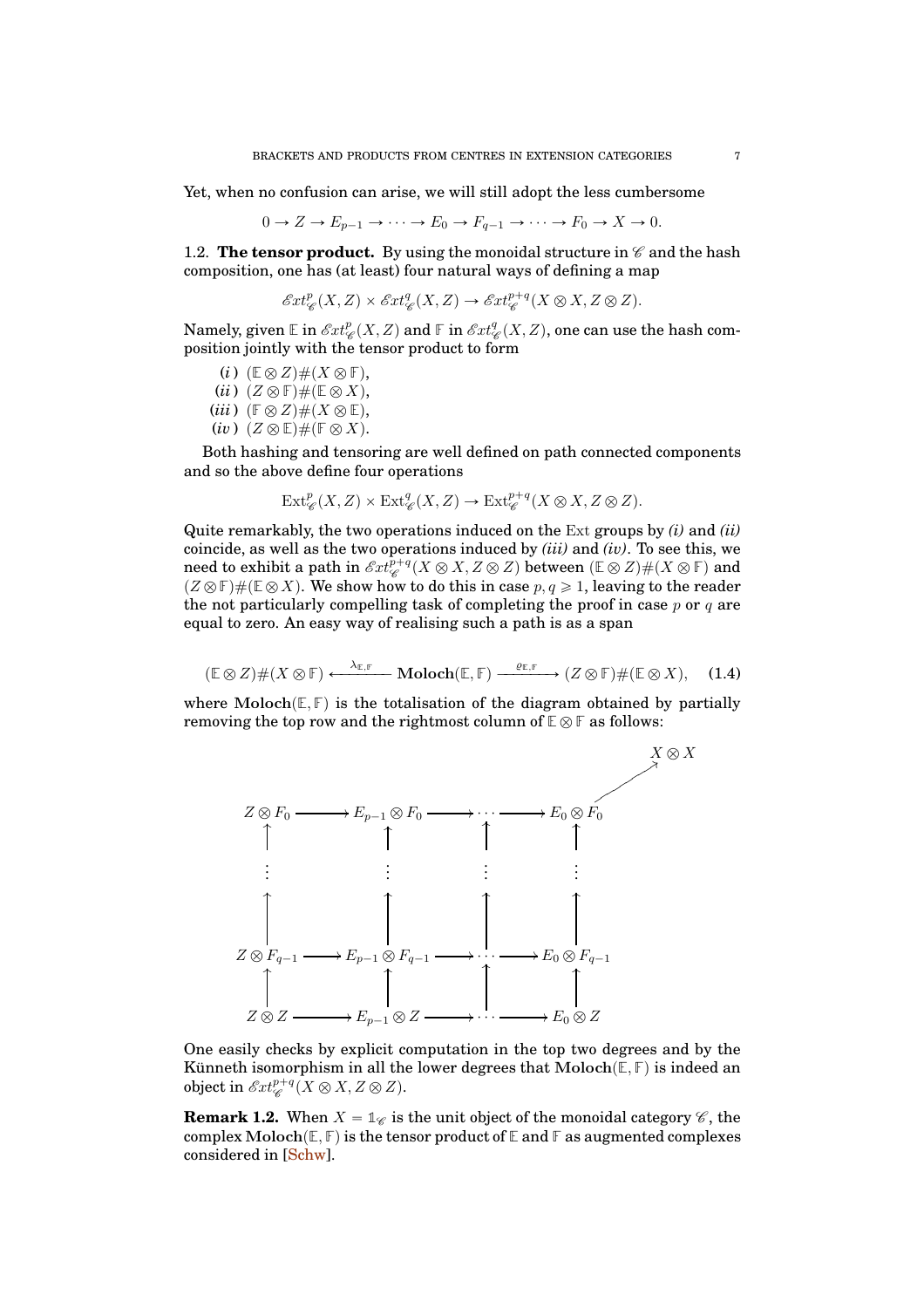To produce the span [\(1.4\)](#page-6-1), notice that the iterated extension  $(\mathbb{E} \otimes Z) \# (X \otimes \mathbb{F})$ is given by the top horizontal row in

<span id="page-7-2"></span>
$$
Z \otimes Z \to E_{p-1} \otimes Z \to \cdots \to E_0 \otimes Z \xrightarrow{\qquad} X \otimes F_{q-1} \to \cdots \to X \otimes F_0 \to X \otimes X.
$$
\n
$$
\xrightarrow{\qquad} X \otimes Z \xrightarrow{\qquad} (1.5)
$$

In the spirit of Remark [1.1,](#page-5-0) one can use the shift operator to have a better control of positions or degrees and write this as

 $Z[p] \otimes Z[q] \to E_{p-1} \otimes Z[q] \to \cdots \to E_0 \otimes Z[q] \to X \otimes F_{q-1} \to \cdots \to X \otimes F_0 \to X \otimes X[-1].$ Similarly, the iterated extension  $(Z \otimes \mathbb{F}) \#(\mathbb{E} \otimes X)$  is given by the top horizontal row in

$$
Z \otimes Z \to Z \otimes F_{q-1} \to \cdots \to Z \otimes F_0 \xrightarrow{\qquad} E_{p-1} \otimes X \to \cdots \to E_0 \otimes X \to X \otimes X,
$$
  

$$
Z \otimes X \xrightarrow{\qquad} Z \otimes X \xrightarrow{\qquad}
$$

that is, in the degree-shifted notation,

 $Z[p] \otimes Z[q] \to Z[p] \otimes F_{q-1} \to \cdots \to Z[p] \otimes F_0 \to E_{p-1} \otimes X \to \cdots \to E_0 \otimes X \to X \otimes X[-1].$ These combine with  $\text{Moloch}(\mathbb{E}, \mathbb{F})$  into the single commutative diagram



The morphism

<span id="page-7-0"></span>
$$
\lambda_{\mathbb{E},\mathbb{F}}\colon \mathbf{Modch}(\mathbb{E},\mathbb{F}) \to (\mathbb{E} \otimes Z) \# (X \otimes \mathbb{F}) \tag{1.6}
$$

is then given by the natural projection

$$
\mathbf{Moloch}(\mathbb{E}, \mathbb{F})_k \xrightarrow{\pi} E_{k-q} \otimes Z[q]
$$

for  $q \leq k \leq q + p$ , by the composition

$$
\mathbf{Moloch}(\mathbb{E}, \mathbb{F})_k \xrightarrow{\pi} E_0 \otimes F_k \to X \otimes F_k
$$

for  $0 \le k \le q-1$ , and by the identity of  $X \otimes X[-1]$  for  $k = -1$ . The morphism  $\rho_{\text{F.F}}$ : Moloch $(\mathbb{E}, \mathbb{F}) \to (Z \otimes \mathbb{F}) \# (\mathbb{E} \otimes X)$  (1.7)

is defined analogously, that is, by the natural projection

<span id="page-7-1"></span>
$$
\mathbf{Moloch}(\mathbb{E}, \mathbb{F})_k \xrightarrow{\pi} (-1)^{pk-p} Z[p] \otimes F_{k-p}
$$

for  $p \leq k \leq p + q$ , by the composition

 $\textbf{Moloch}(\mathbb{E}, \mathbb{F})_k \stackrel{\pi}{\to} E_k \otimes F_0 \to E_k \otimes X$ 

for  $0 \le k \le p - 1$ , and again by the identity of  $X \otimes X[-1]$  for  $k = -1$ .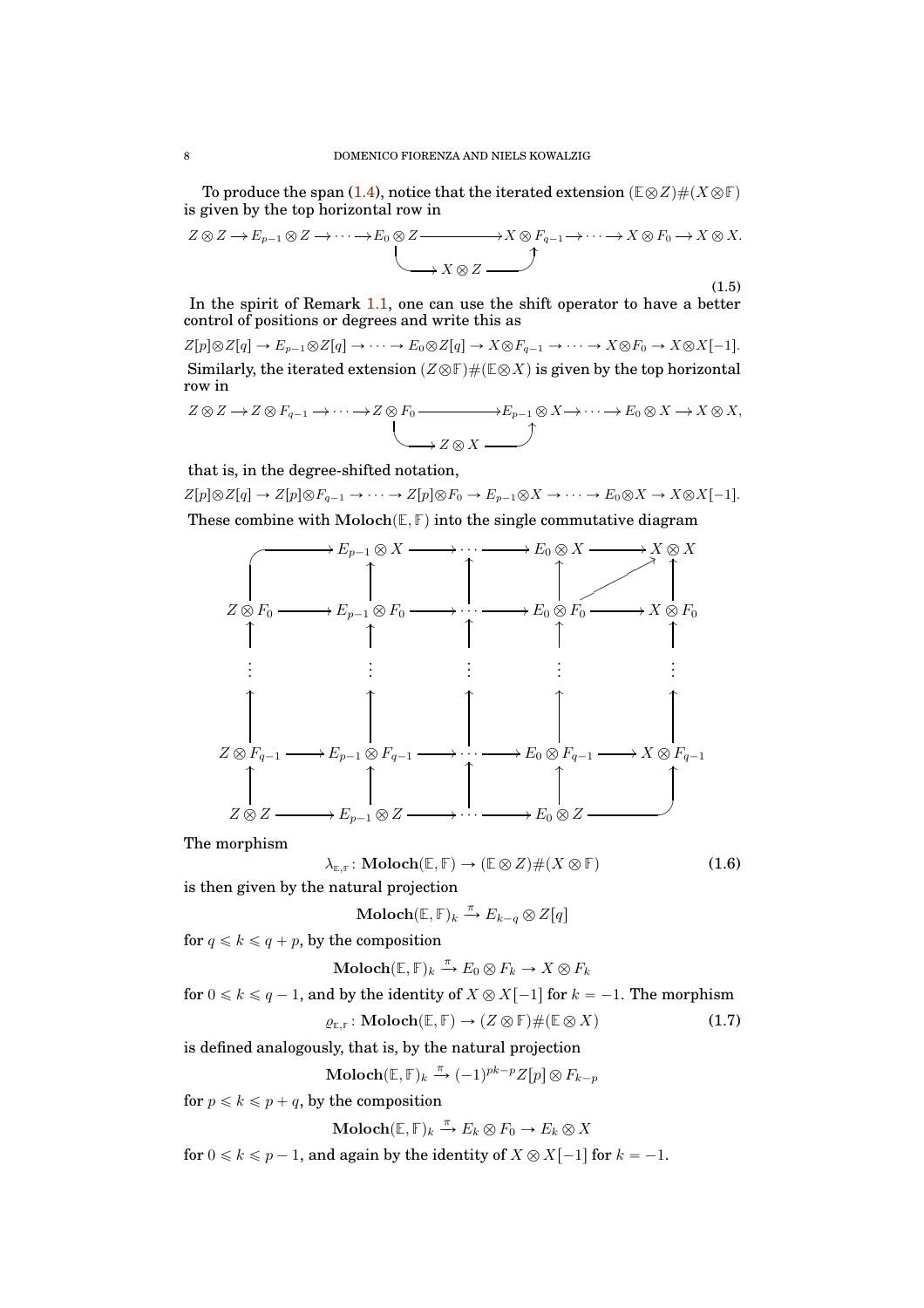Exchanging the rôles of **E** and **F**, we obtain the span

 $(F \otimes Z) \#(X \otimes \mathbb{E}) \longleftrightarrow \lambda_{\mathbb{F}, \mathbb{E}}$  **Moloch** $(\mathbb{F}, \mathbb{E}) \longrightarrow \ell_{\mathbb{F}, \mathbb{E}}$   $(Z \otimes \mathbb{E}) \#(\mathbb{F} \otimes X),$ 

showing that *(iii)* and *(iv)* above define the same map at the level of Ext groups.

We would also like  $(Z \otimes \mathbb{F}) \# (\mathbb{E} \otimes X)$  and  $(\mathbb{F} \otimes Z) \# (X \otimes \mathbb{E})$  to lie in the same path connected component so that all of the four operations would coincide at the level of Ext groups. As the two expressions we want to compare only differ by the order of the factors in the tensor products, a natural requirement to do in order to have them connected by a morphism in  $\mathscr{E}\!xt^{p+q}_{\mathscr{C}}(X\otimes X,Z\otimes Z)$  is to assume that Z and X are in the (left resp. right) centre of  $\mathscr{C}$ , that is, come with natural maps

$$
\sigma_{Z,-}: Z \otimes (-) \to (-) \otimes Z,
$$
  

$$
\tau_{-,X}: (-) \otimes X \to X \otimes (-),
$$

the (left resp. right) *braidings*. With this assumption, we obtain the diagram  $(\sigma|\tau)_{\text{F.F}}$ :

<span id="page-8-1"></span>

where, thanks to the naturality of the braidings  $\sigma_{Z,-}$  and  $\tau_{-,X}$ , everything commutes except possibly the small diagram in the middle with the two arrows from  $Z \otimes X$  to  $X \otimes Z$ . In order to have this part commute as well, we require

$$
\sigma_{z,x} = \tau_{z,x},
$$

that is,  $(X, Z)$  is a *commuting pair* in the sense of Definition [A.2.](#page-37-1) Nevertheless, even when this is fulfilled and so  $(\sigma|\tau)_{F,E}$  is a commutative diagram, we are not generally done yet: the diagram  $(\sigma|\tau)_{F,E}$  does not define a morphism in  $\mathscr{E}\hspace{-0.01cm}xt^{p+q}_{\mathscr{C}}(X\otimes X, Z\otimes Z),$  see [\(1.1\)](#page-4-1), as the left- and rightmost vertical "boundary" morphisms  $\sigma_{Z,Z}$  and  $\tau_{X,X}$  are generally not the identity morphisms. We are going to show how to circumvent this problem by introducing a variant of the above construction in the following section.

<span id="page-8-0"></span>1.3. **The cup product.** Assume now not only that  $(X, Z)$  is a commuting pair in  $\mathscr C$  in the sense of Definition [A.2,](#page-37-1) but also that  $Z$  be a (braided) commutative monoid in the braided monoidal category  $\mathscr{Z}^{\ell}(\mathscr{C})$  and  $X$  a (braided) commutative monoid in the braided monoidal category  $\mathscr{Z}^r(\mathscr{C})^{\mathrm{op}}$ . This allows for a cup product

$$
\cup: \mathscr{E}xt^p_{\mathscr{C}}(X,Z)\times \mathscr{E}xt^q_{\mathscr{C}}(X,Z)\rightarrow \mathscr{E}xt^{p+q}_{\mathscr{C}}(X,Z)
$$

as follows. Let

 $\Delta_X: X \to X \otimes X$  and  $\mu: Z \otimes Z \to Z$ 

be the morphisms defining the (co)monoid structures on  $X$  and  $Z$ , respectively. Then, for  $\mathbb{E}$  in  $\mathscr{E}xt_{\mathscr{C}}^p(X,Z)$  and  $\mathbb{F}$  in  $\mathscr{E}xt_{\mathscr{C}}^q(X,Z),$  the cup product  $\mathbb{E}\cup\mathbb{F}$  is defined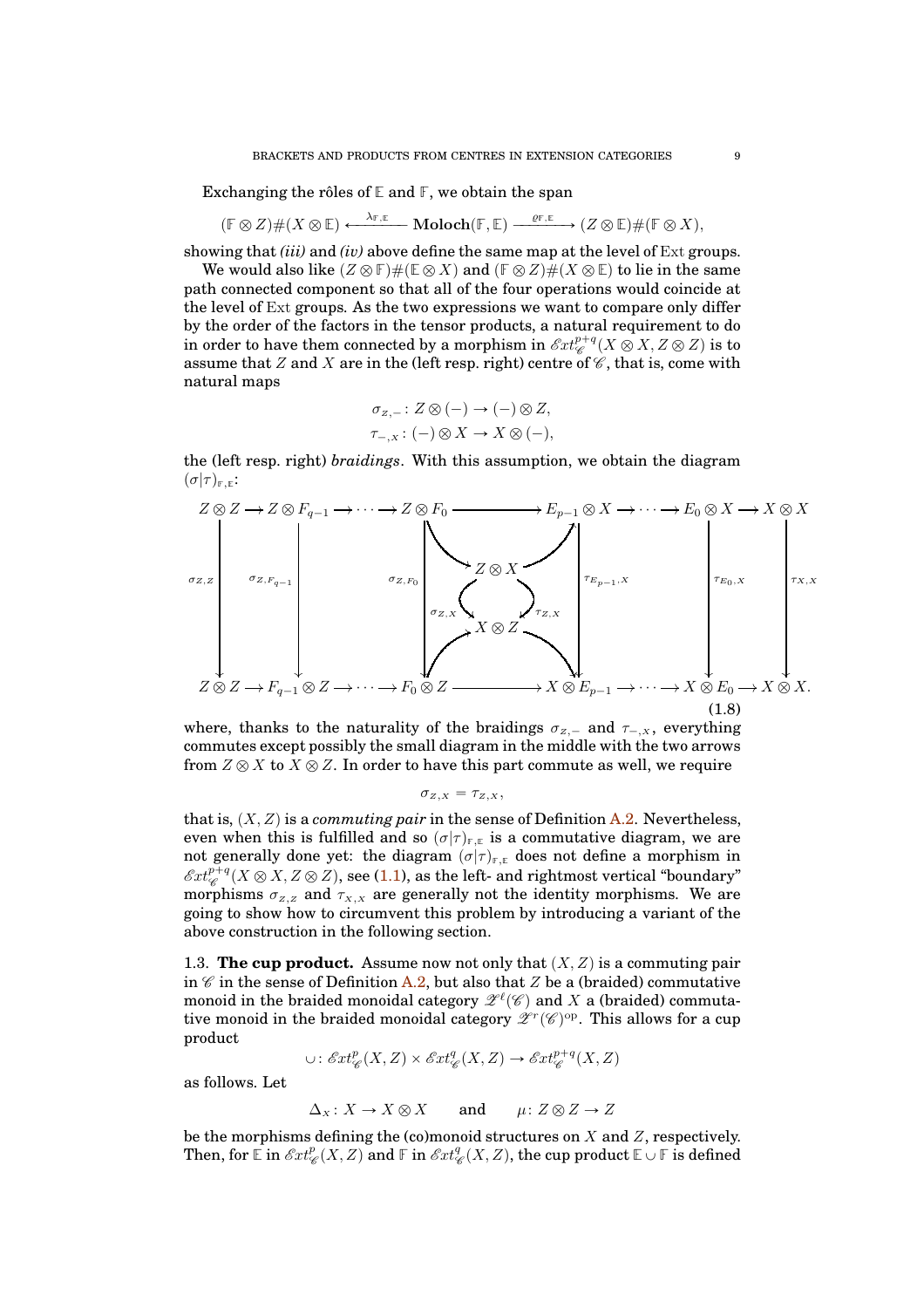as

$$
\mathbb{E} \cup \mathbb{F} \coloneqq \mu \# (\mathbb{E} \otimes Z) \# (X \otimes \mathbb{F}) \# \Delta_X.
$$

Passing to path connected components, this yields a map

$$
\cup: \mathrm{Ext}^p_{\mathscr{C}}(X,Z) \times \mathrm{Ext}^q_{\mathscr{C}}(X,Z) \to \mathrm{Ext}^{p+q}_{\mathscr{C}}(X,Z).
$$

We already know from the results in  $\S1.2$  that  $E \cup F$  is connected to

$$
\mu\#(Z\otimes\mathbb{F})\#(\mathbb{E}\otimes X)\#\Delta_x
$$

via the span through  $\mu \# \text{Moloch}(\mathbb{E}, \mathbb{F}) \# \Delta_x$ . But now there is more: since Z and X are (braided) commutative monoids in  $\mathscr C$  and in  $\mathscr C^{\mathrm{op}}$ , respectively, the commutative diagrams



precisely cure the issue with the boundary morphisms in  $(1.8)$ , changing the boundary morphisms  $\sigma_{Z,Z}$  and  $\tau_{X,X}$  into identity morphisms. Taking the relevant pullbacks and pushouts the diagram  $(1.8)$  induces a morphism

$$
\widetilde{(\sigma|\tau)}_{\mathbb{F},\mathbb{E}}: \mu\#(Z\otimes\mathbb{F})\#(\mathbb{E}\otimes X)\#\Delta_{X} \xrightarrow{\mu\#(\sigma|\tau)\mathbb{F},\mathbb{E}\#\Delta_{X}} \mu\#(\mathbb{F}\otimes Z)\#(X\otimes\mathbb{E})\#\Delta_{X}
$$
  
in  $\mathscr{E}xt_{\mathscr{C}}^{p+q}(X,Z).$ 

<span id="page-9-0"></span>1.4. **The mystic hexagon.** With the assumptions of the previous section, we have a loop in  $\mathscr{E}\hspace{-1pt}xt^{p+q}_{\mathscr{C}}(X,Z)$  given by

<span id="page-9-1"></span>

where we wrote

 $\tilde{\lambda}_{\varepsilon,\mathbf{F}} \coloneqq \mu \# \lambda_{\varepsilon,\mathbf{F}} \# \Delta_x$  and  $\tilde{\varrho}_{\varepsilon,\mathbf{F}} \coloneqq \mu \# \varrho_{\varepsilon,\mathbf{F}} \# \Delta_x,$ 

respectively. Choosing  $\mathbb{E} \cup \mathbb{F}$  as a base point, this defines an element in the based loop space  $\Omega_{\mathbb{E} \cup \mathbb{F}} \mathscr{E}xt^{p+q}_{\mathscr{C}}(X,Z)$ . Passing to connected components, we obtain a map

$$
\{ , \} \colon \mathrm{Ext}^p_{\mathscr{C}}(X, Z) \times \mathrm{Ext}^q_{\mathscr{C}}(X, Z) \to \mathrm{Ext}^{p+q-1}_{\mathscr{C}}(X, Z).
$$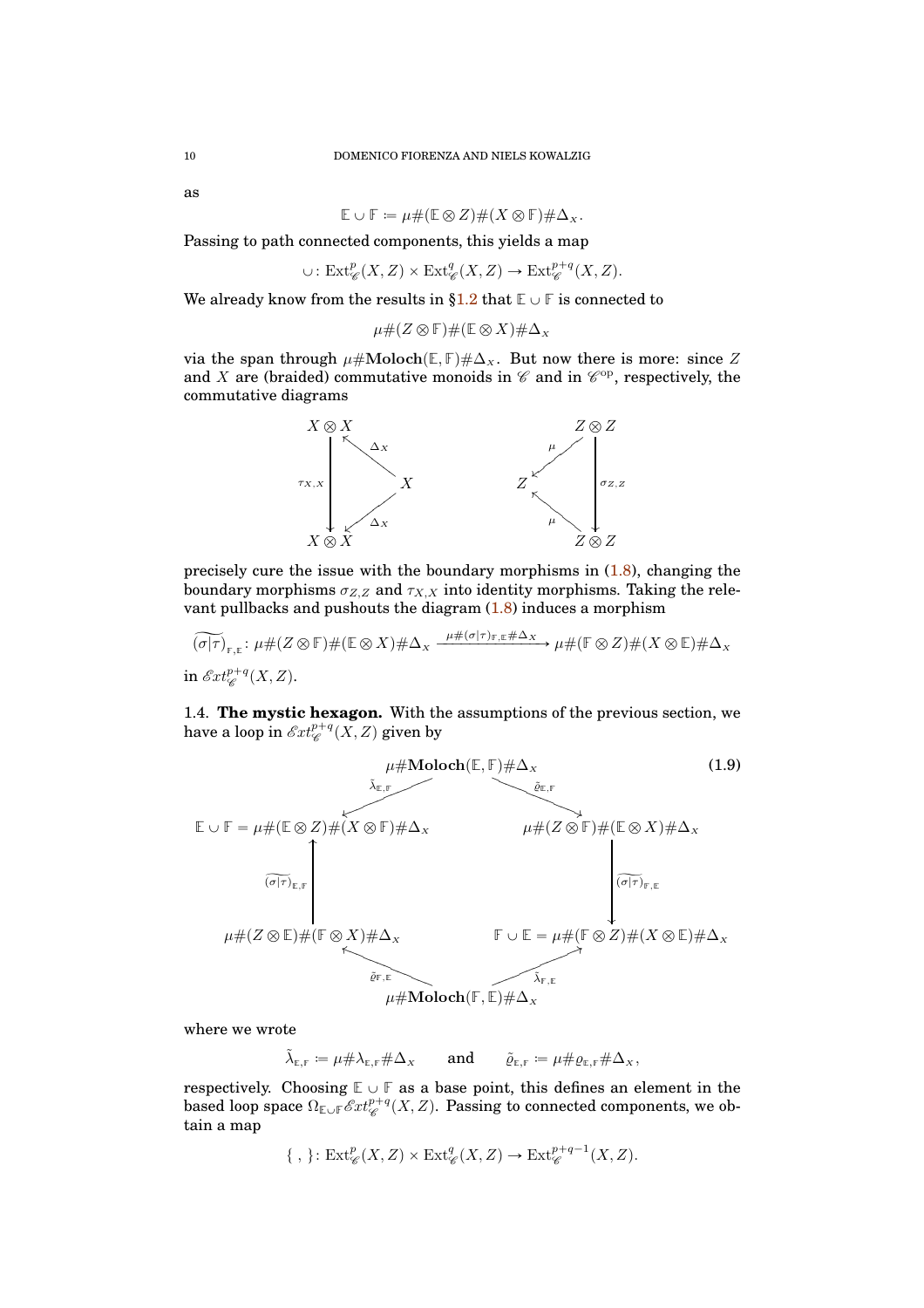<span id="page-10-0"></span>1.5. **Cocycle representatives.** It is often convenient to represent an element  $\mathbb{E}$  in  $\mathscr{E}xt_{\mathscr{C}}^p(X,Z)$  by a cocycle representative  $\phi$ . By this one means the following: fix a projective resolution  $\mathbb{P}^X \stackrel{\varepsilon}{\to} X$  of the object X and for  $p = 0$  consider the composition

<span id="page-10-2"></span>
$$
\phi_0 \colon P_0^X \to X \xrightarrow{\mathbb{E}} Z,\tag{1.10}
$$

while for  $p > 0$  one considers a chain map  $\phi \colon \mathbb{P}^X \to \mathbb{E}$  which is the identity over X, that is, a commutative diagram of the form

<span id="page-10-1"></span>
$$
P_{p+1}^X \xrightarrow{d} P_p^X \xrightarrow{d} P_{p-1}^X \xrightarrow{d} \dots \xrightarrow{d} P_0^X \xrightarrow{\varepsilon} X \longrightarrow 0 \tag{1.11}
$$
\n
$$
\downarrow \qquad \downarrow \qquad \downarrow \qquad \downarrow \qquad \downarrow \qquad \downarrow \qquad \downarrow \qquad \downarrow \qquad \downarrow \qquad \downarrow \qquad \downarrow \qquad \downarrow \qquad \downarrow \qquad \downarrow \qquad \downarrow \qquad \downarrow \qquad \downarrow \qquad \downarrow \qquad \downarrow \qquad \downarrow \qquad \downarrow \qquad \downarrow \qquad \downarrow \qquad \downarrow \qquad \downarrow \qquad \downarrow \qquad \downarrow \qquad \downarrow \qquad \downarrow \qquad \downarrow \qquad \downarrow \qquad \downarrow \qquad \downarrow \qquad \downarrow \qquad \downarrow \qquad \downarrow \qquad \downarrow \qquad \downarrow \qquad \downarrow \qquad \downarrow \qquad \downarrow \qquad \downarrow \qquad \downarrow \qquad \downarrow \qquad \downarrow \qquad \downarrow \qquad \downarrow \qquad \downarrow \qquad \downarrow \qquad \downarrow \qquad \downarrow \qquad \downarrow \qquad \downarrow \qquad \downarrow \qquad \downarrow \qquad \downarrow \qquad \downarrow \qquad \downarrow \qquad \downarrow \qquad \downarrow \qquad \downarrow \qquad \downarrow \qquad \downarrow \qquad \downarrow \qquad \downarrow \qquad \downarrow \qquad \downarrow \qquad \downarrow \qquad \downarrow \qquad \downarrow \qquad \downarrow \qquad \downarrow \qquad \downarrow \qquad \downarrow \qquad \downarrow \qquad \downarrow \qquad \downarrow \qquad \downarrow \qquad \downarrow \qquad \downarrow \qquad \downarrow \qquad \downarrow \qquad \downarrow \qquad \downarrow \qquad \downarrow \qquad \downarrow \qquad \downarrow \qquad \downarrow \qquad \downarrow \qquad \downarrow \qquad \downarrow \qquad \downarrow \qquad \downarrow \qquad \downarrow \qquad \downarrow \qquad \downarrow \qquad \downarrow \qquad \downarrow \qquad \downarrow \qquad \downarrow \qquad \downarrow \qquad \downarrow \qquad \downarrow \qquad \downarrow \qquad \downarrow \qquad \downarrow \qquad \downarrow \qquad \downarrow \qquad \downarrow \qquad \downarrow \qquad \downarrow \qquad \downarrow \qquad \downarrow \qquad \
$$

The chain map  $\phi$  exists and is unique up to homotopy by the projectivity of  $\mathbb{P}^{X}$ . Moreover, since  $\mathbb{P}^{X}$  is a resolution, the datum of the homotopy class of  $\phi$  is equivalent to the datum of the cohomology class of  $\phi_p$  in the complex  $\text{Hom}_{\mathscr{C}}(\mathbb{P}^X,Z)$ . For this reason one usually identifies p-cocycles with closed elements in  $\mathrm{Hom}_{\mathscr{C}}(P^X_p,Z).$ 

**Remark 1.3.** To get a more uniform presentation, 0-cocycle representatives will be realised by commutative diagrams as follows:



It will be convenient to consider more generally commutative diagrams of the form

$$
P_{p+1}^{X} \xrightarrow{d} P_{p}^{X} \xrightarrow{d} P_{p-1}^{X} \xrightarrow{d} \dots \xrightarrow{d} P_{0}^{X} \xrightarrow{\varepsilon} X \longrightarrow 0 \qquad (1.12)
$$
  

$$
\downarrow \qquad \downarrow \qquad \downarrow \qquad \downarrow \qquad \downarrow \qquad \downarrow \qquad \downarrow \qquad \downarrow \qquad \downarrow \qquad \downarrow
$$
  

$$
0 \xrightarrow{d} Z \xrightarrow{i_{\mathbb{E}}} E_{p-1} \xrightarrow{d} \dots \xrightarrow{d} E_{0} \xrightarrow{p_{\mathbb{E}}} X \longrightarrow 0
$$

for an arbitrary morphism  $f: X \to X$ . We will call these diagrams f-twisted *cocycle representatives* or f*-twisted chain maps*, or still *chain maps over* f*.* In degree zero, an f-twisted 0-cocycle representative for **E** will be defined as a commutative diagram of the form

<span id="page-10-3"></span>
$$
P_0^X \xrightarrow{\epsilon} X
$$
  
\n
$$
\downarrow^{\phi_0}
$$
  
\n
$$
Z \xrightarrow{\epsilon} Z
$$
  
\n
$$
(1.13)
$$
  
\n
$$
\downarrow^{\phi_0}
$$
  
\n
$$
Z \xrightarrow{\epsilon}
$$

<span id="page-10-4"></span>**Remark 1.4.** It is immediate from the definition of twisted cocycle representatives that if  $\phi\colon\mathbb{P}^X\to\mathbb{E}$  is an  $f$ -twisted cocycle representative and  $\gamma\colon\mathbb{P}^X\to\mathbb{P}^X$ is a morphism of chain complexes, then  $\phi \circ \gamma: \mathbb{P}^X \to \mathbb{E}$  is a  $(f \circ \gamma_{-1})$ -twisted cocycle representative, where  $\gamma_{-1} : X \to X$  is the degree  $-1$  component of  $\gamma$ ; if  $\phi \colon \mathbb{P}^X \to \mathbb{E}$  is an *f*-twisted cocycle representative and  $\gamma \colon \mathbb{E} \to \mathbb{F}$  is a morphism of chain complexes, then  $\gamma \circ \phi \colon \mathbb{P}^X \to \mathbb{F}$  is a  $(\gamma_{-1} \circ f)$ -twisted cocycle representative, where  $\gamma_{-1} : X \to X$  is the degree  $-1$  component of  $\gamma$ . Another immediate consequence of the definition (and of the additivity of our category  $\mathscr C$ ) is that if  $\phi, \psi \colon \mathbb{P}^X \to \mathbb{E}$  are an f-twisted and a g-twisted cocycle representative, respectively, then  $\phi + \psi$  is an  $(f + g)$ -twisted cocycle representative.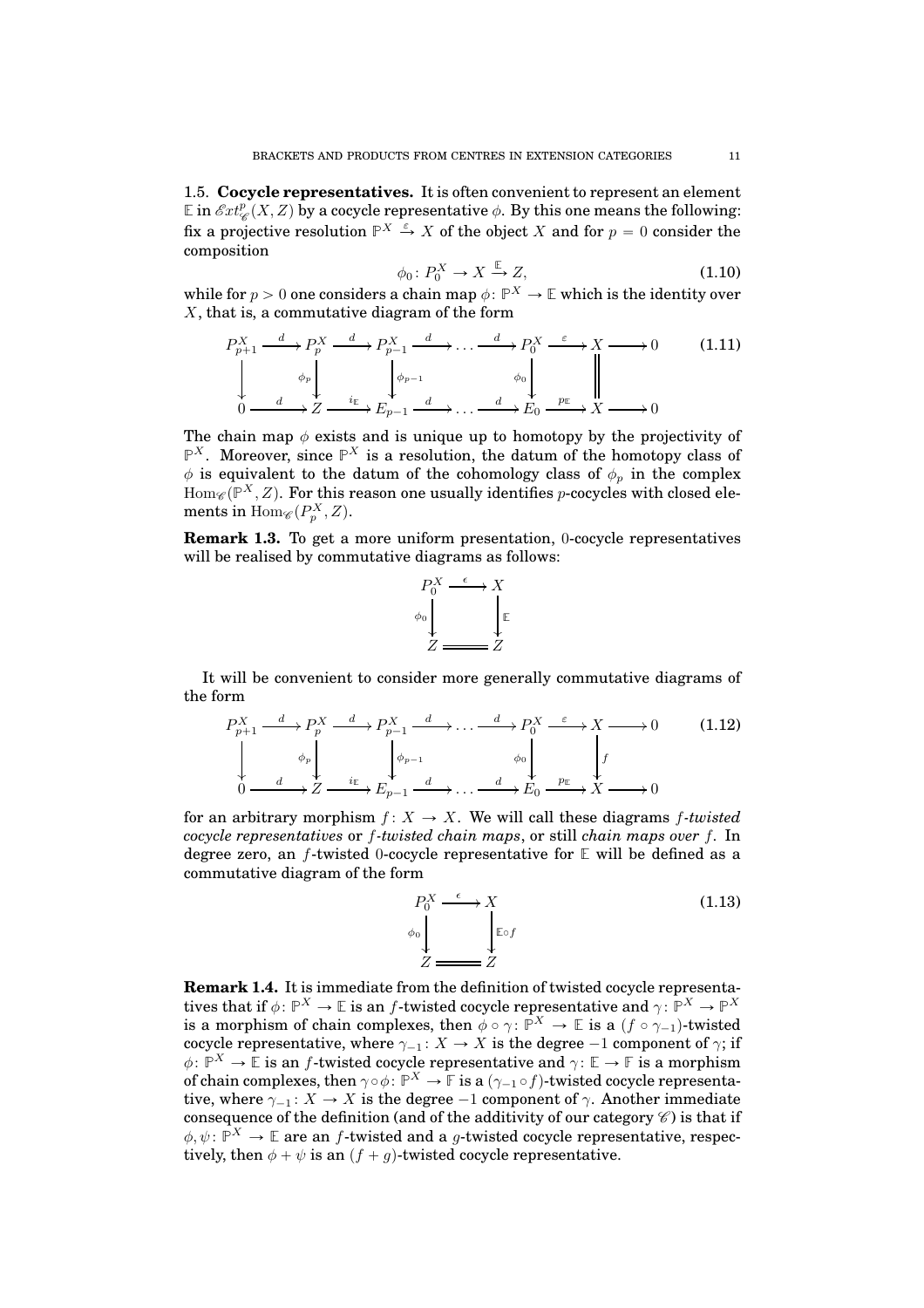<span id="page-11-0"></span>1.6. **The cup product in terms of cocycle representatives.** If  $\phi$  and  $\psi$  are cocycle representatives for  $\mathbb{E} \in \mathcal{E}xt_{\mathscr{C}}^p(Y,Z)$  and  $\overline{\mathbb{F}} \in \mathcal{E}xt_{\mathscr{C}}^q(X,Y)$ , one can easily write a cocycle representative  $\phi \# \psi$  for  $E \# F$ . As for the  $\#$ -operation on the  $\mathscr{E}xt$ spaces, we will need to distinguish four cases. When p and q are zero,  $\mathbb{E}$  and  $\mathbb F$  are morphisms from Y to Z and from X to Y, respectively, and their representative 0-cocycles are the compositions  $P_0^Y \to Y \xrightarrow{\mathbb{E}} Z$  and  $P_0^X \to X \xrightarrow{\mathbb{F}} Y$ , respectively. In this case,  $\phi \# \psi$  is simply the composition

$$
P_0^X \to X \xrightarrow{\mathbb{F}} Y \xrightarrow{\mathbb{E}} Z.
$$

When  $p > 0$  and  $q = 0$ , one considers the commutative diagram



where the top vertical arrows are defined by the projectivity of  $\mathbb{P}^{X}$ . By the universal property of the pullback, we obtain a commutative diagram



whose top part exhibits a cocycle representative  $\phi \# \psi$  for  $E \# F$ . Notice that for every  $i > 0$  one has  $(\phi \# \psi)_i = \phi_i \circ \zeta_i,$  while for  $i = 0$  that  $(\phi \# \psi)_0$  is the lift of  $\phi_0 \circ \zeta_0$  to the fibre product  $E_0^{p_{\mathbb{E}} \times \frac{\mathbb{F}}{Y}} X$ , that is,  $(\phi_0 \circ \zeta_0, \varepsilon)$ . Similarly, and more directly, when  $p = 0$  and  $q > 0$ , one considers the commutative diagram



whose composite vertical arrows are a cocycle representative  $\phi \# \psi$  for  $E \# F$ . In degrees from  $0$  to  $q-2$ , one has  $(\phi\#\psi)_i = \psi_i$ , whereas in degree  $q-1$  one sees that  $(\phi \# \psi)_{q-1}$  is the class of  $(0, \psi_{q-1})$  in the quotient of  $Z \oplus F_{q-1}$  by the image of *Y*, and in the top degree q, one has  $(\phi \# \psi)_q = \phi_0 \circ \zeta_0 = \mathbb{E} \circ \psi_q$ .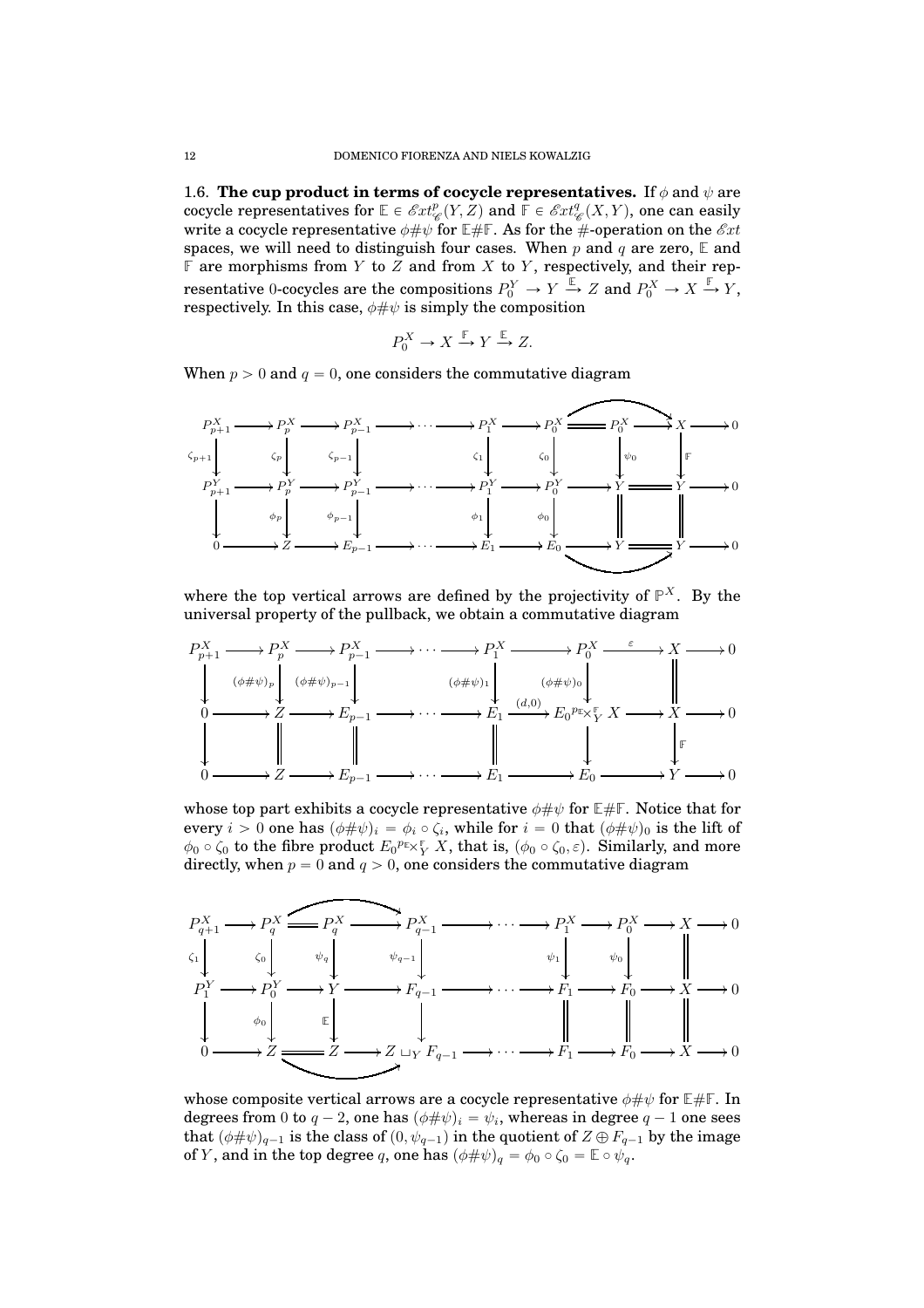Finally, in case  $p, q > 0$ , one uses the projectivity of  $\mathbb{P}_X$  to define the maps  $\zeta_i\colon P^X_{i+q}\to P^Y_i,$  making the diagram



commute. Since the cup product is a composition of  $#$ -products, the above rules yield, in particular, an expression for a cocycle representative  $\phi \cup \psi$  for the product  $\mathbb{E} \cup \mathbb{F}$ , given cocycle representatives  $\phi$  and  $\psi$  for  $\mathbb{E}$  and  $\mathbb{F}$ , respectively.

<span id="page-12-1"></span>**Remark 1.5.** By verbatim repeating the above construction of the case  $p > 0$ and  $q = 0$ , one sees that if  $\phi$  is an f-twisted cocycle representative for **F** and  $\psi_0$ a cocycle representative for a morphism  $\mathbb{F}: X \to Y$ , then

$$
P_{p+1}^X \longrightarrow P_p^X \longrightarrow P_{p-1}^X \longrightarrow \cdots \longrightarrow P_1^X \longrightarrow P_0^X \longrightarrow X \longrightarrow 0
$$
  
\n
$$
\downarrow \qquad (\phi \# \psi)_p \qquad (\phi \# \psi)_{p-1} \qquad (\phi \# \psi)_1 \qquad (\phi \# \psi)_0 \qquad \qquad \downarrow
$$
  
\n
$$
0 \longrightarrow Z \longrightarrow E_{p-1} \longrightarrow \cdots \longrightarrow E_1 \xrightarrow{(d,0)} E_0^{p_E} \chi_Y^{f \circ F} X \longrightarrow X \longrightarrow 0
$$

is a cocycle representative for  $E\#(f \circ F)$ , where  $(\phi\# \psi)_0 = (\phi_0 \circ \zeta_0, \varepsilon)$  and  $(\phi \# \psi)_i = \phi_i \circ \zeta_i$  for every  $i > 0$ .

<span id="page-12-0"></span>1.7. **The bracket**  $\{\cdot, \cdot\}$  in terms of cocycle representatives. Let  $\phi$  and  $\psi$  be two cocycle representatives for  $[\mathbb{E}] \in \mathrm{Ext}^p_\mathscr{C}(X,Z)$  and  $[\mathbb{F}] \in \mathrm{Ext}^q_\mathscr{C}(X,Z)$ , respectively, and as before assume that  $(X, Z)$  is a commuting pair in the sense of Definition [A.2,](#page-37-1) where X is a (braided) commutative monoid in  $\mathscr{Z}^r(U\text{-}\mathrm{Mod})^{\mathrm{op}}$ and Z a (braided) commutative monoid in  $\mathscr{Z}^{\ell}(U\text{-}\mathrm{Mod}).$ 

In order to associate with  $\phi$  and  $\psi$  a cocycle representative  $\{\phi, \psi\}$  representing the element

$$
\{[\mathbb{E}], [\mathbb{F}]\} \in \text{Ext}_{\mathscr{C}}^{p+q-1}(X, Z) = \pi_1 \mathscr{E}xt_{\mathscr{C}}^{p+q}(X, Z),
$$

defined by the loop [\(1.9\)](#page-9-1) based at  $E \cup F$ , one applies the following procedure. For any  $n \geqslant 0,$  one considers the (higher) categories  $\widetilde{\mathscr{E}xt}^{n}_{\mathscr{C}}(X, Z),$  whose objects are pairs  $(\mathbb{G}, \varphi)$ , where  $\mathbb{G}$  is an object in  $\mathscr{E}xt_{\mathscr{C}}^n(X, Z)$  and  $\varphi \colon \mathbb{P}^X \to \mathbb{G}$  is a cocycle representing  $G$ . Morphisms between  $(G_1, \varphi_1)$  and  $(G_2, \varphi_2)$  are pairs  $(f, h)$  consisting of a morphism  $f: \mathbb{G}_1 \to \mathbb{G}_2$  in  $\mathscr{E}xt_{\mathscr{C}}^n(X, Z)$  and of a homotopy h between  $f\circ \varphi_1$  and  $\varphi_2$ , that is, a degree  $-1$  map  $h\colon \mathbb{P}^X\to \mathbb{G}_2$  such that  $[d,h]=\varphi_2-f\circ \varphi_1.$ Higher morphisms are defined recursively in a similar way. One has a natural forgetful functor

$$
\widetilde{\mathcal{E}xt}_{\mathscr{C}}^n(X,Z)\to \mathcal{E}xt_{\mathscr{C}}^n(X,Z)
$$

whose fibre at the point  $\mathbb G$  is the hom space  $\mathrm{Hom}_{\mathscr{E}\mathrm{xt}_\mathscr{C}^n(X,Z)}(\mathbb P^X,\mathbb G).$  Since  $\mathbb P^X$  is a resolution of  $X$ , it is in particular an acyclic complex and so this hom space is contractible. Therefore, the projection  $\widetilde{\mathscr{E}xt}^n_{\mathscr{C}}(X,Z)\to\mathscr{E}xt^n_{\mathscr{C}}(X,Z)$  is a homotopy equivalence and one can read the homotopy groups of  $\mathscr{E}\mathscr{E}\mathscr{E}(X, Z)$  in terms of the homotopy groups of  $\widetilde{\mathcal{E}xt}^n_{\mathscr{C}}(X,Z)$ . Moreover,  $\widetilde{\mathcal{E}xt}^n_{\mathscr{C}}(X,Z)\to \mathcal{E}xt^n_{\mathscr{C}}(X,Z)$  is a flat fibration: every path in  $\mathscr{E}xt_{\mathscr{C}}^n(X,Z)$  has a canonical horizontal lift in  $\widetilde{ext}^n_{\mathscr{C}}(A,Z)$ , once a lift for the starting point is chosen: if  $(\mathbb{G}_1, \varphi_1)$  is a point in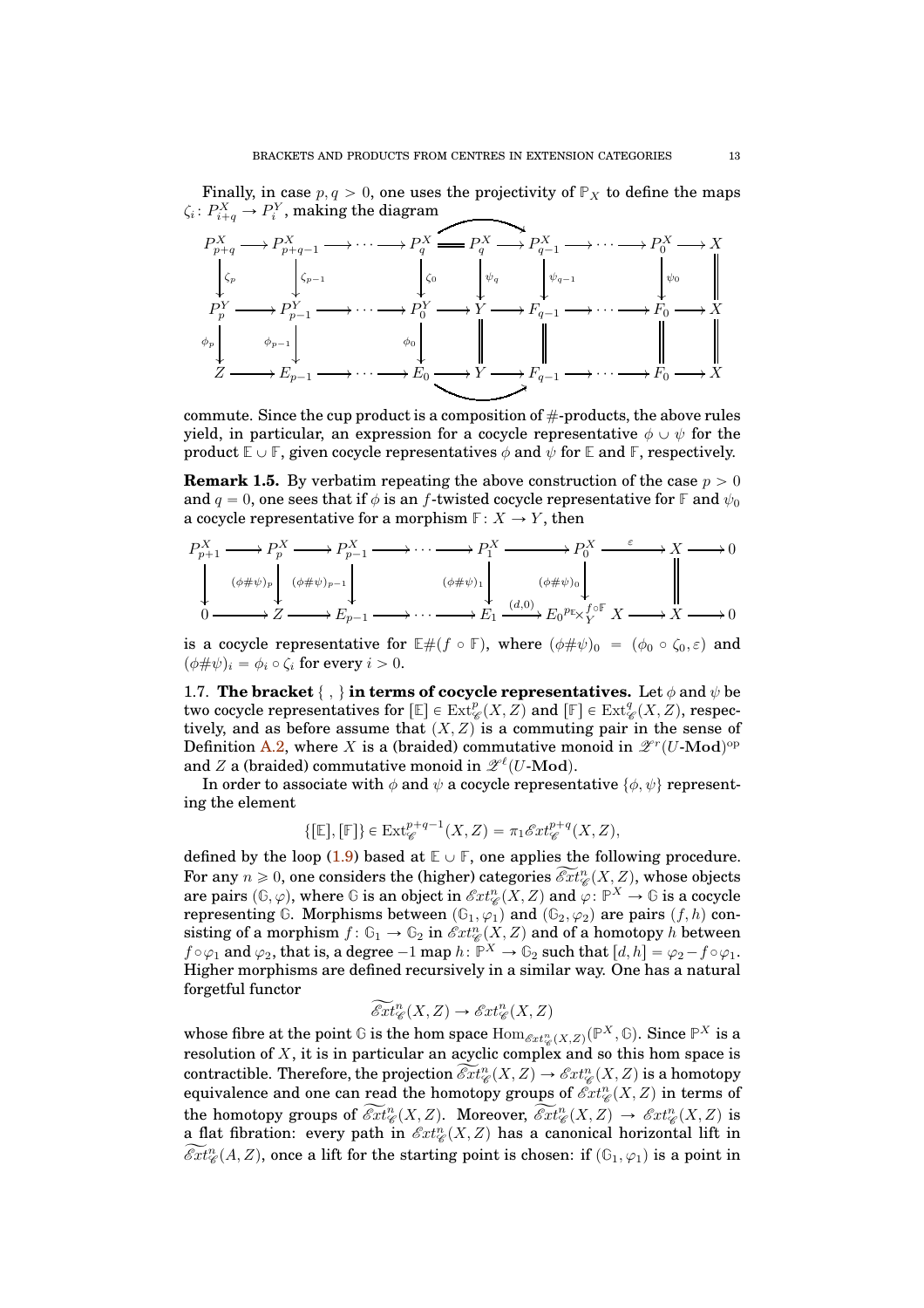the fibre over  $\mathbb{G}_1$  and  $f: \mathbb{G}_1 \to \mathbb{G}_2$  a morphism in  $\mathscr{E}xt_{\mathscr{C}}^n(X, Z)$ , then we have the canonical lift

$$
(f,0): (\mathbb{G}_1, \varphi_1) \to (\mathbb{G}_2, f \circ \varphi_1).
$$

This gives a way to encode a loop  $\gamma$  in  $\mathscr{E}xt_{\mathscr{C}}^n(X,Z)$  based at a point  $\mathbb G$  into a homotopy operator, *i.e.*, a degree  $-1$  map  $h_\gamma \colon \mathbb{P}^X \to \mathbb{G}$ , once a representative cocycle  $\mathbb{P}^X \to \mathbb{G}$  for  $\mathbb{G}$  is chosen: one horizontally lifts the loop to a path in  $\widetilde{Ext}_{\mathscr{C}}^n(X, Z)$  with starting point  $(\mathbb{G}, \varphi)$ . The final point of this path will be a point  $(\mathbb{G}, \tilde{\varphi})$  and, since they both represent the same element  $[\mathbb{G}]$  in  $\mathrm{Ext}^n_{\mathscr{C}}(X, Z)$ , the two cocycle representatives  $\varphi$  and  $\tilde{\varphi}$  will be homotopic via a degree  $-1$  map  $h_{\gamma} \colon \mathbb{P}^{X} \to \mathbb{G}$ , which is unique up to higher homotopies. The homotopy class  $[h_\gamma]$  is the element in  $\operatorname{Ext}^{n-1}_{\mathscr{C}}(X,Z)$  representing the loop  $\gamma$ .

We now apply this abstract nonsense to the loop  $(1.9)$ . Starting with two cocycle representatives  $\phi$  and  $\psi$  for **E** and **F**, respectively, one can form a representative cocycle  $\phi \cup \psi$  for  $\mathbb{E} \cup \mathbb{F}$  and exhibit a representative cocycle

$$
\phi \,\tilde{\cup}_\otimes\, \psi\colon \mathbb{P}^X \to \mu \# \mathbf{Moloch}(\mathbb{E}, \mathbb{F}) \# \Delta_X
$$

 $\textbf{for } \mu\#\textbf{Moloch}(\mathbb{E},\mathbb{F})\#\Delta_{X} \textbf{ such that } \phi\cup\psi = \tilde{\lambda}_{\mathbb{E},\mathbb{F}}\circ(\phi\,\tilde{\cup}_{\otimes}\,\psi).$  The first step in the horizontal lift of the loop consists in lifting  $\tilde{\lambda}_{\text{\tiny E,F}}$ . This is immediate: the horizontal lift is

$$
\left(\mu\#\mathbf{Moloch}(\mathbb{E},\mathbb{F})\#\Delta_{x},\phi\circlearrowright_{\otimes}\psi\right)\xrightarrow{(\tilde{\lambda}_{\mathbb{E},\mathbb{F}},0)}\left(\mathbb{E}\cup\mathbb{F},\phi\cup\psi\right).
$$

 $\Delta$ lso the subsequent horizontal lift of  $(\sigma|\tau)_{\text{\tiny F,E}} \circ \tilde{\varrho}_{\text{\tiny E,F}}$  is immediate: it is

$$
\left(\mu\#\mathbf{Moloch}(\mathbb{E},\mathbb{F})\#\Delta_{x},\phi\,\tilde{\cup}_{\otimes}\,\psi\right)\xrightarrow{\left(\widetilde{(\sigma|\tau)}_{\mathbb{F},\mathbb{E}}\circ\tilde{\varrho}_{\mathbb{E},\mathbb{F}},0\right)}\left(\mathbb{F}\cup\mathbb{E},\widetilde{(\sigma|\tau)}_{\mathbb{F},\mathbb{E}}\circ\tilde{\varrho}_{\mathbb{E},\mathbb{F}}\circ\left(\phi\,\tilde{\cup}_{\otimes}\,\psi\right)\right).
$$

The next step is less trivial: one has to horizontally lift  $\tilde{\lambda}_{\mathbb{F},\mathbb{E}}$  in such a way that its endpoint matches the endpoint of  $\widetilde{(\sigma|\tau)}_{\mathbb{F},\mathbb{E}}\circ\widetilde{\varrho}_{\mathbb{E},\mathbb{F}},0).$  That is, one has to find a cocycle representative  $\tilde{\kappa}_{\phi, \psi}$  for  $\mu \# \text{Moloch}(\mathbb{F}, \mathbb{E}) \# \Delta_x$  such that

$$
\tilde{\lambda}_{\mathbb{F},\mathbb{E}}\circ\tilde{\kappa}_{\phi,\psi}=\widetilde{(\sigma|\tau)}_{\mathbb{F},\mathbb{E}}\circ\tilde{\varrho}_{\mathbb{E},\mathbb{F}}\circ(\phi\,\tilde{\cup}_\otimes\,\psi).
$$

Writing  $\tilde{\kappa}_{\phi,\psi} = \psi \tilde{\cup}_{\infty} \phi + \tilde{\epsilon}_{\phi,\psi}$ , this becomes the equation

$$
\tilde{\lambda}_{\mathbb{F},\mathbb{E}} \circ (\psi \circ \tilde{\circ} \otimes \phi + \tilde{\epsilon}_{\phi,\psi}) = \widetilde{(\sigma|\tau)}_{\mathbb{F},\mathbb{E}} \circ \tilde{\varrho}_{\mathbb{E},\mathbb{F}} \circ (\phi \circ \tilde{\circ} \otimes \psi).
$$

Assuming one has been able (or lucky) enough to find an  $\tilde{\epsilon}$  solving this equation, then one has the immediate horizontal lift

 $\textbf{(}\mu\#\textbf{Moloch}(\mathbb{F},\mathbb{E})\#\Delta_{\scriptscriptstyle{X}},\psi\,\tilde{\cup}_\otimes\,\phi+\tilde{\epsilon}_{\phi,\psi}\textbf{)}\xrightarrow{\textbf{(}\sigma|\tau)_{\scriptscriptstyle{\mathbb{E}},\mathbb{F}}\circ\tilde{\varrho}_{\scriptscriptstyle{\mathbb{F}},\mathbb{E}},0)}}\textbf{(}\mathbb{E}\cup\mathbb{F},\widetilde{(\sigma|\tau)}_{\scriptscriptstyle{\mathbb{E}},\mathbb{F}}\circ\tilde{\varrho}_{\scriptscriptstyle{\mathbb{F}},\mathbb{E}}(\psi\,\tilde{\cup}_\otimes\,\phi+\tilde{\epsilon}_{\phi,\psi}\text$ 

This concludes the procedure of horizontally lifting the loop based at  $\mathbb{E} \cup \mathbb{F}$ , so the corresponding element  $\{\phi, \psi\}$  in  $\operatorname{Ext}^{p+q-1}_{\mathscr{C}}(X, Z)$  is represented by a homo- $\mathfrak{topy}~\tilde{s}(\phi,\psi)~\text{between}~\widetilde{(\sigma|\tau)}_{\mathbb{E},\mathbb{F}}\circ\tilde{\varrho}_{\mathbb{F},\mathbb{E}}(\psi\,\tilde{\cup}_\otimes\phi+\tilde{\epsilon}_{\phi,\psi})~\text{and}~\tilde{\lambda}_{\mathbb{E},\mathbb{F}}\circ(\phi\,\tilde{\cup}_\otimes\psi),~\text{taken up to}$ higher homotopies. Writing

$$
\tilde{\eta}(\phi,\psi)=\tilde{\lambda}_{\mathbb{E},\mathbb{F}}(\phi\,\tilde{\cup}_{\,\otimes\,}\psi)-\widetilde{(\sigma|\tau)}_{\mathbb{E},\mathbb{F}}\circ\tilde{\varrho}_{\mathbb{F},\mathbb{E}}(\psi\,\tilde{\cup}_{\,\otimes\,}\phi+\tilde{\epsilon}_{\phi,\psi}),
$$

one therefore sees that the element  $\{\phi, \psi\}$  is represented by the homotopy class of a solution  $\tilde{s}(\phi, \psi)$  of the equation  $\tilde{\eta}(\phi, \psi) = [d, \tilde{s}(\phi, \psi)]$ , that is, by the cohomology class of the closed element  $\tilde s_{p+q-1}(\phi, \psi)$  in  $\mathrm{Hom}_{\mathscr{C}}(P^X_{p+q-1}, Z).$ 

To explicitly compute the element  $\tilde{s}_{p+q-1}(\phi, \psi)$ , one can argue as follows. If  $\alpha$  is a cocycle representative for an object  $\mathbb H$  in  $\mathscr{E}xt^{p+q}_\mathscr{C}(X\otimes X,Z\otimes Z),$  then by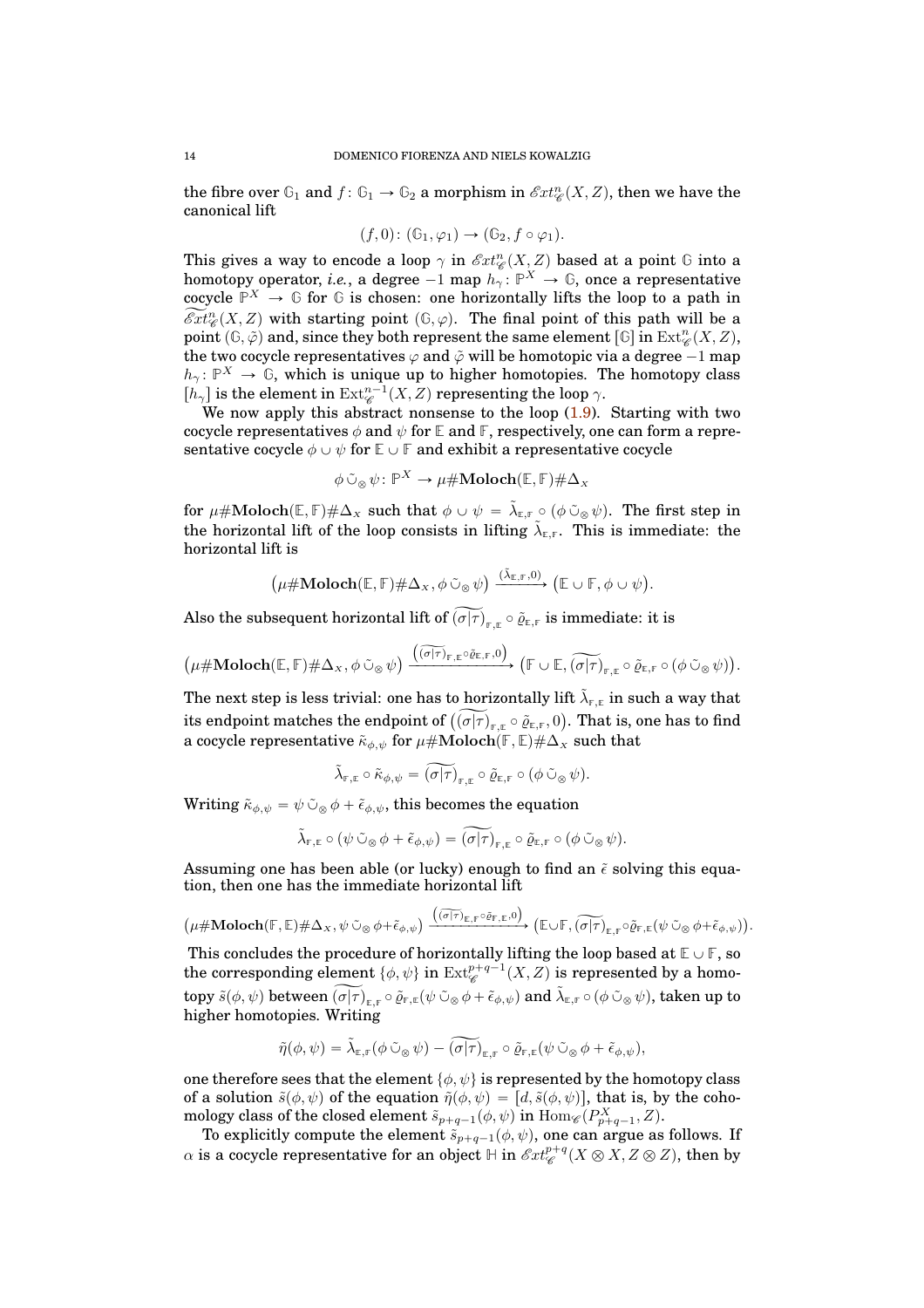the constructions from [§1.6](#page-11-0) one writes an explicit formula for a cocycle repre- $\text{sentative } \tilde{\alpha} \text{ for the object } \mathbb{G} = \mu \# \mathbb{H} \# \Delta_X \text{ in } \mathscr{E}xt^{p+q}_\mathscr{C}(X,Z), \text{ which can be straight-}$ forwardly extended to arbitrary collections of maps

 $\{\beta_k: P_k^{X \otimes X} \to H_k\}_{0 \le k \le p+q}$  and  $\{\nu_k: P_k^{X \otimes X} \to H_{k+1}\}_{0 \le k \le p+q-1}$ .

Doing this, one obtains a graded linear map

$$
\Phi_{\bullet}: \bigoplus_{k=-1}^{r} \text{Hom}_{\mathscr{C}}(P_{k}^{X \otimes X}, H_{k}) \to \bigoplus_{k=-1}^{r} \text{Hom}_{\mathscr{C}}(P_{k}^{X}, G_{k}).
$$

Looking at the explicit expression for  $\Phi$ , it is rather easy to define a graded linear map

$$
\Psi_{\bullet}: \bigoplus_{k=-1}^{r-1} \text{Hom}_{\mathscr{C}}(P_k^{X \otimes X}, H_{k+1}) \to \bigoplus_{k=-1}^{r-1} \text{Hom}_{\mathscr{C}}(P_k^X, G_{k+1})
$$

such that

$$
\Phi \circ [d, -] = [d, -] \circ \Psi.
$$

Writing

$$
\eta(\phi,\psi)=\lambda_{\mathbb{E},\mathbb{F}}\big((\phi\cup_{\otimes}\psi)\circ\tau\big)-(\sigma|\tau)_{\mathbb{E},\mathbb{F}}\circ\varrho_{\mathbb{F},\mathbb{E}}\big((\psi\cup_{\otimes}\phi+\epsilon_{\phi,\psi}\big),
$$

where  $\phi \cup_{\otimes} \psi$  is a  $\tau$ -twisted cocycle representative for Moloch $(\mathbb{E}, \mathbb{F})$ , the map  $\psi\cup_{\otimes}\phi$  is a  $\tau$ -twisted cocycle representative for Moloch $(\mathbb{F}, \mathbb{E})$ , and  $\epsilon(\phi, \psi) = \epsilon_{\phi, \psi}$ is a 0-twisted cocycle representative for Moloch $(F, \mathbb{E})$ , then  $\Phi(\eta(\phi, \psi)) = \tilde{\eta}(\phi, \psi)$ and the defining equation  $\tilde{\eta}(\phi, \psi) = [d, \tilde{s}(\phi, \psi)]$  for  $\tilde{s}(\phi, \psi)$  reduces to

$$
\Phi(\eta(\phi,\psi)) = [d, \tilde{s}(\phi,\psi)].
$$

If  $s(\phi, \psi) \in \bigoplus_{k=-1}^{p+q-1} \text{Hom}_{\mathscr{C}}(P_k^{X \otimes X}, ((\mathbb{E} \otimes Z) \# (X \otimes \mathbb{F}))_{k+1})$  is tailored in such a way that  $\Phi([d, s(\phi, \psi)]) = \Phi(\eta(\phi, \psi))$ , then one can take  $\tilde{s}(\phi, \psi) = \Psi(s(\phi, \psi))$ , and deduces that  $\{\phi, \psi\}$  is explicitly represented by the cohomology class of the closed element  $\Psi_{p+q-1}(s_{p+q-1}(\phi, \psi))$  in  $\mathrm{Hom}_{\mathscr{C}}(P^X_{p+q-1}, Z)$ .

<span id="page-14-0"></span>In the next section, we will explicitly apply what we just developed.

## 2. AN EXPLICIT APPROACH FOR BIALGEBROIDS

In this section, we shall describe how the aforementioned theory for extension categories can be made explicit in case of the category of left modules over a left bialgebroid, endowing the corresponding Ext groups with a Gerstenhaber algebra structure. To this end, a short account on bialgebroids  $(U, A)$  and on the respective notions of left and right weak centre in relation to (the categories of) *Yetter-Drinfel'd modules* can be found in Appendix [§A.2.](#page-37-2)

The main goal in the final part of this section  $(\S2.7)$  will be to see that  $Ext_U(X, Z)$  is a Gerstenhaber algebra if  $(X, Z)$  is a commuting pair in the sense of Definition  $A.2$ . There, the explicit proof works along standard lines, that is, one shows that the explicit cochain complex  $\text{Hom}_U(\text{Bar}_n(U, X), Z)$  computing  $Ext_U(X, Z)$  is an operad with multiplication, with the bedevilling difference that the operadic composition is somewhat complicated and not defining any endomorphism operad structure.

<span id="page-14-1"></span>2.1. Ext **groups and extension categories over bialgebroid modules.** Let  $(U, A)$  be a left bialgebroid. For simplicity, we will always and tacitly assume that  $\mathcal{U}_s$  is left-right projective over A, that is, projective with respect to both the left A-action  $\triangleright$  and the right A-action  $\triangleleft$ , see [\(A.1\)](#page-37-3) for notation.

Let  $U$ -Mod be the monoidal category of left  $U$ -modules. In generalising Schwede's approach from the Hochschild case of associative algebras to bialgebroids, that is, in passing from  $A^e$ -Mod to  $U$ -Mod, we are facing the same kind of problems with respect to the exactness of the monoidal category in question.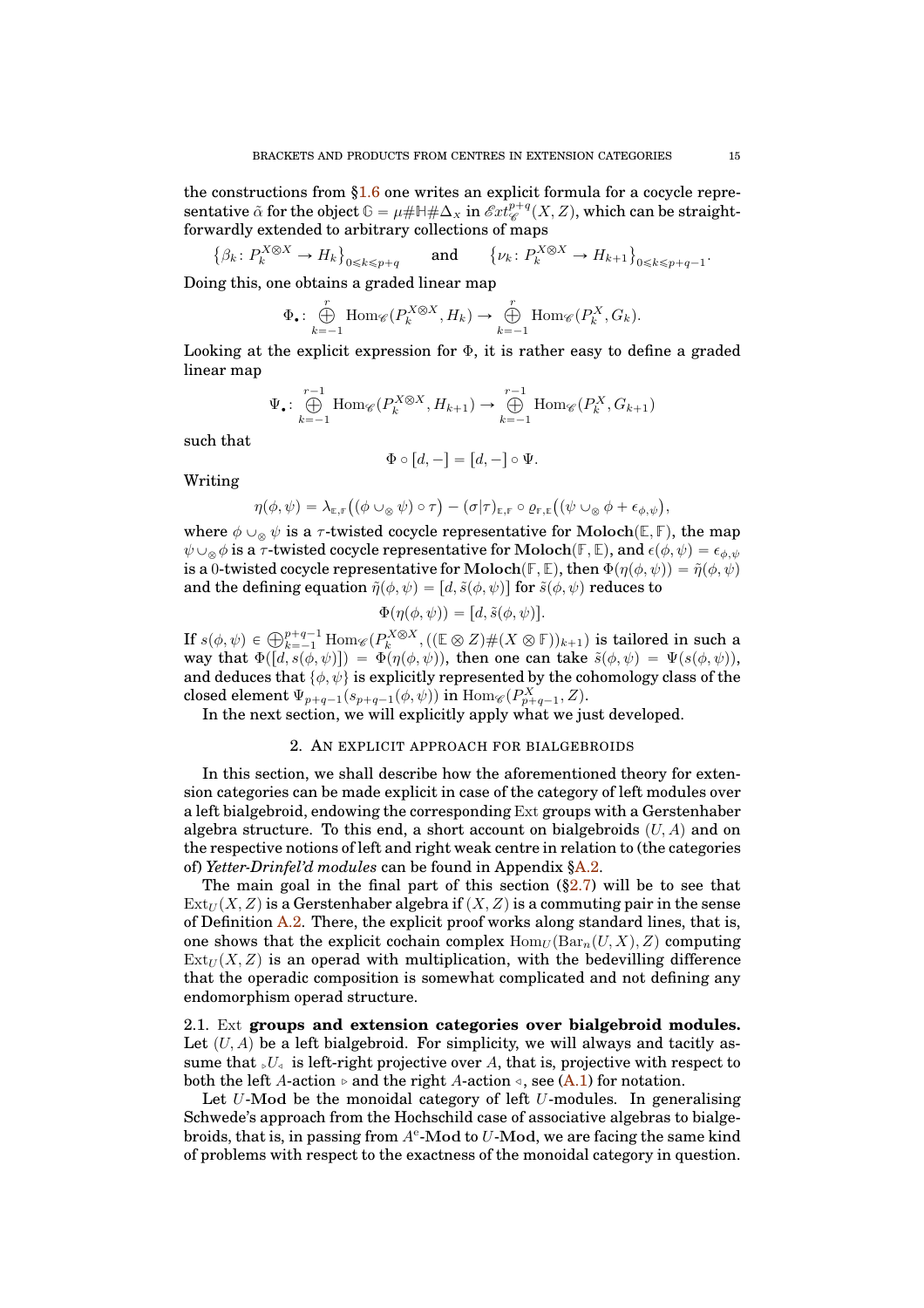More precisely, the tensor product  $\mathbb{E} \otimes_A \mathbb{F}$  of two extensions in U-Mod is in general not exact but it is so if  $\mathbb{E}$  and  $\mathbb{F}$  are taken in the full subcategory  $\mathscr{E}xt_{U}$ of the extension category  $\mathscr{E}xt_U$  that consists of those extensions in which all U-modules are left-right projective over A. One can then generalise Lemma 2.1 in [\[Schw\]](#page-41-4) in a straightforward way and show that the inclusion of  $\mathscr{E}xt_U$ into  $\mathscr{E}xt_U$  induces a homotopy equivalence on classifying spaces. We omit the technical details here but feel therefore entitled to not explicitly distinguish between  $\mathcal{E}xt_U$  and  $\mathcal{E}xt_U$  in what follows.

As expounded in Appendix  $\AA$ . a standard result [\[Sch,](#page-41-8) Prop. 4.4] establishes an equivalence of braided monoidal categories between the left weak centre  $\mathscr{Z}^{\ell}(\bar{U}\text{-}\mathrm{Mod})$  and  ${^U_V}\mathbf{YD},$  the category of left-left Yetter-Drinfel'd modules; likewise between  $\mathscr{Z}^r(U\text{-}\mathrm{Mod})$  and  ${}_U\mathbf{Y}\mathbf{D}^{\scriptscriptstyle U}$  , the category of left-right Yetter-Drinfel'd modules. In the former case, this is done by assigning to any  $Z \in {}_U^{\nu}{\bf YD}$ the underlying left module  $Z \in U$ -Mod along with what we might call a *left braiding*

<span id="page-15-4"></span>
$$
\sigma = \sigma_{z,M} : Z \otimes_A M \to M \otimes_A Z, \quad z \otimes_A m \mapsto z_{(-1)}m \otimes_A z_{(0)} \tag{2.1}
$$

for any  $M \in U$ -Mod, to form an object  $(Z, \sigma)$  in  $\mathscr{Z}^{\ell}(U\text{-}\mathrm{Mod})$ . Likewise, assign to any  $X \in \mathscr{Z}^r(U\text{-}\mathrm{Mod})$  its underlying left module  $X \in U\text{-}\mathrm{Mod}$  along with the *right braiding*

<span id="page-15-3"></span>
$$
\tau = \tau_{M,Z} : M \otimes_A X \to X \otimes_A M, \quad m \otimes_A x \mapsto x_{[0]} \otimes_A x_{[1]}m \tag{2.2}
$$

for any  $M \in U$ -Mod, to give an object  $(X, \tau)$  in  $\mathscr{Z}^r(U\text{-}\mathbf{Mod})$ , see [A](#page-36-0)ppendix A for more details and all notation used in what follows.

A cochain complex computing  $\mathrm{Ext}^{\bullet}_U(X,Z)$  is given by  $\big(C^{\bullet}(U,X,Z),\delta\big)$ , where

<span id="page-15-1"></span>
$$
C^n(U, X, Z) := \text{Hom}_U(\text{Bar}_n(U, X), Z), \tag{2.3}
$$

and

$$
\mathrm{Bar}_n(U, X) \coloneqq (\mathcal{A}U_{\mathcal{A}})^{\otimes_{A^{\mathrm{op}}} n+1} \otimes_{A^{\mathrm{op}}} X_{\mathcal{A}} ,
$$

with  $Bar_{-1}(U, X) = X$ , is the bar resolution of the left U-module X, seen as a right A-module  $X_4$  as in [\(A.3\)](#page-38-0), with differential  $d = \sum_{i=0}^{n} (-1)^i d_i$  induced by the multiplication in U in the first  $n-1$  faces  $d_i$  and the left U-action

<span id="page-15-0"></span>
$$
L: \text{Bar}_0(U, X) = \mathcal{L}U \otimes_{A^{\text{op}}} X_{\text{d}} \to X = \text{Bar}_{-1}(U, X), \quad u \otimes_{A^{\text{op}}} x \mapsto ux \tag{2.4}
$$

on X that induces the last face map  $d_n$ . In a standard fashion, we then simply have  $\delta = d^*$ . Observe that the tensor product used in the bar resolution is not the monoidal one  $(A, 4)$  of U-Mod (in which factorwise multiplication would not be defined), but rather  $Bar_n(U, X) \in U$ -Mod by left multiplication on the first tensor factor.

The Hochschild case for an associative **k**-algebra A and hence Schwede's construction in [\[Schw\]](#page-41-4) is reobtained by setting  $U = A^e$  as well as  $X = Z = A$ in what follows.

To connect the context of a left bialgebroid to our general observations in [§1,](#page-3-0) let us write down in detail what the concrete setting is here: for two exten- $\sinh \mathbb{E} \text{ in } \mathscr{E}xt_U^p(X,Z) \text{ and } \mathbb{E} \text{ in } \mathscr{E}xt_U^q(X,Z) \text{, respectively, consider chain maps}$  $\phi: \text{Bar}(U, X) \to \mathbb{E}$  and  $\psi: \text{Bar}(U, X) \to \mathbb{F}$  over the identity of X. With respect to the bar resolution, Diagram  $(1.11)$  then takes the form

<span id="page-15-2"></span>
$$
0 \xrightarrow{d} \operatorname{Bar}_p(U, X) \xrightarrow{d} \operatorname{Bar}_{p-1}(U, X) \xrightarrow{d} \dots \xrightarrow{d} \operatorname{Bar}_0(U, X) \xrightarrow{L} X \longrightarrow 0 \quad (2.5)
$$
  
\n
$$
\phi_p \downarrow \qquad \qquad \phi_{p-1} \downarrow \qquad \qquad \phi_0 \downarrow \qquad \qquad \phi_1 \downarrow \qquad \qquad \phi_2 \downarrow \qquad \qquad \phi_3 \downarrow \qquad \qquad \phi_4 \downarrow \qquad \qquad \phi_5 \downarrow \qquad \qquad \phi_6 \downarrow \qquad \qquad \phi_7 \downarrow \qquad \qquad \phi_8 \downarrow \qquad \qquad \phi_9 \downarrow \qquad \qquad \phi_9 \downarrow \qquad \qquad \phi_9 \downarrow \qquad \qquad \phi_9 \downarrow \qquad \qquad \phi_9 \downarrow \qquad \qquad \phi_9 \downarrow \qquad \qquad \phi_9 \downarrow \qquad \qquad \phi_9 \downarrow \qquad \qquad \phi_9 \downarrow \qquad \qquad \phi_9 \downarrow \qquad \qquad \phi_9 \downarrow \qquad \qquad \phi_9 \downarrow \qquad \qquad \phi_9 \downarrow \qquad \qquad \phi_9 \downarrow \qquad \qquad \phi_9 \downarrow \qquad \qquad \phi_9 \downarrow \qquad \qquad \phi_9 \downarrow \qquad \qquad \phi_9 \downarrow \qquad \qquad \phi_9 \downarrow \qquad \qquad \phi_9 \downarrow \qquad \qquad \phi_9 \downarrow \qquad \qquad \phi_9 \downarrow \qquad \qquad \phi_9 \downarrow \qquad \qquad \phi_9 \downarrow \qquad \qquad \phi_9 \downarrow \qquad \qquad \phi_9 \downarrow \qquad \qquad \phi_9 \downarrow \qquad \qquad \phi_9 \downarrow \qquad \qquad \phi_9 \downarrow \qquad \qquad \phi_9 \downarrow \qquad \qquad \phi_9 \downarrow \qquad \qquad \phi_9 \downarrow \qquad \qquad \phi_9 \downarrow \qquad \qquad \phi_9 \downarrow \qquad \qquad \phi_9 \downarrow \qquad \qquad \phi_9 \downarrow \qquad \qquad \phi_9 \downarrow \qquad \qquad \phi_9 \downarrow \qquad \qquad \phi_9 \downarrow \qquad \qquad \phi_9 \downarrow \qquad \qquad \phi_
$$

where L is the left U-action on X as in  $(2.4)$ ; likewise for  $\psi$  and  $\mathbb{F}$ .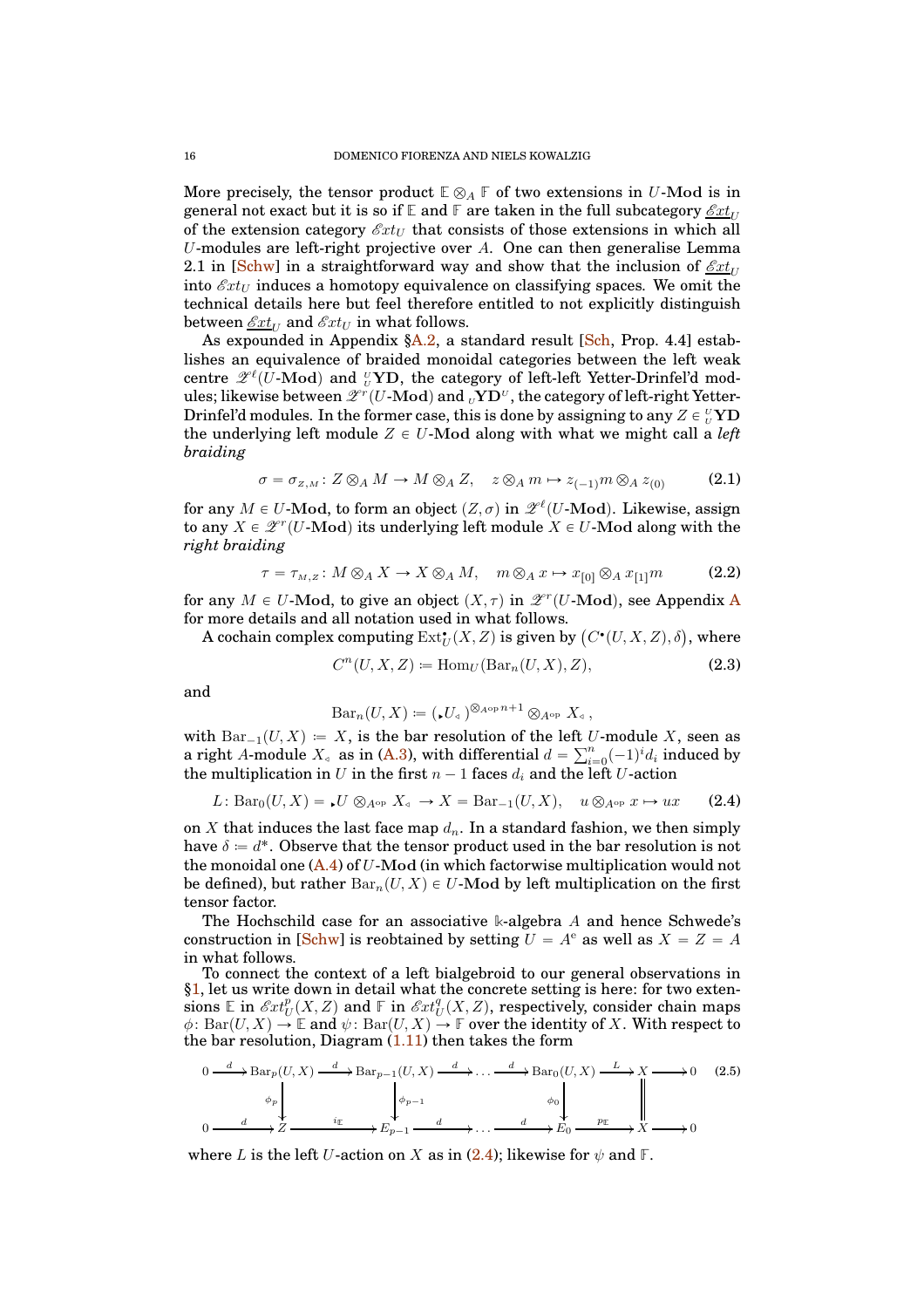Observe that with respect to the differential  $\delta = d^*$  of the cochain complex  $C<sup>n</sup>(U, X, Z)$  from [\(2.3\)](#page-15-1), the commutativity of this diagram can be expressed as

<span id="page-16-5"></span>
$$
i_{\mathbb{E}} \circ \phi_p = \phi_{p-1} \circ d = \delta \phi_{p-1}, \qquad d \circ \phi_j = \phi_{j-1} \circ d = \delta \phi_{j-1}, \qquad (2.6)
$$

for  $j = 1, \ldots, p-1$ , and likewise for  $\psi$ . In particular, the first square in Diagram [\(2.5\)](#page-15-2) implies that

<span id="page-16-6"></span>
$$
\phi_p \circ d = \delta \phi_p = 0,\tag{2.7}
$$

that is,  $\phi_p$  is a cocycle (and likewise for  $\psi_q$ ), whereas the last square reads

<span id="page-16-7"></span>
$$
p_{\mathbb{E}} \circ \phi_0 = L. \tag{2.8}
$$

<span id="page-16-0"></span>2.2. **The external cup product.** As above, let  $(Z, \sigma)$  be an object in the left weak centre  $\mathscr{Z}^{\ell}(U\text{-}\mathrm{Mod}) \simeq {}_{U}^{U}\mathrm{YD}$  and  $(X,\tau)$  an object in the right weak centre  $\mathscr{Z}^r(U\text{-Mod}) \simeq {}_v{\mathbf{Y}}{\mathbf{D}^v}$ , and consider again two extensions

$$
\mathbb{E}: 0 \to Z \xrightarrow{i_{\mathbb{E}}} E_{p-1} \xrightarrow{d} \dots \xrightarrow{d} E_0 \xrightarrow{p_{\mathbb{E}}} X \to 0,
$$
  

$$
\mathbb{F}: 0 \to Z \xrightarrow{i_{\mathbb{F}}} F_{q-1} \xrightarrow{d} \dots \xrightarrow{d} F_0 \xrightarrow{p_{\mathbb{F}}} X \to 0,
$$

of U-modules, along with two families of morphisms  $\phi_j \in C^j(U, X, E_j)$  for  $j =$  $0, \ldots, p$  and  $\psi_i \in C^i(U, X, F_i)$  for  $i = 0, \ldots, q$  as in Diagram [2.5.](#page-15-2)

For these, one can define a sort of 1-product, or *external cup product*

$$
\cup_{\otimes} : C^j(U, X, E_j) \otimes C^i(U, X, F_i) \to C^{j+i}(U, X \otimes_A X, E_j \otimes_A F_i)
$$

for  $i = 1, \ldots, p$  and  $j = 1, \ldots, q$ , by defining

<span id="page-16-1"></span>
$$
(\phi_j \cup_{\otimes} \psi_i)(u^0, \dots, u^{j+i}, m \otimes_A m')
$$
  
\n
$$
\coloneqq \phi_j(u^0_{(1)}, \dots, u^j_{(1)}, (u^{j+1}_{(2)} \cdots u^{j+i}_{(2)} m')_{[0]})
$$
  
\n
$$
\otimes_A \psi_i(u^0_{(2)} \cdots u^{j}_{(2)} (u^{j+1}_{(2)} \cdots u^{j+i}_{(2)} m')_{[1]}, u^{j+1}_{(1)}, \dots, u^{j+i}_{(1)}, m),
$$
\n(2.9)

where the Sweedler notation in square brackets refers to the right  $U$ -coaction on  $X$ , see  $A.2.4$  for notational details.

#### <span id="page-16-3"></span>**Remark 2.1.** Observe that

$$
C^{j+i}(U, X \otimes_A X, E_j \otimes_A F_i) \subset C^{j+i}(U, X \otimes_A X, \text{Moloch}(\mathbb{E}, \mathbb{F}))
$$

for  $i, j \geq 0$ , so we may regard  $\cup_{\otimes}$  as a map into the latter. In other words, given two chain maps  $\phi$  and  $\psi$  as above, the operation  $\cup_{\infty}$  defines a collection of linear morphisms

$$
(\phi \cup_{\otimes} \psi)_k \colon \text{Bar}_k(U, X \otimes_A X) \to \text{Moloch}(\mathbb{E}, \mathbb{F})_k, \qquad k \geqslant 0,
$$

which we extend to degree  $-1$  by setting  $(\phi \cup_{\alpha} \psi)_{-1} = \tau : X \otimes_A X \to X \otimes_A X$ .

**Remark 2.2.** By functoriality of the tensor product and the (left-right) YD condition [\(A.6\)](#page-38-3), it is not difficult to see that the map  $\tau_{\bullet}$ : Bar,  $(U, X \otimes_A X) \to$  $Bar_{\bullet}(U, X \otimes_A X)$  is a morphism of complexes, where  $\tau_{-1} = \tau$ .

<span id="page-16-4"></span>**Lemma 2.3.** Let  $\phi_j \in C^j(U, X, E_j)$  and  $\psi_i \in C^i(U, X, Z)$  and as before let  $\delta = d^*$ *be the pullback of the differential of the bar resolution. Then* δ *is a derivation of the external cup product* [\(2.9\)](#page-16-1)*, that is, the graded Leibniz rule*

<span id="page-16-2"></span>
$$
\delta(\phi_j \cup_{\otimes} \psi_i) = \delta\phi_j \cup_{\otimes} \psi_i + (-1)^j \phi_j \cup_{\otimes} \delta\psi_i \tag{2.10}
$$

*holds for any*  $i, j \geq 0$ .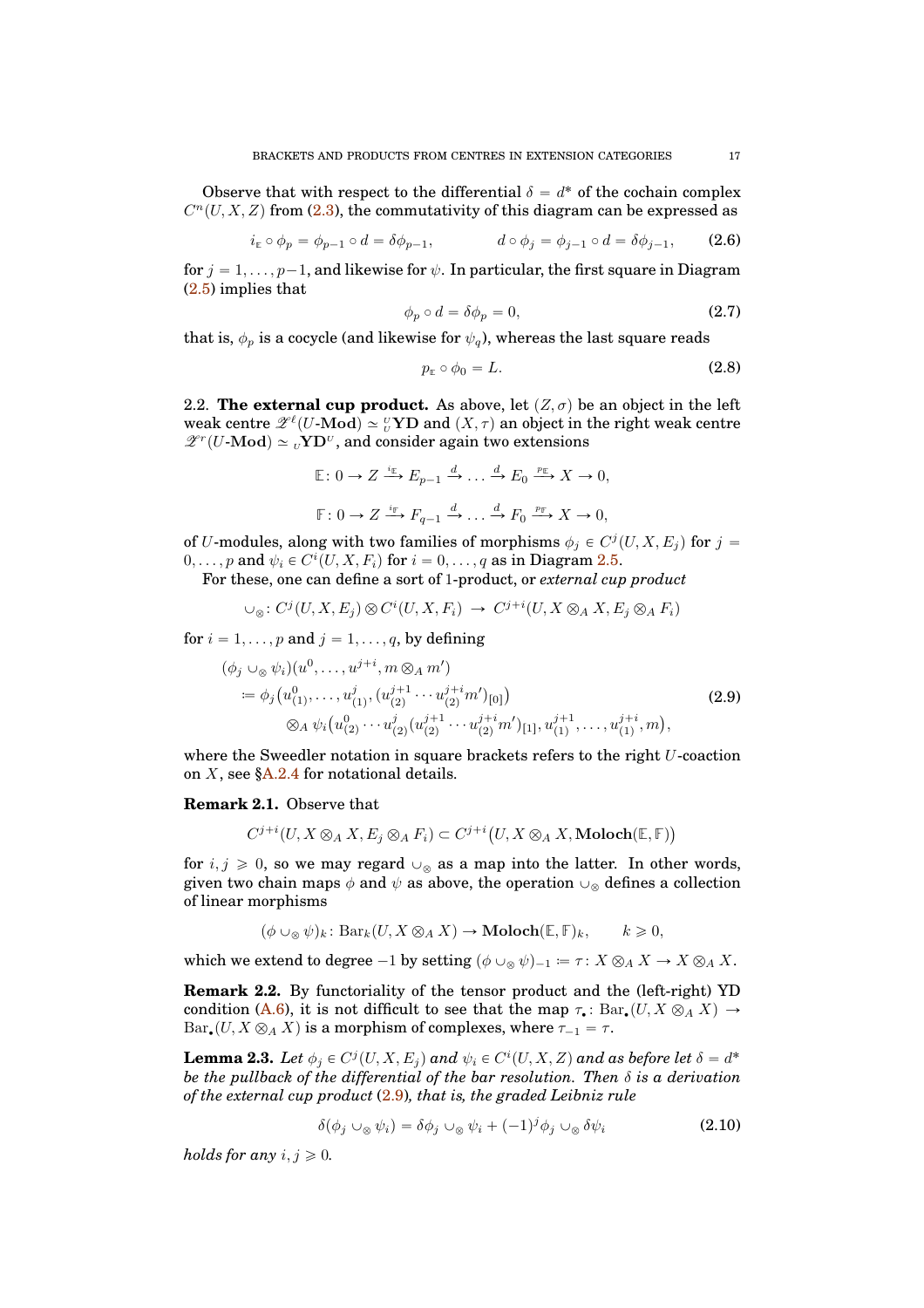*Proof.* This is a direct verification using  $(2.9)$ , the explicit form of the differential in the bar resolution as described below [\(2.3\)](#page-15-1), the fact that the coproduct is a ring morphism, along with the monoidal structure  $(A.4)$  in U-Mod and X as an object in the weak right centre of  $U$ -Mod, that is, that the (left-right) YD condition  $(A.6)$  is true. Indeed, one has

$$
(\delta(\phi_j \cup_{\otimes} \psi_i))(u^0, \ldots, u^{j+i+1}, m \otimes_A m') = (\phi_j \cup_{\otimes} \psi_i) (d(u^0, \ldots, u^{j+i+1}, m \otimes_A m'))
$$
  
\n
$$
= \sum_{k=0}^{j+i} (-1)^k (\phi_j \cup_{\otimes} \psi_i)(u^0, \ldots, u^k u^{k+1}, \ldots, u^{j+i+1}, m \otimes_A m')
$$
  
\n
$$
+ (-1)^{j+i+1} (\phi_j \cup_{\otimes} \psi_i)(u^0, \ldots, u^{j+i}, u_{(1)}^{j+i+1} m \otimes_A u_{(2)}^{j+i+1} m')
$$
  
\n
$$
= \sum_{k=0}^j (-1)^k \phi_j (u_{(1)}^0, \ldots, u_{(1)}^k u_{(1)}^{k+1}, \ldots, u_{(1)}^{j+1}, (u_{(2)}^{j+2} \cdots u_{(2)}^{j+i+1} m')_{[0]})
$$
  
\n
$$
\otimes_A \psi_i (u_{(2)}^0 \cdots u_{(2)}^k u_{(2)}^{k+1} \cdots u_{(2)}^{j+1} (u_{(2)}^{j+2} \cdots u_{(2)}^{j+i+1} m')_{[1]}, u_{(1)}^{j+2}, \ldots, u_{(1)}^{j+i+1}, m)
$$
  
\n
$$
+ \sum_{k=j+1}^{j+i} (-1)^k \phi_j (u_{(1)}^0, \ldots, u_{(1)}^j, (u_{(2)}^{j+1} \cdots u_{(2)}^k u_{(2)}^{k+1} \cdots u_{(2)}^{j+i+1} m')_{[0]})
$$
  
\n
$$
\otimes_A \psi_i (u_{(2)}^0 \cdots u_{(2)}^j (u_{(2)}^{j+1} \cdots u_{(2)}^k u_{(2)}^{k+1} \cdots u_{(2)}^{j+i+1} m')_{[0]})
$$
  
\n
$$
+ (-1)^{j+i+1} \phi_j (u_{(1)}^0, \ldots, u_{(1)}^j, (u_{(2)}^{j+1} \cdots u_{(2)}^{j+i+1} m')_{[1]}, u_{(1)}^{j+1}, \ldots, u_{(1)}^{j+i+1} m)
$$
  
\n+ (-1)^{j

On the other hand,

$$
(\delta\phi_j \cup_{\otimes} \psi_i)(u^0, \ldots, u^{j+i+1}, m \otimes_A m')
$$
\n
$$
= \delta\phi_j(u^0_{(1)}, \ldots, u^{j+1}_{(1)}, (u^{j+2}_{(2)} \cdots u^{j+i+1}_{(2)})[0])
$$
\n
$$
\otimes_A \psi_i(u^0_{(2)} \cdots u^{j+1}_{(2)}(u^{j+2}_{(2)} \cdots u^{j+i+1}_{(2)})[1], u^{j+2}_{(1)}, \ldots, u^{j+i+1}_{(1)}, m)
$$
\n
$$
= \sum_{k=0}^j (-1)^k \phi_j(u^0_{(1)}, \ldots, u^k_{(1)} u^{k+1}_{(1)}, \ldots, u^{j+1}_{(1)}, (u^{j+2}_{(2)} \cdots u^{j+i+1}_{(2)})[0])
$$
\n
$$
\otimes_A \psi_i(u^0_{(2)} \cdots u^{j+1}_{(2)}(u^{j+2}_{(2)} \cdots u^{j+i+1}_{(2)})[1], u^{j+2}_{(1)}, \ldots, u^{j+i+1}_{(1)}, m)
$$
\n
$$
+ (-1)^{j+1} \phi_j(u^0_{(1)}, \ldots, u^j_{(1)}, u^{j+1}_{(1)}) (u^{j+2}_{(2)} \cdots u^{j+i+1}_{(2)})[0])
$$
\n
$$
\otimes_A \psi_i(u^0_{(2)} \cdots u^{j+1}_{(2)}(u^{j+2}_{(2)} \cdots u^{j+i+1}_{(2)})[1], u^{j+2}_{(1)}, \ldots, u^{j+i+1}_{(1)}, m)
$$
\n
$$
= \sum_{k=0}^j (-1)^k \phi_j(u^0_{(1)}, \ldots, u^k_{(1)} u^{k+1}_{(1)}, \ldots, u^{j+1}_{(1)}, (u^{j+2}_{(2)} \cdots u^{j+i+1}_{(2)})[0])
$$
\n
$$
\otimes_A \psi_i(u^0_{(2)} \cdots u^k_{(2)} u^{k+1}_{(2)} \cdots u^{j+1}_{(2)}(u^{j+2}_{(2)} \cdots u^{j+i+1}_{(2)})[1], u^{j+2}_{(1)}, \ldots, u^{j+i+1}_{(1)}, m)
$$
\n
$$
+ (-1)^{j+1} \phi_j(u^0_{(1)}, \ldots, u^j_{(1)},
$$

where the Yetter-Drinfel'd condition  $(A.6)$  was used in the last step for the last summand. Moreover,

$$
(-1)^{j}(\phi_{j} \cup_{\otimes} \delta\psi_{i})(u^{0}, \ldots, u^{j+i+1}, m \otimes_{A} m') = (-1)^{j}\phi_{j}(u^{0}_{(1)}, \ldots, u^{j}_{(1)}, (u^{j+1}_{(2)} \cdots u^{j+i+1}_{(2)})_{[0]}) \otimes_{A} \delta\psi_{i}(u^{0}_{(2)} \cdots u^{j}_{(2)}(u^{j+1}_{(2)} \cdots u^{j+i+1}_{(2)})_{[1]}, u^{j+1}_{(1)}, \ldots, u^{j+i+1}_{(1)}, m) = (-1)^{j}\phi_{j}(u^{0}_{(1)}, \ldots, u^{j}_{(1)}, (u^{j+1}_{(2)} \cdots u^{j+i+1}_{(2)})_{[0]}) \otimes_{A} \psi_{i}(u^{0}_{(2)} \cdots u^{j}_{(2)}(u^{j+1}_{(2)} \cdots u^{j+i+1}_{(2)})_{[1]}u^{j+1}_{(1)}, u^{j+2}_{(1)} \cdots, u^{j+i+1}_{(1)}, m) + \sum_{k=1}^{i} (-1)^{k+j}\phi_{j}(u^{0}_{(1)}, \ldots, u^{j}_{(1)}, (u^{j+1}_{(2)} \cdots u^{j+i+1}_{(2)})_{[0]}) \otimes_{A} \psi_{i}(u^{0}_{(2)} \cdots u^{j}_{(2)}(u^{j+1}_{(2)} \cdots u^{j+i+1}_{(2)})_{[1]}, u^{j+1}_{(1)}, \ldots, u^{k+j}_{(1)}u^{k+j+1}_{(1)}, \ldots, u^{j+i+1}_{(1)}, m) + (-1)^{j+i+1}\phi_{j}(u^{0}_{(1)}, \ldots, u^{j}_{(1)}, (u^{j+1}_{(2)} \cdots u^{j+i+1}_{(2)})_{[0]}) \otimes_{A} \psi_{i}(u^{0}_{(2)} \cdots u^{j}_{(2)}(u^{j+1}_{(2)} \cdots u^{j+i+1}_{(2)})_{[1]}, u^{j+1}_{(1)}, \ldots, u^{k+j+1}_{(1)}, u^{j+i+1}_{(1)})
$$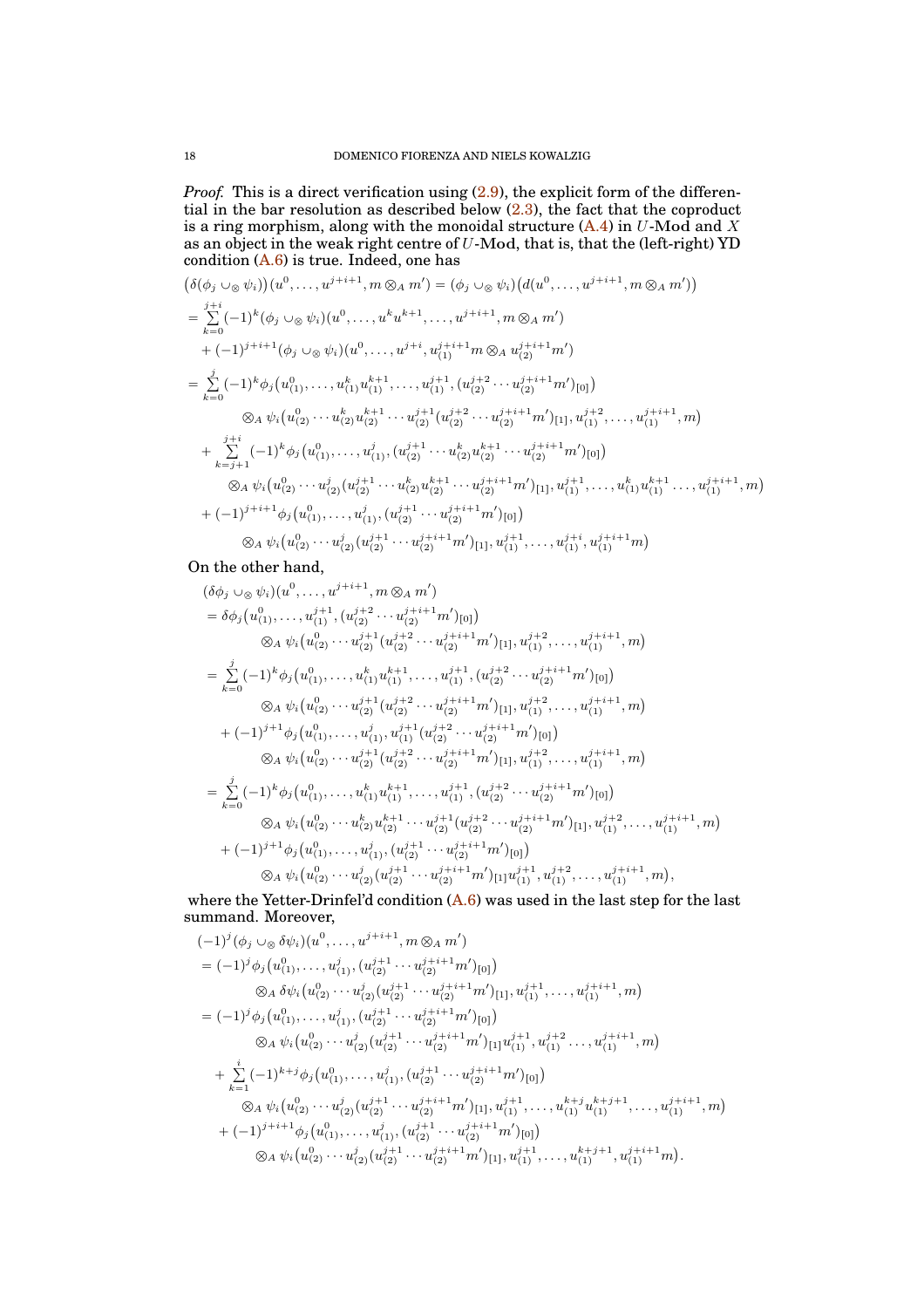By reindexing the second sum right above and subsequently comparing the three explicit expressions just obtained for  $\delta(\phi_j \cup_{\otimes} \psi_i)$ , as well as  $\delta \phi_j \cup_{\otimes} \psi_i$  and  $(-1)^j \phi_j \cup_{\otimes} \delta \psi_i$ , one confirms that Eq. [\(2.10\)](#page-16-2) is true.

<span id="page-18-0"></span>2.3. **A cocycle representative for the cup product.** We now have the technical prerequisites to explicitly illustrate the path indicated in [§1.7.](#page-12-0) As a start, we need to prove:

<span id="page-18-1"></span>**Lemma 2.4.** *If*  $\phi$ : Bar $(U, X) \to \mathbb{E}$  *and*  $\psi$ : Bar $(U, X) \to \mathbb{F}$  *are chain maps as above, then the collection of maps*  $(\phi \cup_{\otimes} \psi)_k$ :  $Bar_k(U, X \otimes_A X) \to \text{Moloch}(\mathbb{E}, \mathbb{F})_k$ *from Remark [2.1](#page-16-3) induced by the external cup product* [\(2.9\)](#page-16-1) *defines a* τ*-twisted cocycle representative*  $\phi \cup_{\otimes} \psi$ : Bar $(U, X \otimes_A X) \to \textbf{Moloch}(\mathbb{E}, \mathbb{F})$ *.* 

*Proof.* This is a direct consequence of Lemma [2.3](#page-16-4) and the Leibniz rule  $(2.10)$ : to start with, let us prove, for  $k = 1, \ldots, p + q$ , that the diagram

$$
\operatorname{Bar}_k(U, X \otimes_A X) \xrightarrow{d} \operatorname{Bar}_{k-1}(U, X \otimes_A X)
$$
\n
$$
\sum_{j+i=k} (\phi_j \circ \otimes \psi_i)
$$
\n
$$
\bigoplus_{j+i=k} \mathcal{E}_j \otimes_A F_i \xrightarrow{d} \bigoplus_{j+i=k-1} \mathcal{E}_j \otimes_A F_i
$$

commutes, where  $i, j \geq 0$ . Indeed, by means of [\(2.6\)](#page-16-5), one has

$$
d \circ \left( \sum_{j+i=k} \phi_j \cup_{\otimes} \psi_i \right) = \sum_{j+i=k} \left( (d \circ \phi_j) \cup_{\otimes} \psi_i + (-1)^j \phi_j \cup_{\otimes} (d \circ \psi_i) \right)
$$
  
= 
$$
\sum_{j+i=k} \left( \delta \phi_{j-1} \cup_{\otimes} \psi_i + (-1)^j \phi_j \cup_{\otimes} \delta \psi_{i-1} \right).
$$

On the other hand, using the Leibniz rule  $(2.10)$ , we compute

$$
\begin{aligned}\n&\left(\sum_{j+i=k-1} \phi_j \cup \otimes \psi_i\right) \circ d = \sum_{j+i=k-1} \delta\left(\phi_j \cup \otimes \psi_i\right) \\
&= \sum_{j+i=k-1} \left(\delta\phi_j \cup \otimes \psi_i + (-1)^j \phi_j \cup \otimes \delta\psi_i\right) \\
&= \sum_{j+i=k} \delta\phi_{j-1} \cup \otimes \psi_i + (-1)^j \sum_{j+i=k} \phi_j \cup \otimes \delta\psi_{i-1},\n\end{aligned}
$$

which proves the commutativity of the diagram above; for  $k > p$  or  $k > q$ , this also needs the cocycle condition  $(2.7)$ . In lowest degree, *i.e.*, for  $k = 0$ , we obtain the diagram

$$
\begin{array}{ccc}\n\text{Bar}_0(U, X \otimes_A X) & \xrightarrow{L} X \otimes_A X \\
\downarrow^{\phi_0} \cup \otimes \psi_0 & \downarrow^{\tau} \\
E_0 \otimes_A F_0 & \xrightarrow{p_{\mathbb{E}} \otimes_A p_{\mathbb{F}}} X \otimes_A X\n\end{array}
$$

where  $\tau$  is the braiding as in [\(2.2\)](#page-15-3). By virtue of [\(2.8\)](#page-16-7), this reduces to the claim  $L \cup_{\infty} L = \tau \circ L$ . Indeed, with [\(2.9\)](#page-16-1) and the (left-right) YD condition [\(A.6\)](#page-38-3), we directly have

$$
(L \cup_{\otimes} L)(u^0, m \otimes_A m') = L(u^0_{(1)}, m'_{[0]}) \otimes_A L(u^0_{(2)}m'_{[1]}, m) = u^0_{(1)}m'_{[0]} \otimes_A u^0_{(2)}m'_{[1]}m
$$
  

$$
= (u^0_{(2)}m')_{[0]} \otimes_A (u^0_{(2)}m')_{[1]}u^0_{(1)}m
$$
  

$$
= \tau(u^0_{(1)}m \otimes_A u^0_{(2)}m')
$$
  

$$
= (\tau \circ L)(u^0, m \otimes_A m'),
$$

using the monoidal structure  $(A.4)$  in the last step.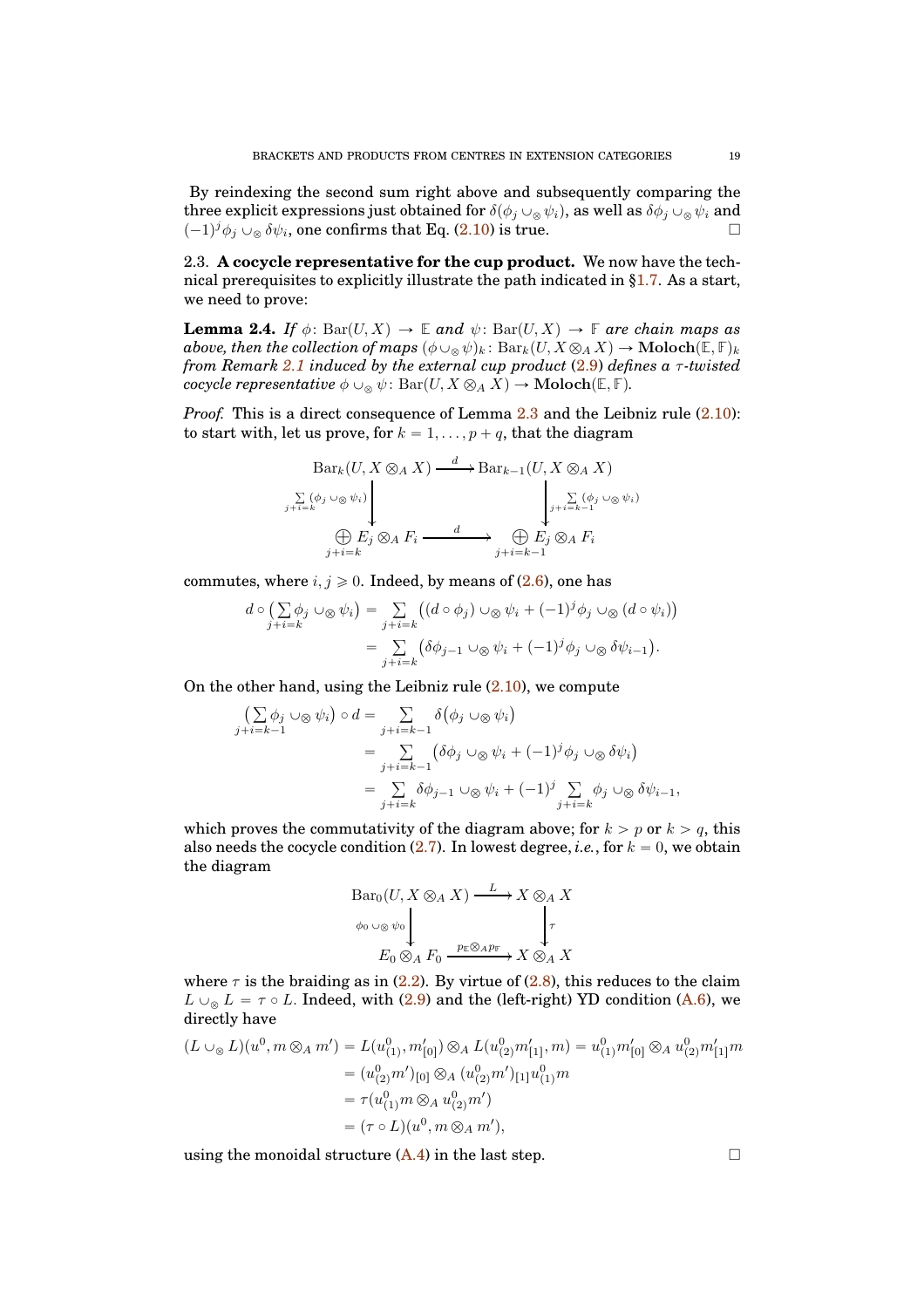**Remark 2.5.** For the external cup product of two 0-cocycle representatives  $E: X \to Z$  resp.  $F: X \to Z$ , the statement of Lemma [2.4](#page-18-1) amounts to the commutativity of

$$
\begin{array}{c}\n\text{Bar}_0(U, X \otimes_A X) \xrightarrow{L} X \otimes_A X \\
\downarrow^{\phi_0} \cup \otimes \psi_0 \downarrow^{\phi_0} \downarrow^{\phi_0} \downarrow^{\phi_0} \\
Z \otimes_A Z \xleftarrow{\text{ES}_{AF}} X \otimes_A X\n\end{array}
$$

which again is a consequence of the YD condition [\(A.6\)](#page-38-3), where  $\phi_0 = \mathbb{E} \circ L$  resp.  $\psi_0 = \mathbb{F} \circ L$  are as in [\(1.10\)](#page-10-2). Equivalently, this is the commutativity of

$$
\begin{array}{ccc}\n\text{Bar}_0(U, X \otimes_A X) & \xrightarrow{L} X \otimes_A X \\
\downarrow^{(E \otimes_A F) \circ \tau} & & \downarrow^{(E \otimes_A F) \circ \tau} \\
Z \otimes_A Z & \xrightarrow{Z \otimes_A Z} Z\n\end{array}
$$

expressing that  $\phi_0 \cup_{\mathcal{R}} \psi_0$  is a  $\tau$ -twisted 0-cocycle representative, see Eq. [\(1.13\)](#page-10-3).

<span id="page-19-1"></span>**Corollary 2.6.** *Let*  $\lambda_{\mathbb{E},\mathbb{F}}$ : Moloch $(\mathbb{E},\mathbb{F}) \to (\mathbb{E} \otimes_A Z) \# (X \otimes_A \mathbb{F})$  *be the morphism of complexes from Eq.* [\(1.6\)](#page-7-0)*. Then*

 $\lambda_{\mathbb{E},\mathbb{F}}(\phi \cup_{\otimes} \psi) \circ \tau_{\bullet} : \text{Bar}(U, X \otimes_A X) \to (\mathbb{E} \otimes_A Z) \# (X \otimes_A \mathbb{F})$ 

 $i$ s a  $\tau^2$ -twisted cocycle representative.

*Proof.* Immediate from Lemma [2.4](#page-18-1) and Remark [1.4.](#page-10-4) □

Assuming from now on that X is a comonoid in  $\mathscr{Z}^r(U\text{-}\mathrm{Mod})$  with comultiplication  $\Delta_X: X \to X\otimes_A X$  and Z a monoid in  $\mathscr{Z}^{\ell}(U\text{-}\mathbf{Mod})$  with multiplication  $\mu: Z \otimes_A Z \to Z$ , our next step consists in giving explicit formulæ for a cocycle representative for the object  $\mu# \mathbb{H} \# \Delta_X$  in  $\mathscr{E}xt^{\bullet}_{U}(X,Z)$ , starting from a cocycle  $\text{representative } \xi \text{ for an object } \mathbb{H} \text{ in } \mathscr{E}xt_U^{\bullet}(X \otimes_A X, Z \otimes_A Z).$ 

<span id="page-19-0"></span>**Lemma 2.7.** Let  $(Z, \mu)$  be a monoid in  $\mathscr{L}^{\ell}(U\text{-}\mathrm{Mod})$  and  $(X, \Delta_X)$  a comonoid in  $\mathscr{Z}^r(U\text{-}\mathbf{Mod})$ , let  $\mathbb{H} \in \mathscr{E}xt_U^r(X\otimes_A X,Z\otimes_A Z)$ , and  $\xi: \text{Bar}(U,X\otimes_A X) \to \mathbb{H}$  be a co*cycle representative for*  $\mathbb{H}$ *. Then a cocycle representative for*  $\mu \# \mathbb{H} \# \Delta_x$  *is given by* 

$$
\tilde{\xi}_k \coloneqq \begin{cases} \mathrm{id}_X & \text{for} \quad k = -1, \\ \left( \xi_0 \circ (\mathrm{id} \otimes_{A^\mathrm{op}} \Delta_\chi), L \right) & \text{for} \quad k = 0, \\ \frac{\xi_k \circ (\mathrm{id}^{k+1} \otimes_{A^\mathrm{op}} \Delta_\chi)}{\left( 0, \xi_{r-1} \circ (\mathrm{id}^r \otimes_{A^\mathrm{op}} \Delta_\chi) \right)} & \text{for} \quad 1 \leqslant k \leqslant r - 2, \\ \mu \circ \xi_r \circ (\mathrm{id}^{r+1} \otimes_{A^\mathrm{op}} \Delta_\chi) & \text{for} \quad k = r - 1, \end{cases}
$$

*where*  $\overline{(\ ,\ )}$  *indicates the projection onto the quotient*  $Z \sqcup H_{r-1} \to Z \sqcup_{Z \otimes_A Z} H_{r-1}$ *,* and where we abbreviated  $\mathrm{id}^k \coloneqq \mathrm{id}_U^{\otimes_{A^\mathrm{op} } k}.$ 

*Proof.* We start by computing a cocycle representative for  $\mathbb{H} \# \Delta_X$ , using the bar resolutions for X and  $X \otimes_A X$ , respectively. Following the general prescription in [§1.6,](#page-11-0) we are to consider the commutative diagram

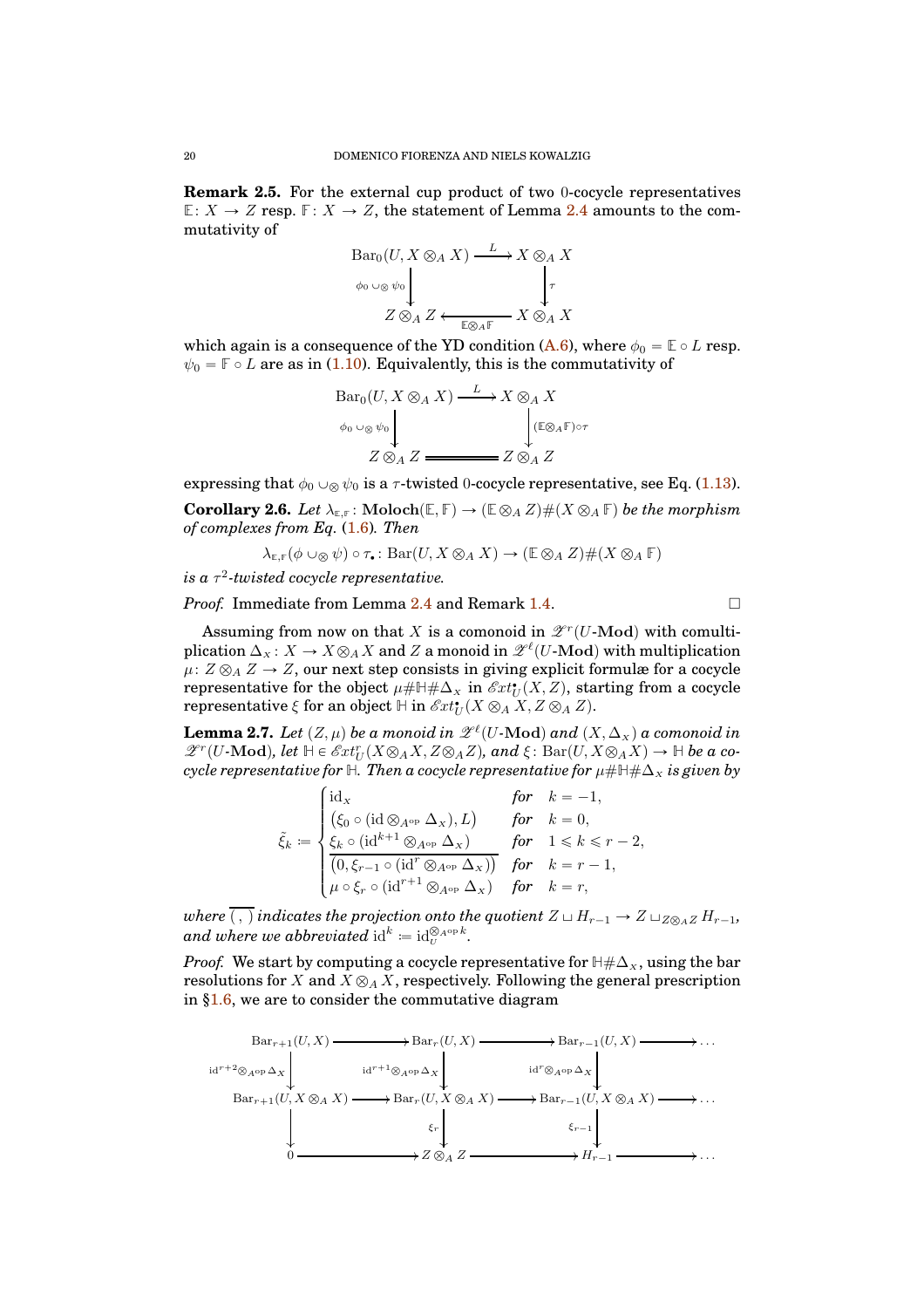

Note that the commutativity of the upper two rows depends on the fact that  $X$ is a comonoid in  $U$ -Mod, that is, explicitly from  $(A.16)$ . From this diagram we obtain the representative cocycle



Next, to compute a cocycle representative for  $\mu\#\mathbb{H}\#\Delta_{X}$ , we consider the commutative diagram



to see that  $\mu \# \mathbb{G} \# \Delta_x$  is represented by the cocycle

$$
\text{Bar}_{r+1}(U, X) \longrightarrow \text{Bar}_{r}(U, X) \longrightarrow \text{Bar}_{r-1}(U, X) \longrightarrow \dots
$$
\n
$$
\downarrow \qquad \qquad \downarrow \qquad \qquad \downarrow \qquad \qquad \downarrow \qquad \qquad \downarrow \qquad \qquad \downarrow \qquad \qquad \downarrow \qquad \qquad \downarrow \qquad \qquad \downarrow \qquad \downarrow \qquad \downarrow \qquad \downarrow \qquad \downarrow \qquad \downarrow \qquad \downarrow \qquad \downarrow \qquad \downarrow \qquad \downarrow \qquad \downarrow \qquad \downarrow \qquad \downarrow \qquad \downarrow \qquad \downarrow \qquad \downarrow \qquad \downarrow \qquad \downarrow \qquad \downarrow \qquad \downarrow \qquad \downarrow \qquad \downarrow \qquad \downarrow \qquad \downarrow \qquad \downarrow \qquad \downarrow \qquad \downarrow \qquad \downarrow \qquad \downarrow \qquad \downarrow \qquad \downarrow \qquad \downarrow \qquad \downarrow \qquad \downarrow \qquad \downarrow \qquad \downarrow \qquad \downarrow \qquad \downarrow \qquad \downarrow \qquad \downarrow \qquad \downarrow \qquad \downarrow \qquad \downarrow \qquad \downarrow \qquad \downarrow \qquad \downarrow \qquad \downarrow \qquad \downarrow \qquad \downarrow \qquad \downarrow \qquad \downarrow \qquad \downarrow \qquad \downarrow \qquad \downarrow \qquad \downarrow \qquad \downarrow \qquad \downarrow \qquad \downarrow \qquad \downarrow \qquad \downarrow \qquad \downarrow \qquad \downarrow \qquad \downarrow \qquad \downarrow \qquad \downarrow \qquad \downarrow \qquad \downarrow \qquad \downarrow \qquad \downarrow \qquad \downarrow \qquad \downarrow \qquad \downarrow \qquad \downarrow \qquad \downarrow \qquad \downarrow \qquad \downarrow \qquad \downarrow \qquad \downarrow \qquad \downarrow \qquad \downarrow \qquad \downarrow \qquad \downarrow \qquad \downarrow \qquad \downarrow \qquad \downarrow \qquad \downarrow \qquad \downarrow \qquad \downarrow \qquad \downarrow \qquad \downarrow \qquad \downarrow \qquad \downarrow \qquad \downarrow \qquad \downarrow \qquad \downarrow \qquad \downarrow \qquad \downarrow \qquad \downarrow \qquad \downarrow \qquad \downarrow \qquad \downarrow \qquad \downarrow \qquad \downarrow \qquad \downarrow \qquad \downarrow \qquad \downarrow \
$$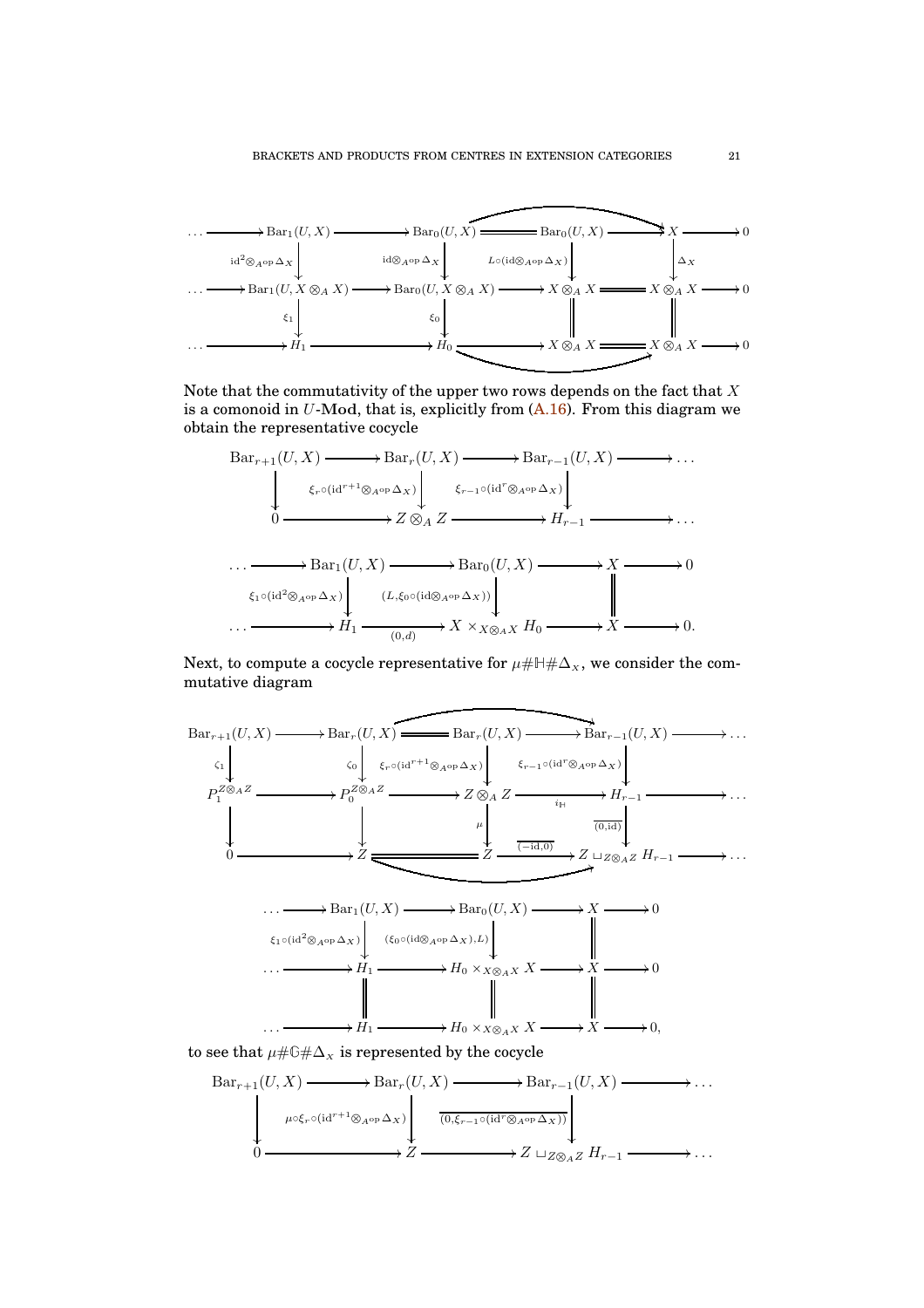

from which the explicit expression for  $\tilde{\xi}$  can be read off in all degrees.

<span id="page-21-2"></span>**Remark 2.8.** For  $r = 2$ , the statement of Lemma [2.7](#page-19-0) has to be understood without the middle line, *i.e.*,

<span id="page-21-0"></span>
$$
\tilde{\xi}_k \coloneqq \begin{cases}\n\operatorname{id}_X & \text{for} \quad k = -1, \\
\left(\xi_0 \circ (\operatorname{id} \otimes_{A^{\mathrm{op}}} \Delta_x), L\right) & \text{for} \quad k = 0, \\
\left(0, \xi_1 \circ (\operatorname{id}^2 \otimes_{A^{\mathrm{op}}} \Delta_x)\right) & \text{for} \quad k = 1, \\
\mu \circ \xi_2 \circ (\operatorname{id}^3 \otimes_{A^{\mathrm{op}}} \Delta_x) & \text{for} \quad k = 2.\n\end{cases}\n\tag{2.11}
$$

If  $r = 1$ , the two central lines of  $(2.11)$  are merged and one has

<span id="page-21-1"></span>
$$
\tilde{\xi}_k \coloneqq \begin{cases}\n\frac{\mathrm{id}_X}{(0, \xi_0 \circ (\mathrm{id} \otimes_{A^{\mathrm{op}}} \Delta_X), L)} & \text{for} \quad k = -1, \\
\mu \circ \xi_1 \circ (\mathrm{id}^2 \otimes_{A^{\mathrm{op}}} \Delta_X) & \text{for} \quad k = 1,\n\end{cases}
$$
\n(2.12)

where  $\tilde{\xi}_0$  is now taking values in

$$
Z \sqcup_{Z \otimes_A Z} H_0 \times_{X \otimes_A X} X.
$$

Here we are omitting the parentheses thanks to the natural isomorphism of U-modules  $(Z \sqcup_{Z \otimes_A Z} H_0) \times_{X \otimes_A X} X \simeq Z \sqcup_{Z \otimes_A Z} (H_0 \times_{X \otimes_A X} X)$ . Finally, for  $r = 0$  one removes the central line of  $(2.12)$ , obtaining

$$
\tilde{\xi}_k \coloneqq \begin{cases} \mathbb{H} & \quad \text{for} \quad k = -1, \\ \mu \circ \xi_0 \circ (\mathrm{id} \otimes_{A^\mathrm{op}} \Delta_X) & \quad \text{for} \quad k = 0, \end{cases}
$$

where  $H: X \otimes_A X \to Z \otimes_A Z$  is the element in  $\mathscr{E}xt^0_U(X \otimes_A X, Z \otimes_A Z)$  of which  $\xi$  is a 0-cocycle representative.

The above Lemma [2.7](#page-19-0) suggests the following.

<span id="page-21-3"></span>**Definition 2.9.** Let X and Z be as before and let  $H \in \mathcal{E}xt_U^r(X \otimes_A X, Z \otimes_A Z)$ as well as  $\mathbb{G} = \mu \# \mathbb{H} \# \Delta_x$ . Define the graded linear map

$$
\Phi_{\bullet}: \bigoplus_{k=-1}^{r} \text{Hom}(\text{Bar}_{k}(U, X \otimes_{A} X), H_{k}) \to \bigoplus_{k=-1}^{r} \text{Hom}(\text{Bar}_{k}(U, X), G_{k})
$$

as follows:

<span id="page-21-4"></span>
$$
\Phi_k(\xi) := \begin{cases}\n0 & \text{for} \quad k = -1, \\
(\xi_0 \circ (\mathrm{id} \otimes_{A^{\mathrm{op}}} \Delta_x), 0) & \text{for} \quad k = 0, \\
\frac{\xi_k \circ (\mathrm{id}^{k+1} \otimes_{A^{\mathrm{op}}} \Delta_x)}{(0, \xi_{r-1} \circ (\mathrm{id}^r \otimes_{A^{\mathrm{op}}} \Delta_x))} & \text{for} \quad 1 \leq k \leq r-2, \\
\frac{\mu \circ \xi_r \circ (\mathrm{id}^{r+1} \otimes_{A^{\mathrm{op}}} \Delta_x)}{\mu \circ \xi_r \circ (\mathrm{id}^{r+1} \otimes_{A^{\mathrm{op}}} \Delta_x)} & \text{for} \quad k = r,\n\end{cases}
$$
\n(2.13)

for any  $\xi \in \bigoplus_{k=-1}^r$  Hom  $\left( \text{Bar}_k(U, X \otimes_A X), H_k \right)$ .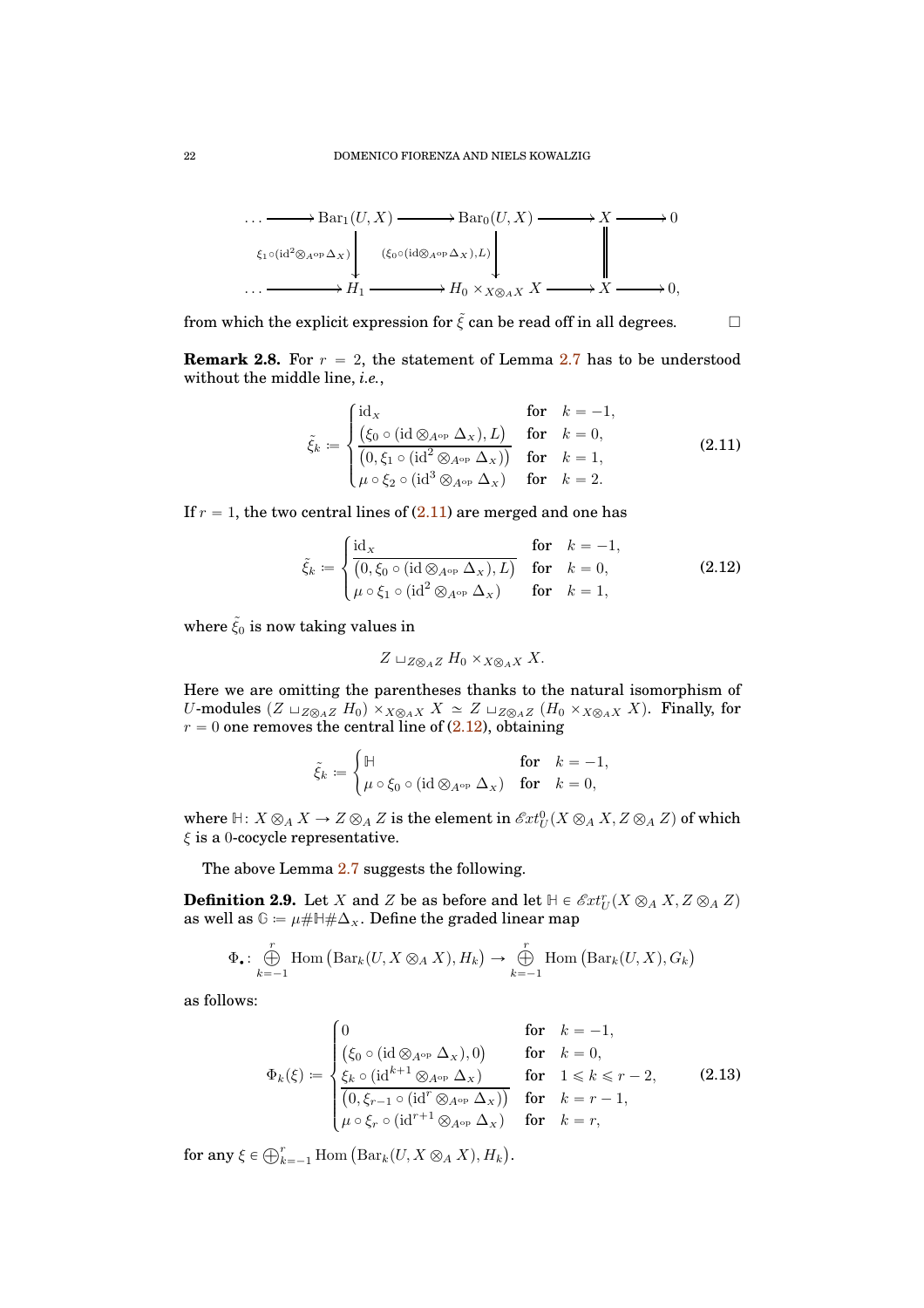<span id="page-22-5"></span>**Remark 2.10.** Following Remark [2.8,](#page-21-2) for  $r = 2$ , this has to be understood without the middle line, *i.e.*,

<span id="page-22-0"></span>
$$
\Phi_k(\xi) := \begin{cases}\n0 & \text{for} \quad k = -1, \\
\frac{\left(\xi_0 \circ (\mathrm{id} \otimes_{A^{\mathrm{op}}} \Delta_x), 0\right)}{\left(0, \xi_1 \circ (\mathrm{id}^2 \otimes_{A^{\mathrm{op}}} \Delta_x)\right)} & \text{for} \quad k = 0, \\
\mu \circ \xi_2 \circ (\mathrm{id}^3 \otimes_{A^{\mathrm{op}}} \Delta_x) & \text{for} \quad k = 1,\n\end{cases}
$$
\n(2.14)

If  $r = 1$ , the two central lines of  $(2.14)$  are merged and one has

<span id="page-22-1"></span>
$$
\Phi_k(\xi) := \begin{cases}\n0 & \text{for} \quad k = -1, \\
(0, \xi_0 \circ (\mathrm{id} \otimes_{A^{\mathrm{op}}} \Delta_x), 0) & \text{for} \quad k = 0, \\
\mu \circ \xi_1 \circ (\mathrm{id}^2 \otimes_{A^{\mathrm{op}}} \Delta_x) & \text{for} \quad k = 1,\n\end{cases}
$$
\n(2.15)

where  $\Phi_0(\xi)$  takes values in  $Z \sqcup_{Z \otimes_A Z} H_0 \times_{X \otimes_A X} X$ . Finally, for  $r = 0$  one removes the central line of [\(2.15\)](#page-22-1) to obtain

$$
\Phi_k(\xi) \coloneqq \begin{cases} 0 & \text{for} \quad k = -1,\\ \mu \circ \xi_0 \circ (\mathrm{id} \otimes_{A^\mathrm{op}} \Delta_x) & \text{for} \quad k = 0,\end{cases}
$$

<span id="page-22-2"></span>**Remark 2.11.** In terms of the linear map Φ from Definition [2.9,](#page-21-3) Lemma [2.7](#page-19-0) can be stated by saying that if  $\xi$ : Bar $(U, X \otimes_A X) \to \mathbb{H}$  is a cocycle representative for  $\mathbb{H} \in \mathscr{E}xt_U^r(X \otimes_A X, Z \otimes_A Z)$ , with  $r > 0$ , then

$$
(0,\ldots,0,(L,0),id_x)+\Phi(\xi)
$$

is a cocycle representative for  $\mathbb{G} = \mu \# \mathbb{H} \# \Delta_{X} \in \mathscr{E}xt_{U}^{r}(X, Z)$ .

**Lemma 2.12.** *If*  $\xi$ : Bar(*U, X* $\otimes$ *AX*)  $\rightarrow$  H *is an f-twisted cocycle for the extension*  $\mathbb{H} \in \mathscr{E}xt^r_U(X\otimes_A X,Z\otimes_A Z)$ , with  $r > 0$ , then  $(0,\ldots,0,(L,0),\mathrm{id}_X) + \Phi(\xi)$  is a cocycle  $\mathit{representative}\ \mathit{for}\ \mu\#\mathbb{H}\#\left(f\circ \Delta_X\right)\in \mathscr{E}xt_U^\mathit{T}(X,Z).$ 

*Proof.* Immediate from Remarks [1.5](#page-12-1) & [2.11.](#page-22-2) □

<span id="page-22-3"></span>**Corollary 2.13.** *Let*  $\xi$ : Bar $(U, X \otimes_A X) \to \mathbb{H}$  *be an f-twisted cocycle for the*  $\mathit{extension} \ \mathbb{H} \in \mathscr{E}xt_U^r(X \otimes_A X, Z \otimes_A Z), \ \mathit{with} \ r > 0, \ \mathit{such} \ that \ f \circ \Delta_x = \Delta_x. \ \mathit{Then}$  $(0, \ldots, 0, (L, 0), id_x) + \Phi(\xi)$  is a cocycle representative for  $\mu \# \mathbb{H} \# \Delta_x \in \mathscr{E}xt_U^r(X, Z)$ .

If we additionally assume from now on that X is a *braided cocommutative* comonoid in  $\mathscr{Z}^r(U\text{-}\mathrm{Mod})$ , by summing up we obtain the following proposition, which we give for strictly positive degrees leaving to the reader the easy task of deriving the corresponding statement for 0-cocycles.

<span id="page-22-4"></span>**Proposition 2.14.** *Let* Z *be as before and* X *a braided cocommutative comon* $oid \,\, \overline{\textit{in}} \,\, \mathscr{Z}^r(U\text{-}\mathrm{\textbf{Mod}}), \,\textit{let} \,\, \mathbb{E}\in \mathscr{E}xt_U^p(X,Z) \,\, \textit{and} \,\, \mathbb{F}\in \mathscr{E}xt_U^q(X,Z), \,\textit{with}\,\, p,q>0, \,\textit{and}$ *let*  $\phi$ : Bar $(X, U) \to \mathbb{E}$  *and*  $\psi$ : Bar $(X, U) \to \mathbb{F}$  *be cocycle representatives for*  $\mathbb{E}$  *and* **F***, respectively. Moreover, let*  $\phi \cup_{\infty} \psi$ :  $Bar(U, X \otimes_A X) \rightarrow \text{Moloch}(\mathbb{E}, \mathbb{F})$  *be the τ*-twisted cocycle representative from Lemma [2.4,](#page-18-1) and let  $\lambda_{E,F}$ : Moloch $(E, F) \rightarrow$  $(X \otimes_A \mathbb{F}) \# (\mathbb{E} \otimes_A Z)$  be the morphism of complexes from Eq. [\(1.6\)](#page-7-0). Then

$$
(0,\ldots,0,(L,0),\mathrm{id}_X)+\Phi(\lambda_{\varepsilon,\mathbb{F}}(\phi\cup_{\otimes}\psi)\circ\tau_{\bullet}))
$$

*is a cocycle representative for*  $\mathbb{E} \cup \mathbb{F} = \mu \# (\mathbb{E} \otimes_A Z) \# (X \otimes_A \mathbb{F}) \# \Delta_X$ .

*Proof.* Corollary [2.6](#page-19-1) states that  $\lambda_{\mathbb{E},\mathbb{F}}(\phi \cup_{\mathcal{R}} \psi) \circ \tau_{\bullet} : \text{Bar}(U, X \otimes_A X) \to (\mathbb{E} \otimes_A Y)$  $Z\#(X\otimes_A\mathbb{F})$  is a  $\tau^2$ -twisted cocycle representative. By assumption  $\tau \circ \Delta_x = \Delta_x$ as in [\(A.19\)](#page-40-1), therefore  $\tau^2 \circ \Delta_x = \Delta_x$ , and one concludes by Corollary [2.13.](#page-22-3)  $\Box$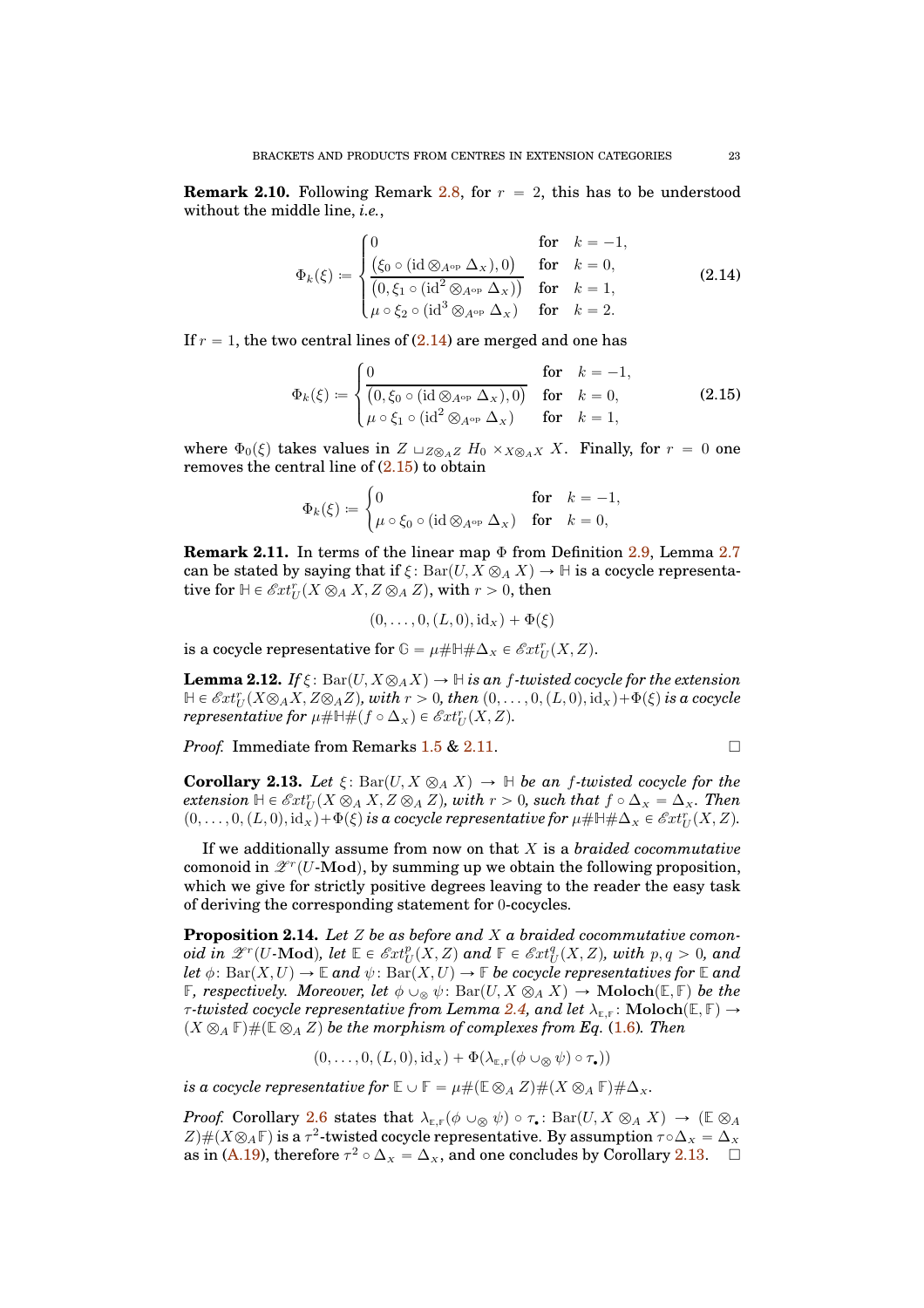<span id="page-23-5"></span>**Definition 2.15.** Let  $\mathbb{E} \in \mathcal{E}xt_U^p(X, Z)$  resp.  $\mathbb{F} \in \mathcal{E}xt_U^q(X, Z)$  be extensions of length p resp. q, with cocycle representatives  $\phi: \text{Bar}(X, U) \to \mathbb{E}$  resp.  $\psi$ : Bar $(X, U) \to \mathbb{F}$ . The cocycle representative  $\phi \cup \psi$  for  $\mathbb{E} \cup \mathbb{F}$  is defined as

$$
\phi \cup \psi \coloneqq (0, \dots, 0, (L, 0), \mathrm{id}_X) + \Phi_{\bullet}(\lambda_{\mathbb{E}, \mathbb{F}}(\phi \cup_{\otimes} \psi) \circ \tau)
$$

for any  $p, q \geq 0$ .

**Remark 2.16.** By expanding the above definition, one sees that the top degree component of  $\phi \cup \psi$  is, for any  $p, q \geq 0$ , given by

<span id="page-23-1"></span>
$$
(\phi \cup \psi)_{p+q}(u^0, \dots, u^{p+q}, m) = \Phi_{p+q}(\lambda_{\mathbb{E},\mathbb{F}}(\phi \cup \otimes \psi) \circ \tau)(u^0, \dots, u^{p+q}, m)
$$
  
\n
$$
= \mu \circ (\phi_p \cup \otimes \psi_q) \circ \tau_{p+q} \circ (\mathrm{id}^{p+q+1} \otimes_{A^{op}} \Delta_x)(u^0, \dots, u^{p+q}, m)
$$
  
\n
$$
= \phi_p(u^0_{(1)}, \dots, u^p_{(1)}, (u^{p+1}_{(2)} \cdots u^{p+q}_{(2)})_{[0]})
$$
  
\n
$$
\cdot z \psi_q(u^0_{(2)} \cdots u^p_{(2)}(u^{p+1}_{(2)} \cdots u^{p+q}_{(2)})_{[1]}, u^{p+1}_{(1)}, \dots, u^{p+q}_{(1)}, m_{(1)}),
$$
\n(2.16)

when inserting the external cup product [\(2.9\)](#page-16-1), the edge morphism  $\lambda_{E,F}$  as in [\(1.6\)](#page-7-0), the top degree of  $\Phi$  as in [\(2.13\)](#page-21-4), and the braided cocommutativity [\(A.19\)](#page-40-1) on X.

<span id="page-23-0"></span>2.4. **The cup product as internal operadic composition.** Before finding, in the spirit of [§1.7,](#page-12-0) a second cocycle representative for  $\mathbb{E} \cup \mathbb{F}$ , we would like to understand how to reproduce the cup product from Eq.  $(2.16)$  from more operadic ideas. To this end, we need to give both an external as well as an internal operadic vertical composition first.

<span id="page-23-6"></span>2.4.1. *The external operadic composition.* As said, let us introduce an, in a sense, 2-product, or (partial) external operadic composition

$$
\circ_i^{\otimes} \colon C^j(U, X, E_j) \otimes C^q(U, X, Z) \to C^{j+q-1}(U, X \otimes_A X, E_j \otimes_A Z),
$$

where  $j = 1, \ldots, p$  and  $i = 1, \ldots, j$ , as follows:

<span id="page-23-2"></span>
$$
(\phi_j \circ_i^{\otimes} \psi_q)(u^0, u^1, \dots, u^{p+q-1}, m \otimes_A m') :=
$$
  
\n
$$
\phi_j\left(u_{(1)}^{0}, \dots, u_{(1)}^{i-1}, \psi_q(1, u_{(1)}^i, \dots, u_{(1)}^{i+q-1}, u_{(1)}^{i+q-1}, u_{(2)}^{i+q-1}, u_{(2)}^{i+q-1}u_{(2)}^{i+q-1}(u_{(2)}^{i+q} \dots u_{(2)}^{p+q-1}m')_{[1]}, u_{(1)}^{i+q}, \dots, u_{(1)}^{i+q-1}, m \right) \otimes_A u_{(2)}^{0} \dots u_{(2)}^{i-1} \psi_q(1, u_{(1)}^{i}, \dots, u_{(1)}^{i+q-1}, (u_{(2)}^{i+q-1} \dots u_{(2)}^{p+q-1}m')_{[0]})_{(0)}.
$$
\n
$$
(2.17)
$$

Denote by

<span id="page-23-3"></span>
$$
\phi_j \,\bar{\circ}^{\otimes} \,\psi_q := \sum_{i=1}^j (-1)^{(i-1)(q-1)} \phi_j \circ_i^{\otimes} \psi_q \tag{2.18}
$$

the *full* external operadic composition (or *external Gerstenhaber product*). For a zero cochain, that is, for  $j = 0$ , put  $\phi_0 \,\bar{\circ}^{\otimes} \psi_q = 0$ . The commutator with respect to this Gerstenhaber product will be denoted by

$$
[\psi_q,\phi_p]^{\bar{\circ}^{\otimes}}:=\psi_q\,\bar{\circ}^{\otimes}\,\phi_p-(-1)^{(p-1)(q-1)}\phi_p\,\bar{\circ}^{\otimes}\,\psi_q.
$$

<span id="page-23-4"></span>**Remark 2.17.** Observe that it is, a priori, not so clear how to generalise  $(2.17)$ to a map

$$
C^j(U, X, E_j) \otimes C^i(U, X, F_i) \to C^{j+i-1}(U, X \otimes_A X, E_j \otimes_A F_i)
$$

for  $0 \le i < q$  as there is in general no reason why, apart from  $F_q = Z$ , also the U-modules  $F_i$  for  $i \neq q$  should be U-comodules as well.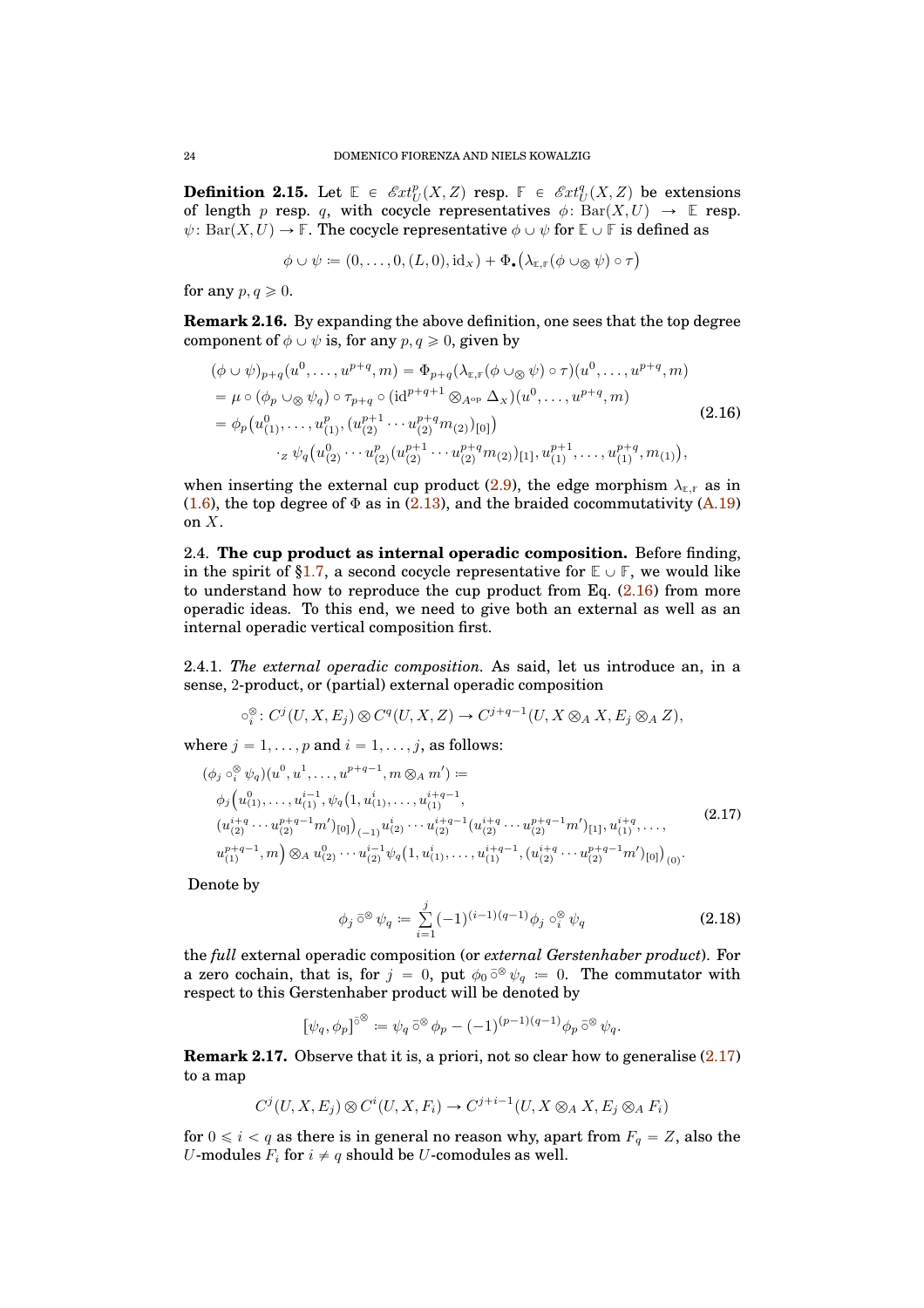<span id="page-24-2"></span>2.4.2. *The internal operadic composition.* Precomposing resp. postcomposing the partial external operadic composition  $(2.17)$  in case  $j = p$  with the comultiplication  $\Delta_X$  on X and the multiplication  $\mu$  on Z, respectively, gives a true (partial) (internal) operadic composition on the family

<span id="page-24-3"></span>
$$
\mathcal{O}(n) \coloneqq C^n(U, X, Z) = \text{Hom}_U(\text{Bar}_n(U, X), Z) \tag{2.19}
$$

of **k**-modules. This results into a map

$$
\mathcal{O}(p) \otimes \mathcal{O}(q) \to \mathcal{O}(p+q-1)
$$

explicitly given for any  $\phi_p \in \mathcal{O}(p)$ ,  $\psi_q \in \mathcal{O}(q)$ , any  $u^j \in U$ , and  $m \in X$  by

<span id="page-24-0"></span>
$$
\begin{split}\n&\left(\phi_{p} \circ_{i} \psi_{q}\right)(u^{0}, u^{1}, \dots, u^{p+q-1}, m) := \\
&\phi_{p}\left(u_{(1)}^{0}, \dots, u_{(1)}^{i-1}, \psi_{q}\left(1, u_{(1)}^{i}, \dots, u_{(1)}^{i+q-1}, \right) \right. \\
&\left. \left(u_{(2)}^{i+q} \cdots u_{(2)}^{p+q-1} m_{(2)}\right)_{[0]}\right)_{(-1)} u_{(2)}^{i} \cdots u_{(2)}^{i+q-1} (u_{(2)}^{i+q} \cdots u_{(2)}^{p+q-1} m_{(2)})_{[1]}, u_{(1)}^{i+q}, \dots, \\
&\left. u_{(1)}^{p+q-1}, m_{(1)}\right) \cdot z \left(u_{(2)}^{0} \cdots u_{(2)}^{i-1} \psi_{q}\left(1, u_{(1)}^{i}, \dots, u_{(1)}^{i+q-1}, \left(u_{(2)}^{i+q} \cdots u_{(2)}^{p+q-1} m_{(2)}\right)_{[0]}\right)_{(0)}\right),\n\end{split}
$$
\n
$$
(2.20)
$$

for any  $i = 1, \ldots, p$ . Observe that the full structure of Z and X is used here: being left U-modules, being (left resp. right) U-comodules, and having a multiplication on  $Z$  resp. a comultiplication on  $X$ . That  $(2.20)$  indeed defines partial composition maps in an operad in the standard sense (*cf.* Appendix [A.3\)](#page-40-2) will not be proven before [§2.7](#page-34-0) under the three assumptions that X is a (braided) cocommutative comonoid in  $\mathscr{Z}^r(U\text{-}\mathrm{Mod})$  and  $Z$  a (braided) commutative monoid in  $\mathscr{Z}^{\ell}(U\text{-}\mathbf{Mod})$  such that  $(X, Z)$  yields a commuting pair.

Analogously to [\(2.18\)](#page-23-3), let us introduce the *full* (internal) operadic composition by defining

<span id="page-24-1"></span>
$$
\phi_j \,\bar{\circ}\, \psi_q := \sum_{i=1}^j (-1)^{(i-1)(q-1)} \phi_j \circ_i \psi_q,\tag{2.21}
$$

which, again, might be called the (*internal*) *Gerstenhaber product*.

For the sake of illustration, we list a couple of special instances: for arbitrary Z and  $X = A$ , the base algebra itself, one obtains:

$$
(\phi_p \circ_i \psi_q)(u^0, u^1, \dots, u^{p+q-1})
$$
  
=  $\phi_p(u_{(1)}^0, \dots, u_{(1)}^{i-1}, \psi_q(1, u_{(1)}^i, \dots, u_{(1)}^{i+q-1})_{(-1)} u_{(2)}^i \dots u_{(2)}^{i+q-1}, u^{i+q}, \dots, u^{p+q-1})$  (2.22)  

$$
\cdot z(u_{(2)}^0 \cdots u_{(2)}^{i-1} \psi_q(1, u_{(1)}^i, \dots, u_{(1)}^{i+q-1})_{(0)}).
$$

For example, for  $p = q = 1$ , this would be

p`q´1

$$
(\phi_p \circ_1 \psi_q)(u, v) = \phi_p(u_{(1)}, \psi_q(1, v_{(1)})_{(-1)}v_{(2)}) \cdot_Z (u_{(2)}\psi_q(1, v_{(1)})_{(0)}).
$$
 (2.23)

On the other hand, let  $Z = A$  and X be arbitrary. Then  $(2.20)$  reduces to

$$
(\phi_p \circ_i \psi_q)(u^0, u^1, \dots, u^{p+q-1}, m) =
$$
  
\n
$$
\phi_p(u^0, \dots, u^{i-1}, \psi_q(1, u_{(1)}^i, \dots, u_{(1)}^{i+q-1}, u_{(1)}^i, \dots, u_{(2)}^{i+q-1}, u_{(2)}^{i+q-1}, \dots, u_{(2)}^{p+q-1}m_{(2)})_{[1]}, u_{(1)}^{i+q}, \dots, u_{(1)}^{p+q-1}, m_{(1)}).
$$
  
\n
$$
(u_{(2)}^{i+q} \cdots u_{(2)}^{p+q-1}m_{(2)})_{[0]}) \circ u_{(2)}^{i} \cdots u_{(2)}^{i+q-1}(u_{(2)}^{i+q} \cdots u_{(2)}^{p+q-1}m_{(2)})_{[1]}, u_{(1)}^{i+q}, \dots, u_{(1)}^{p+q-1}, m_{(1)}).
$$

Finally, if both  $X = Z = A$  equal the base algebra itself, that is, the unit object in the monoidal category  $U$ -Mod, we obtain

$$
(\phi_p \circ_i \psi_q)(u^0, u^1, \dots, u^{p+q-1}) =
$$
  
\n
$$
\phi_p(u^0, \dots, u^{i-1}, \psi_q(1, u_{(1)}^{i}, \dots, u_{(1)}^{i+q-1}) \circ u_{(2)}^{i} \dots u_{(2)}^{i+q-1}, u^{i+q}, \dots, u^{p+q-1}),
$$

which is sort of the nicest and makes it clear why people never bothered about introducing more general coefficients. Again, in case of the bialgebroid  $(U, A)$  $(A^e, A)$  and  $X = \overline{Z} = A$ , employing the explicit bialgebroid structure of  $A^e$  as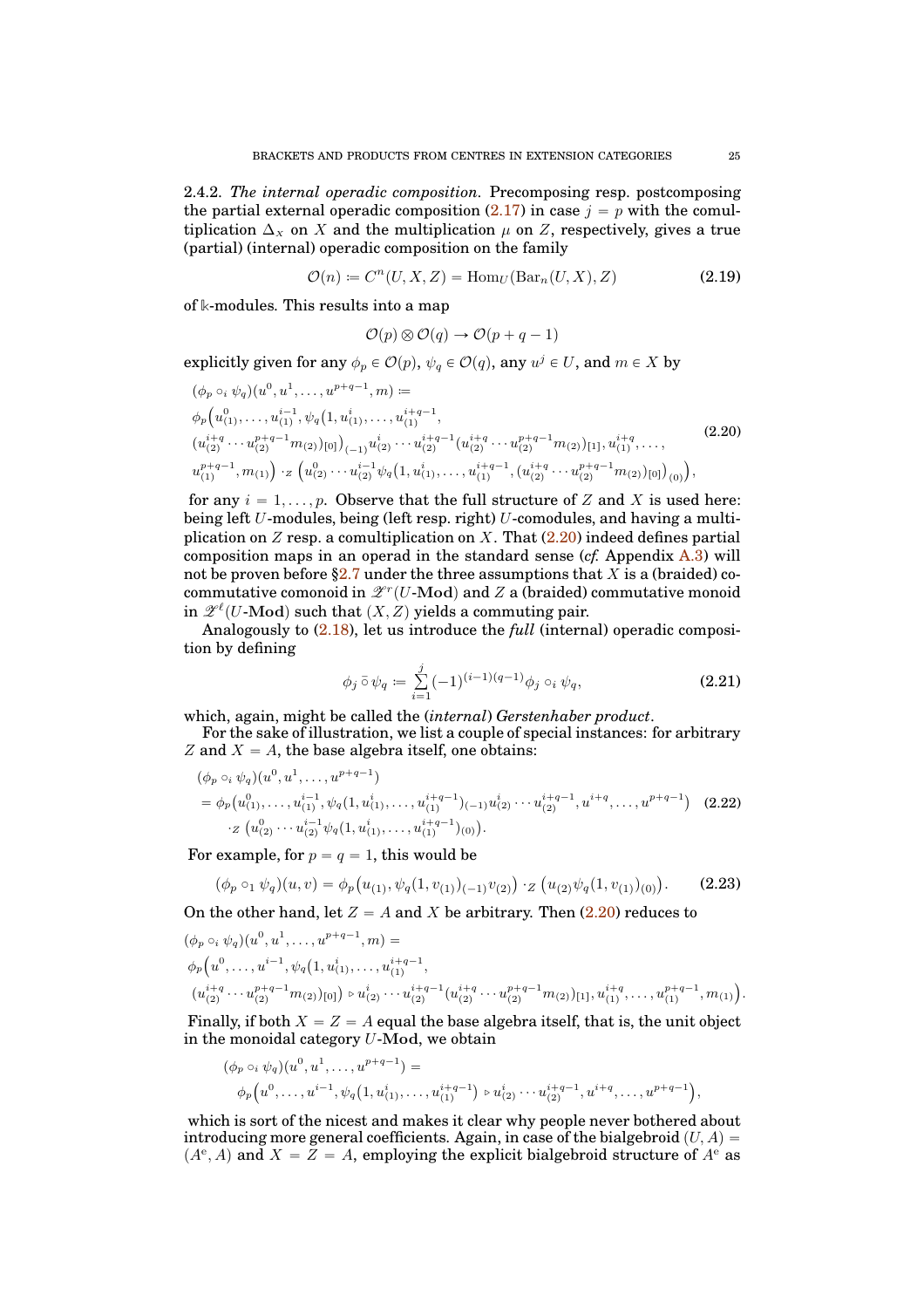quoted in  $(A.2)$ , this reduces to the classical Gerstenhaber insertion operations as they originally appeared in  $[Ge]$ , that is,

$$
(\phi_p \circ_i \psi_q)(a^1, \dots, a^{p+q-1}) = \phi_p(a^1, \dots, a^{i-1}, \psi_q(a^i, \dots, a^{i+q-1}), a^{i+q}, \dots, a^{p+q-1}),
$$

where now the commata mean a tensor product over  $\Bbbk$  instead of over  $A^{\rm op}$ , and where we identified  $\text{Hom}_{A^e}\left((A^e)^{\otimes_{A^{\text{op}}} n+1}, A\right) \simeq \text{Hom}_k(A^{\otimes_k n}, A).$ 

2.4.3. *The internal cup product.* Introducing a special element  $\mu \in \mathcal{O}(2)$ ,

$$
\mu(u^0, u^1, u^2, m) \coloneqq \varepsilon_x(u^0 u^1 u^2 m),
$$

the *multiplication*, which will again serve in [§2.7,](#page-34-0) one can define the *(internal) cup product*

$$
\cup: \mathcal{O}(p) \otimes \mathcal{O}(q) \rightarrow \mathcal{O}(p+q),
$$

in the customary way, *i.e.*,

<span id="page-25-1"></span>
$$
\phi_p \cup \psi_q = (\mu \circ_2 \psi_q) \circ_1 \phi_p. \tag{2.24}
$$

For  $\phi_p \in \mathcal{O}(p)$ ,  $\psi_q \in \mathcal{O}(q)$ , any  $u^j \in U$  and  $m \in X$  this explicitly comes out as

<span id="page-25-0"></span>
$$
(\phi_p \cup \psi_q)(u^0, \dots, u^{p+q}, m)
$$
  
=  $\phi_p(u^0_{(1)}, \dots, u^p_{(1)}, (u^{p+1}_{(2)} \cdots u^{p+q}_{(2)} m_{(2)})_{[0]})$   

$$
\cdot z \psi_q(u^0_{(2)} \cdots u^p_{(2)} (u^{p+1}_{(2)} \cdots u^{p+q}_{(2)} m_{(2)})_{[1]}, u^{p+1}_{(1)}, \dots, u^{p+q}_{(1)}, m_{(1)}).
$$
 (2.25)

<span id="page-25-2"></span>**Remark 2.18.** Observe that this is now the same formula as the one obtained by a different approach in  $(2.16)$ , with the striking difference that here one does not need to start from the assumption of dealing with cocycles; indeed, in Eq. [\(2.25\)](#page-25-0) above, both  $\phi_p$  and  $\psi_q$  are merely cochains.

**Remark 2.19.** As already hinted at in Remark [2.17,](#page-23-4) observe again that as in [\(2.24\)](#page-25-1) analogously writing  $\phi_j\cup_\otimes\psi_i\ =\ (\mu\circ^\otimes_2\psi_i)\circ^\otimes_1\phi_j$  for the external cup product  $(2.9)$  in terms of the external operadic operation  $(2.17)$  does not make sense, and therefore  $(2.9)$  had to be defined, sort of, by hand.

Let us again discuss some special cases: for arbitrary Z and  $X = A$ , Eq.  $(2.25)$  reduces to

$$
(\phi_p \cup \psi_q)(u^0, \dots, u^{p+q}) = \phi_p(u^0_{(1)}, \dots, u^p_{(1)}) \cdot_z \psi_q(u^0_{(2)} \cdots u^p_{(2)}, u^{p+1}, \dots, u^{p+q}),
$$

which, from a slightly different viewpoint, precisely reflects the DG coalgebra structure of the bar resolution, whereas for arbitrary X and  $Z = A$ , Eq. [\(2.25\)](#page-25-0) by replacing the multiplication in  $Z$  with the product in  $A$  does not really simplify. In case  $Z = X = A$ , we therefore obtain

$$
(\phi_p \cup \psi_q)(u^0, \dots, u^{p+q}) = \phi_p(u^0_{(1)}, \dots, u^p_{(1)})\psi_q(u^0_{(2)} \cdots u^p_{(2)}, u^{p+1}, \dots, u^{p+q}),
$$

which, again, in case  $(U, A) = (A^e, A)$  reduces to the well-known cup product from [\[Ge\]](#page-41-5), that is

$$
(\phi_p \cup \psi_q)(a^1, \dots, a^{p+q}) = \phi_p(a^1, \dots, a^p)\psi_q(a^{p+1}, \dots, a^{p+q}),
$$

where, once more, the commata mean a tensor product over **k** instead of over  $A^{\mathrm{op}}, \text{ and where we identified } \mathrm{Hom}_{A^{\mathrm{e}}}\big((A^{\mathrm{e}})^{\otimes_{A^{\mathrm{op}}} n+1}, A\big) \simeq \mathrm{Hom}_k(A^{\otimes_k n},A).$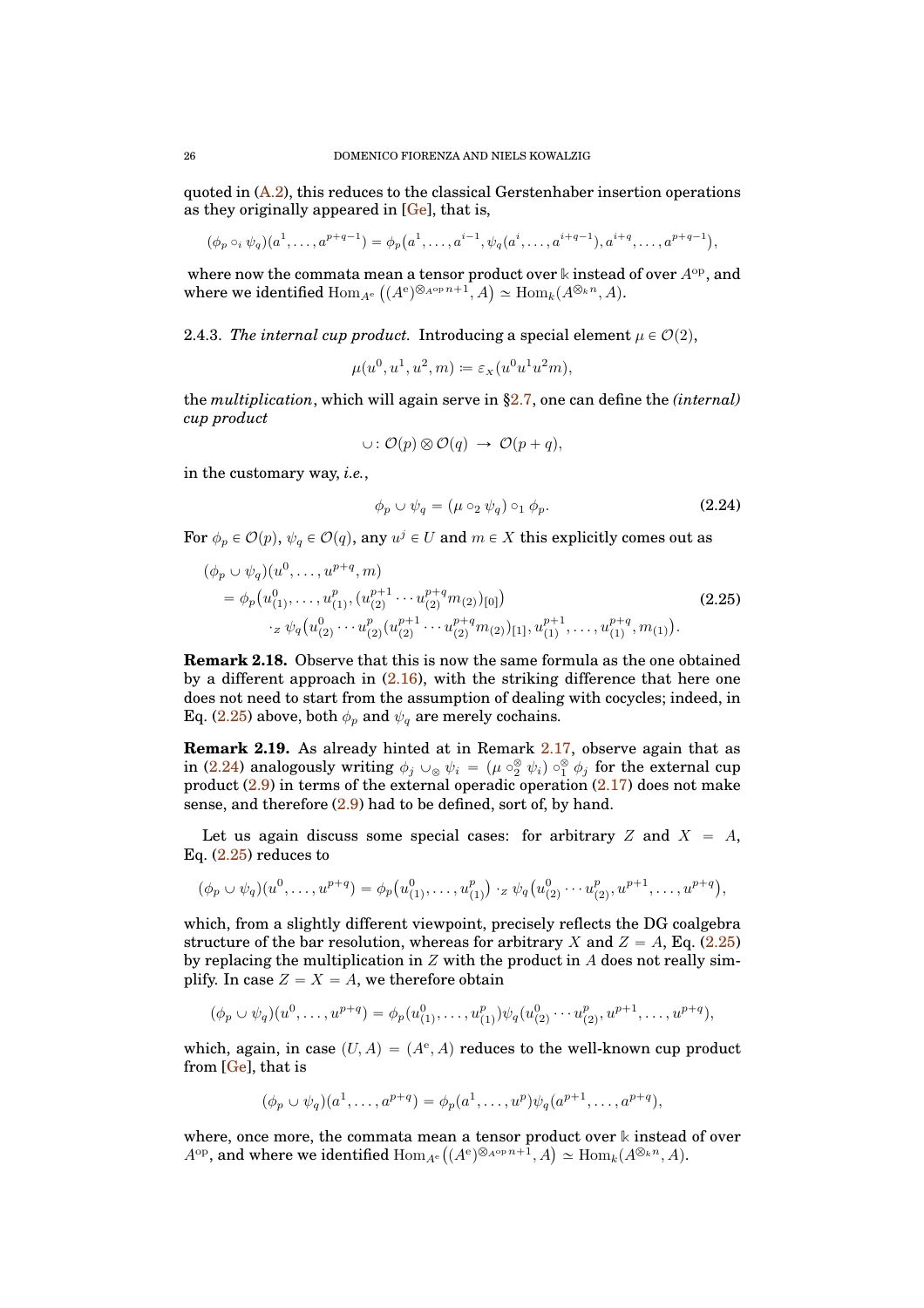<span id="page-26-0"></span>2.5. **A second cocycle representative for**  $\mathbb{E} \cup \mathbb{F}$ **.** As in [§1.7,](#page-12-0) we are now going to construct a second cocycle representative for  $\mathbb{E} \cup \mathbb{F}$ , see Proposition [2.24,](#page-29-1) that in the next subsection will turn out to be homotopic to the one from Definition [2.15.](#page-23-5) For this, in particular, we need to find the, sort of, correction term  $\epsilon$  along with a couple of technical lemmata.

As above, for the whole section, let  $\mathbb{E} \in \mathscr{E}xt_U^p(X,Z)$  and  $\mathbb{F} \in \mathscr{E}xt_U^q(X,Z)$ , with  $p, q > 0$ , and let  $\phi$ : Bar $(X, U) \to \mathbb{E}$  and  $\psi$ : Bar $(X, U) \to \mathbb{F}$  be chain maps, *i.e.*, cocycle representatives for **E** and **F**, respectively.

By switching the rôles of  $E$  and  $F$  in Remark [2.1](#page-16-3) and in Lemma [2.4,](#page-18-1) we immediately obtain the following.

<span id="page-26-6"></span>**Lemma 2.20.** *If*  $\phi, \psi$  *are chain maps as above, then the collection of maps*  $(\psi \cup_{\otimes} \phi)_k$ : Bar $(U, X \otimes_A X) \rightarrow \text{Moloch}(\mathbb{F}, \mathbb{E})_k$  *induced by the external cup product defines a*  $\tau$ *-twisted cocycle representative*  $\psi \cup_{\infty} \phi$ : Bar $(U, X \otimes_A X) \rightarrow$  $\textbf{Moloch}(\mathbb{F}, \mathbb{E})$ .

Let us introduce the *(doubly) braided cup commutator*

<span id="page-26-4"></span>
$$
[\phi_j, \psi_q]_{\cup \otimes, \sigma, \tau} := (\phi_j \cup_{\otimes} \psi_q) \circ \tau_{j+q} - (-1)^{jq} \sigma \circ (\psi_q \cup_{\otimes} \phi_j), \tag{2.26}
$$

where we wrote

<span id="page-26-5"></span>
$$
\tau_k \coloneqq (U^{\otimes_{A^{\mathrm{op}}} k+1} \otimes_{A^{\mathrm{op}}} \tau) \tag{2.27}
$$

in order to enhance notational beauty. In this sense,  $\tau_{-1} = \tau$ .

**Lemma 2.21.** Let  $\phi_j \in C^j(U, X, E_j)$  and  $\psi_q \in C^q(U, X, Z)$  and as before let  $\delta = d^*$  be the pullback of the differential of the bar resolution. If  $(X, Z)$  is a *commuting pair in the sense of Eq.* [\(A.9\)](#page-39-0)*, then the homotopy formula*

<span id="page-26-1"></span>
$$
(-1)^{qj} [\phi_j, \psi_q]_{\cup \otimes, \sigma, \tau} = (-1)^q \phi_j \circ \partial \psi_q - (-1)^q \delta(\phi_j \circ \partial \psi_q) - \delta \phi_j \circ \partial \psi_q \qquad (2.28)
$$

*holds, where* σ *and* τ *are the left resp. right braidings from* [\(2.1\)](#page-15-4) *resp.* [\(2.2\)](#page-15-3)*. For*  $j = 0, Eq. (2.28)$  $j = 0, Eq. (2.28)$  *reduces to* 

<span id="page-26-2"></span>
$$
[\phi_0, \psi_q]_{\cup \otimes, \sigma, \tau} = -\delta \phi_0 \circ_1^{\otimes} \psi_q.
$$
 (2.29)

*Proof.* This essentially works by writing down and comparing all appearing terms one by one, not dissimilar to the operadic case; which is a tedious but straightforward computation, we only indicate here a couple of decisive steps.

To this end, note if  $\delta = \sum_{k=0}^{j+1} (-1)^k \delta_k$  is the decomposition of the differential  $\delta = d^*$  into its cofaces  $\delta_k$ , then one directly checks that

$$
((\phi_j \cup_{\otimes} \psi_q) \circ \tau_{j+q})(u^0, \ldots, u^{j+q}, m \otimes_A m')
$$
\n
$$
\stackrel{\text{(A.8)}}{=} (\phi_j \cup_{\otimes} \psi_q)(u^0, \ldots, u^{j+q}, m'_{[0]} \otimes_A m'_{[1]}m)
$$
\n
$$
\stackrel{\text{(2.9)}}{=} \phi_j(u^0_{(1)}, \ldots, u^j_{(1)}, (u^{j+1}_{(2)} \cdots u^{j+q}_{(2)} m'_{[1]}m)_{[0]})
$$
\n
$$
\otimes_A \psi_q(u^0_{(2)} \cdots u^j_{(2)} (u^{j+1}_{(2)} \cdots u^{j+q}_{(2)} m'_{[1]}m)_{[1]}, u^{j+1}_{(1)} \cdots, u^{j+q}_{(1)}, m'_{[0]})
$$
\n
$$
= \phi_j(u^0_{(1)}, \ldots, u^j_{(1)}, (u^{j+1}_{(2)} \cdots u^{j+q}_{(2)} m'_{[1]}m)_{[0]})
$$
\n
$$
\otimes_A u^0_{(2)} \cdots u^j_{(2)} (u^{j+1}_{(2)} \cdots u^{j+q}_{(2)} m'_{[1]}m)_{[1]}\psi_q(1, u^{j+1}_{(1)}, \ldots, u^{j+q}_{(1)}, m'_{[0]})
$$
\n
$$
\stackrel{\text{(A.10)}}{=} \phi_j(u^0_{(1)}, \ldots, u^j_{(1)}, \psi_q(1, u^{j+1}_{(1)}, \ldots, u^{j+q}_{(1)}, m'_{[0]})_{(-1)} u^{j+1}_{(2)} \cdots u^{j+q}_{(2)} m'_{[1]}m)
$$
\n
$$
\otimes_A u^0_{(2)} \cdots u^j_{(2)} \psi_q(1, u^{j+1}_{(1)}, \ldots, u^{j+q}_{(1)}, m'_{[0]})_{(-1)} u^{j+1}_{(2)} \cdots u^{j+q}_{(2)} m'_{[1]}, m)
$$
\n
$$
\otimes_A u^0_{(2)} \cdots u^j_{(2)} \psi_q(1, u^{j+1}_{(1)}, \ldots, u^{j+q}_{(1)}, m'_{[0]})_{(-1)} u^{j+1}_{(2)} \cdots u^{j+q}_{(2)} m'_{[1]}, m)
$$
\n

where the fact that  $(X, Z)$  is a commuting pair was used in the fourth step; that is,

<span id="page-26-3"></span>
$$
(\phi_j \cup_{\otimes} \psi_q) \circ \tau_{j+q} = (\delta_{j+1} \phi_j) \circ_{j+1}^{\otimes} \psi_q,
$$
\n(2.30)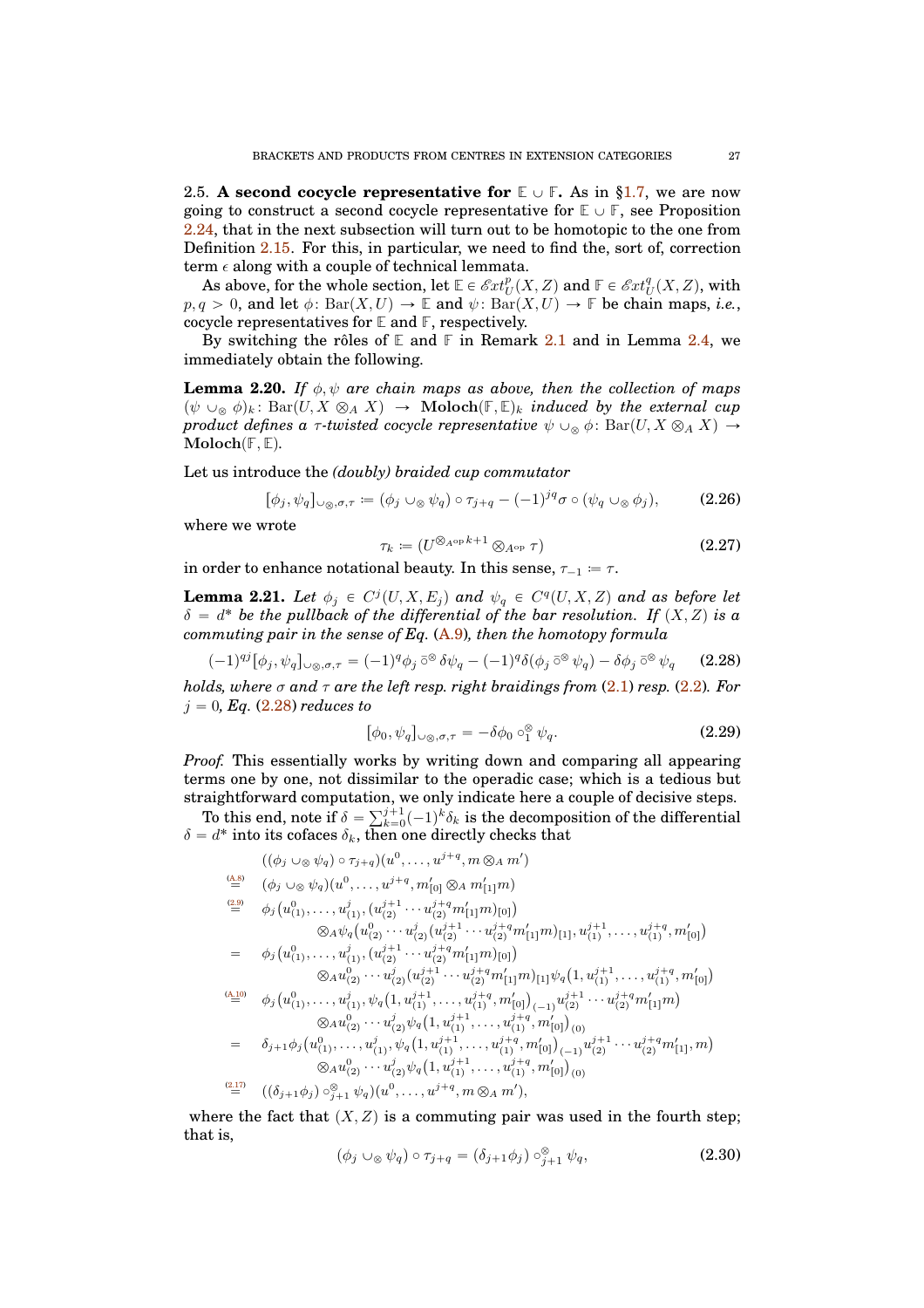in analogy to the operadic case. On the other hand,

$$
\sigma\left((\psi_q \cup_{\otimes} \phi_j)(u^0, \ldots, u^{q+j}, m \otimes_A m')\right) \n\stackrel{(2.9)}{=} \sigma\left(\psi_q(u^0_{(1)}, \ldots, u^q_{(1)}, (u^{q+1}_{(2)} \cdots u^{q+j}_{(2)} m')_{[0]}\right) \n\otimes_A \phi_j(u^0_{(2)} \cdots u^q_{(2)}(u^{q+1}_{2}) \cdots u^{q+j}_{(2)} m')_{[1]}, u^{q+1}_{(1)}, \ldots, u^{q+j}_{(1)}, m)\right) \n\stackrel{(4.7)}{=} \psi_q(u^0_{(1)}, \ldots, u^q_{(1)}, (u^{q+1}_{(2)} \cdots u^{q+j}_{(2)} m')_{[0]})_{(-1)} \phi_j(u^0_{(2)} \cdots u^q_{(2)}(u^{q+1}_{(2)} \cdots u^{q+j}_{(2)} m')_{[1]},
$$
\n
$$
u^{q+1}_{(1)}, \ldots, u^{q+j}_{(1)}, m) \otimes_A \psi_q(u^0_{(1)}, \ldots, u^q_{(1)}, (u^{q+1}_{(2)} \cdots u^{q+j}_{(2)} m')_{[0]})_{(0)}
$$
\n
$$
\stackrel{(4.5)}{=} \phi_j(u^0_{(1)} \psi_q(1, u^1_{(1)}, \ldots, u^q_{(1)},
$$
\n
$$
(u^{q+1}_{(2)} \cdots u^{q+j}_{(2)} m')_{[0]})_{(-1)} u^1_{(2)} \cdots u^q_{(2)}(u^{q+1}_{(2)} \cdots u^{q+j}_{(2)} m')_{[1]}, u^{q+1}_{(1)}, \ldots, u^{q+j}_{(1)}, u^{q+j}_{(1)}, m) \otimes_A u^0_{(2)} \psi_q(1, u^1_{(1)}, \ldots, u^q_{(1)}, (u^{q+1}_{(2)} \cdots u^{q+j}_{(2)} m')_{[1]}, u^{q+1}_{(1)}, \ldots, u^{q+j}_{(1)}, (u^{q+1}_{(2)} \cdots u^{q+j}_{(2)} m')_{[0]})_{(-1)} u^1_{(2)} \cdots u^q_{(2)}(u^{q+1}_{(2)} \cdots u^{q+j}_{(2)} m')_{[1]}, u^{q+1}_{(1)}, \ldots, u^{q+j}_{(1)}, m) \otimes_A u^0_{(2)} \psi_q(1
$$

using the U-linearity of both  $\psi_q$  and  $\phi_j$ , and where in the third step we used the fact that the braiding  $\sigma$  is morphism in U-Mod. Hence,

<span id="page-27-0"></span>
$$
\sigma \circ (\psi_q \cup_{\otimes} \phi_j) = (\delta_0 \phi_j) \circ_1^{\otimes} \psi_q, \tag{2.31}
$$

from which also [\(2.29\)](#page-26-2) immediately follows.

With the two identities  $(2.30)$  and  $(2.31)$  at hand, verifying the homotopy  $(2.28)$  becomes a feasible task and its full verification is left to the reader.  $\Box$ 

Again by Remark [2.17,](#page-23-4) one cannot write down a version of the right hand side of [\(2.28\)](#page-26-1) with the positions of  $\phi_j$  and  $\psi_q$  interchanged (as one could, up to signs, in the standard operadic situation). Also, the left hand side, *i.e.*, the braided cup commutator [\(2.26\)](#page-26-4) would not make sense with  $\phi_j$  and  $\psi_q$  in opposite order.

<span id="page-27-2"></span>**Lemma 2.22.** *Let*  $\phi$ : Bar $(U, X) \to \mathbb{E}$  *and*  $\psi$ : Bar $(U, X) \to \mathbb{F}$  *be as above, and let* 

$$
\epsilon_k(\phi, \psi) \colon \text{Bar}_k(U, X \otimes_A X) \to \text{Moloch}(\mathbb{F}, \mathbb{E})_k
$$

*for any*  $k = -1, 0, \ldots, p + q$  *be defined by* 

$$
\epsilon_k(\phi,\psi) = \begin{cases} 0 & \text{for } k < p, \\ -[\psi_{k-p},\phi_p]_{\cup\otimes,\sigma,\tau} & \\ +(-1)^{pk+k+1}(F_{k-p+1}\otimes_A i_{\mathbb{E}}) \circ (\psi_{k-p+1}\,\bar{\circ}^{\otimes}\,\phi_p) & \text{for } p \leq k \leq p+q-1, \\ -[\psi_q,\phi_p]_{\cup\otimes,\sigma,\tau} & \text{for } k = p+q. \end{cases}
$$

*If*  $(X, Z)$  *is a commuting pair in the sense of Eq.* [\(A.9\)](#page-39-0)*, then*  $\epsilon(\phi, \psi)$ : Bar $(U, X \otimes_A)$  $X \rightarrow \text{Moloch}(\mathbb{F}, \mathbb{E})$  *is a* 0*-twisted cocycle representative.* 

*Proof.* By definition of 0-twisted cocycle representative, we have to show that  $\epsilon$ is a chain map with  $\epsilon_{-1} = 0$ . The last part of the statement is true by definition of  $\epsilon$ , so we have only to prove that  $\epsilon$  is a chain map. To start with, let  $p < k \leq$  $p + q - 1$ ; the cases for  $k = p + q$  and  $k = p$  will be proven separately. Observe first that since d is a U-module map, we have from  $(2.1)$  and  $(2.2)$  that

<span id="page-27-1"></span>
$$
(d \otimes_A Z) \circ \sigma = \sigma \circ (Z \otimes_A d), (X \otimes_A d) \circ \tau = \tau \circ (d \otimes_A X).
$$
 (2.32)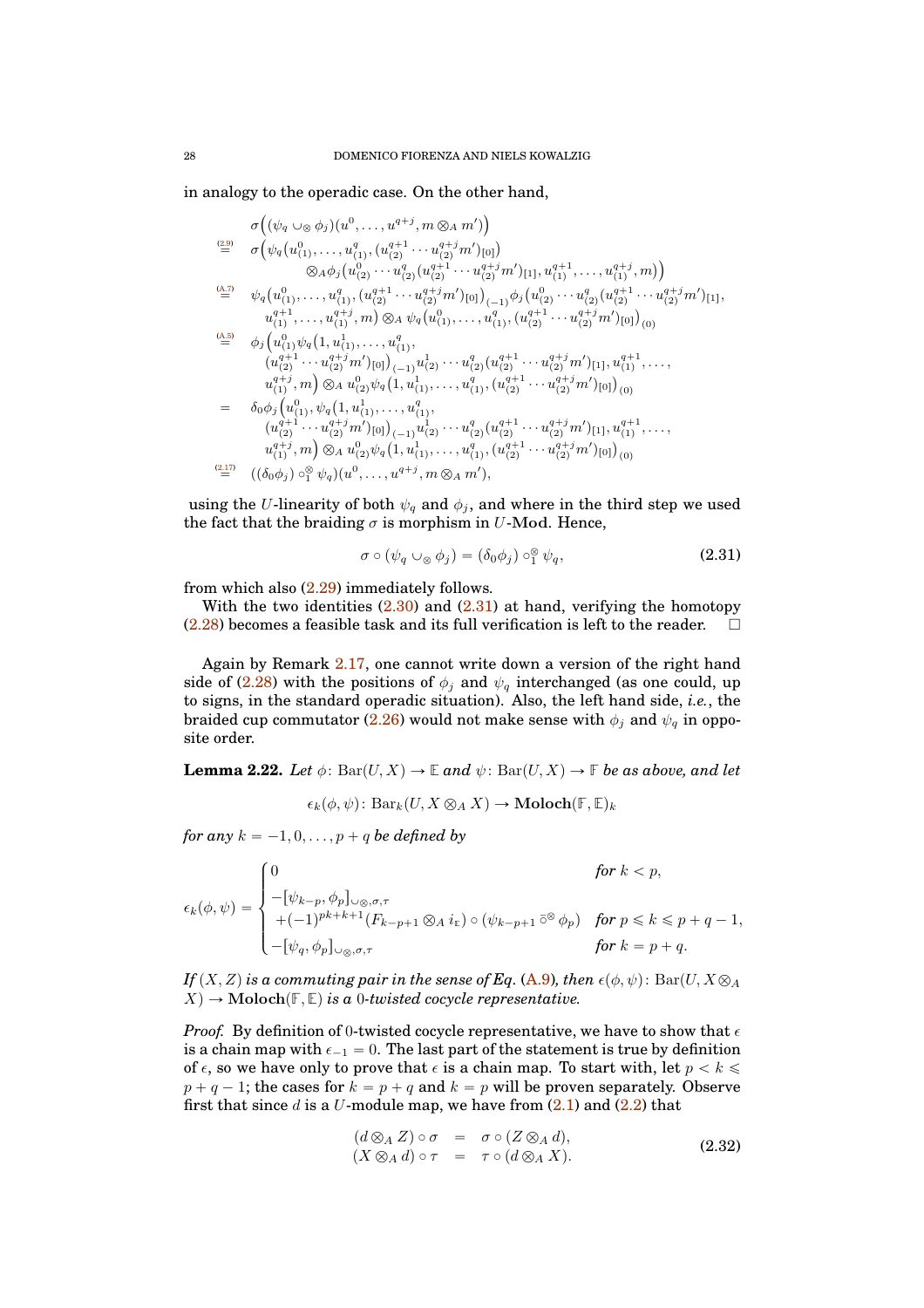Using again the notation  $\tau_k = (U^{\otimes_{A^{op}} k} \otimes_{A^{op}} \tau)$  as in [\(2.27\)](#page-26-5), we compute with  $d \circ i_{\mathbb{E}} = 0$ , Eqs. [\(2.9\)](#page-16-1), [\(2.26\)](#page-26-4), and [\(2.6\)](#page-16-5) as well as [\(2.32\)](#page-27-1):

$$
d \circ \epsilon_k(\phi, \psi)
$$
  
=  $d \circ \left( -[\psi_{k-p}, \phi_p]_{\cup \otimes, \sigma, \tau} + (-1)^{pk+k+1} (F_{k-p+1} \otimes A i_{\mathbb{E}}) \circ (\psi_{k-p+1} \bar{\circ}^{\otimes} \phi_p) \right)$   
=  $-(d \circ \psi_{k-p}) \cup_{\otimes} \phi_p \circ \tau_{k-1} + (-1)^{p(k+1)} \sigma \circ (\phi_p \cup_{\otimes} (d \circ \psi_{k-p}))$   
+  $(-1)^{k-p-1} (F_{k-p} \otimes A i_{\mathbb{E}}) \circ [\psi_{k-p}, \phi_p]_{\cup \otimes, \sigma, \tau}$   
+  $(-1)^{pk+k+1} (d \otimes A i_{\mathbb{E}}) \circ (\psi_{k-p+1} \bar{\circ}^{\otimes} \phi_p)$   
=  $-(\delta \psi_{k-p-1}) \cup_{\otimes} \phi_p \circ \tau_{k-1} + (-1)^{p(k+1)} \sigma \circ (\phi_p \cup_{\otimes} (\delta \psi_{k-p-1}))$   
+  $(-1)^{k-p-1} (F_{k-p} \otimes A i_{\mathbb{E}}) \circ [\psi_{k-p}, \phi_p]_{\cup \otimes, \sigma, \tau}$   
+  $(-1)^{pk+k+1} (F_{k-p} \otimes A i_{\mathbb{E}}) \circ (\delta \psi_{k-p} \bar{\circ}^{\otimes} \phi_p),$ 

whereas, on the other hand, using the homotopy formula  $(2.28)$  and the fact [\(2.10\)](#page-16-2) that  $\delta$  is a derivation of the cup product, along with  $\delta \phi_p = 0$ ,

$$
\epsilon_{k-1}(\phi,\psi) \circ d
$$
\n
$$
= \left( -\left[ \psi_{k-p-1}, \phi_p \right] \circ \sigma, \tau + (-1)^{p(k-1)+k} \left( F_{k-p} \otimes_A i_{\mathbb{E}} \right) \circ \left( \psi_{k-p} \right) \circ \phi_p \right) \circ d
$$
\n
$$
= -(\delta \psi_{k-p-1} \cup_{\otimes} \phi_p) \circ \tau_k + (-1)^{pk} \sigma \circ \left( (\phi_p \cup_{\otimes} \psi_{k-p-1}) \circ d \right)
$$
\n
$$
+ (-1)^{p(k-1)+k} \left( F_{k-p} \otimes_A i_{\mathbb{E}} \right) \circ \left( (\psi_{k-p} \right) \circ \phi_p \right) \circ d
$$
\n
$$
= -(\delta \psi_{k-p-1} \cup_{\otimes} \phi_p) \circ \tau_k + (-1)^{p(k+1)} \sigma \circ (\phi_p \cup_{\otimes} \delta \psi_{k-p-1})
$$
\n
$$
+ (-1)^{p(k-1)+k} \left( F_{k-p} \otimes_A i_{\mathbb{E}} \right) \circ \delta(\psi_{k-p} \circ \delta \phi_p),
$$

which by the homotopy relation  $(2.28)$  for the braided cup commutator is the same as before, hence  $d \circ \epsilon_k(\phi, \psi) = \epsilon_{k-1}(\phi, \psi) \circ d$  for  $p < k \leq p + q - 1$ . The case  $k = p + q$  is proven similar and left to the reader. As for the case  $k = p$ , one has to show that  $d \circ ([\psi_0, \phi_p]_{\cup \otimes, \sigma,\tau} + (F_1 \otimes_A i_{\epsilon}) \circ (\psi_1 \circ \otimes \phi_p)) = 0$ . Indeed, with the help of [\(2.29\)](#page-26-2) and the fact that  $(d_F \otimes_A Z)(F_0 \otimes_A Z) = 0$  in Moloch $(F, \mathbb{E}),$ 

$$
d \circ \left( [\psi_0, \phi_p]_{\cup_{\otimes}, \sigma, \tau} + (F_1 \otimes_A i_{\epsilon}) \circ (\psi_1 \circ^{\otimes}_1 \phi_p) \right)
$$
  
=  $(F_0 \otimes_A i_{\epsilon}) \circ [\psi_0, \phi_p]_{\cup_{\otimes}, \sigma, \tau} + (d \otimes_A i_{\epsilon}) \circ (\psi_1 \circ^{\otimes}_1 \phi_p)$   
=  $(F_0 \otimes_A i_{\epsilon}) \circ [\psi_0, \phi_p]_{\cup_{\otimes}, \sigma, \tau} + (F_0 \otimes_A i_{\epsilon}) \circ (\delta \psi_0 \circ^{\otimes}_1 \phi_p)$   
=  $(F_0 \otimes_A i_{\epsilon}) \circ [\psi_0, \phi_p]_{\cup_{\otimes}, \sigma, \tau} - (F_0 \otimes_A i_{\epsilon}) \circ [\psi_0, \phi_p]_{\cup_{\otimes}, \sigma, \tau} = 0,$ 

which ends the proof.  $\Box$ 

**Corollary 2.23.** Let  $\epsilon$  be as in Lemma [2.22](#page-27-2) and  $(X, Z)$  a commuting pair sub*ject to the same assumptions as before, and let*  $\varrho_{F,E}$ : Moloch $(F, E) \to (Z \otimes_A)$  $\mathbb{E}$ )  $\#(\mathbb{F} \otimes_A X)$  be the morphism of complexes obtained by switching the rôles of  $\mathbb{E}$ *and* **F** *in* [\(1.7\)](#page-7-1)*. Then*

$$
\varrho_{F,E}(\psi \cup_{\otimes} \phi + \epsilon(\phi,\psi)) : \text{Bar}(U, X \otimes_A X) \to (Z \otimes_A \mathbb{E}) \# (\mathbb{F} \otimes_A X)
$$

*is a* τ*-twisted cocycle representative, which implies that*

$$
(\sigma|\tau)_{\mathbb{E},\mathbb{F}}\circ \varrho_{\mathbb{F},\mathbb{E}}(\psi\cup_{\otimes}\phi+\epsilon(\phi,\psi))\colon \mathrm{Bar}(U,X\otimes_A X)\to (\mathbb{E}\otimes_A Z)\# (X\otimes_A \mathbb{F})
$$

 $i$ s a  $\tau^2$ -twisted cocycle representative.

*Proof.* From Lemmata [2.20](#page-26-6) & [2.22](#page-27-2) we have that  $\psi \cup_{\infty} \phi + \epsilon(\phi, \psi)$ : Bar $(U, X \otimes_A)$  $X \rightarrow$  Moloch $(F, E)$  is a  $\tau$ -twisted cocycle representative. By noticing that  $(\varrho_{F,E})_{-1} = \mathrm{id}_{X\otimes_A X}$  and with the help of Remark [1.4,](#page-10-4) one proves the first statement. The second is then obvious.

Finally, reasoning as in the proof of Proposition [2.14,](#page-22-4) we obtain: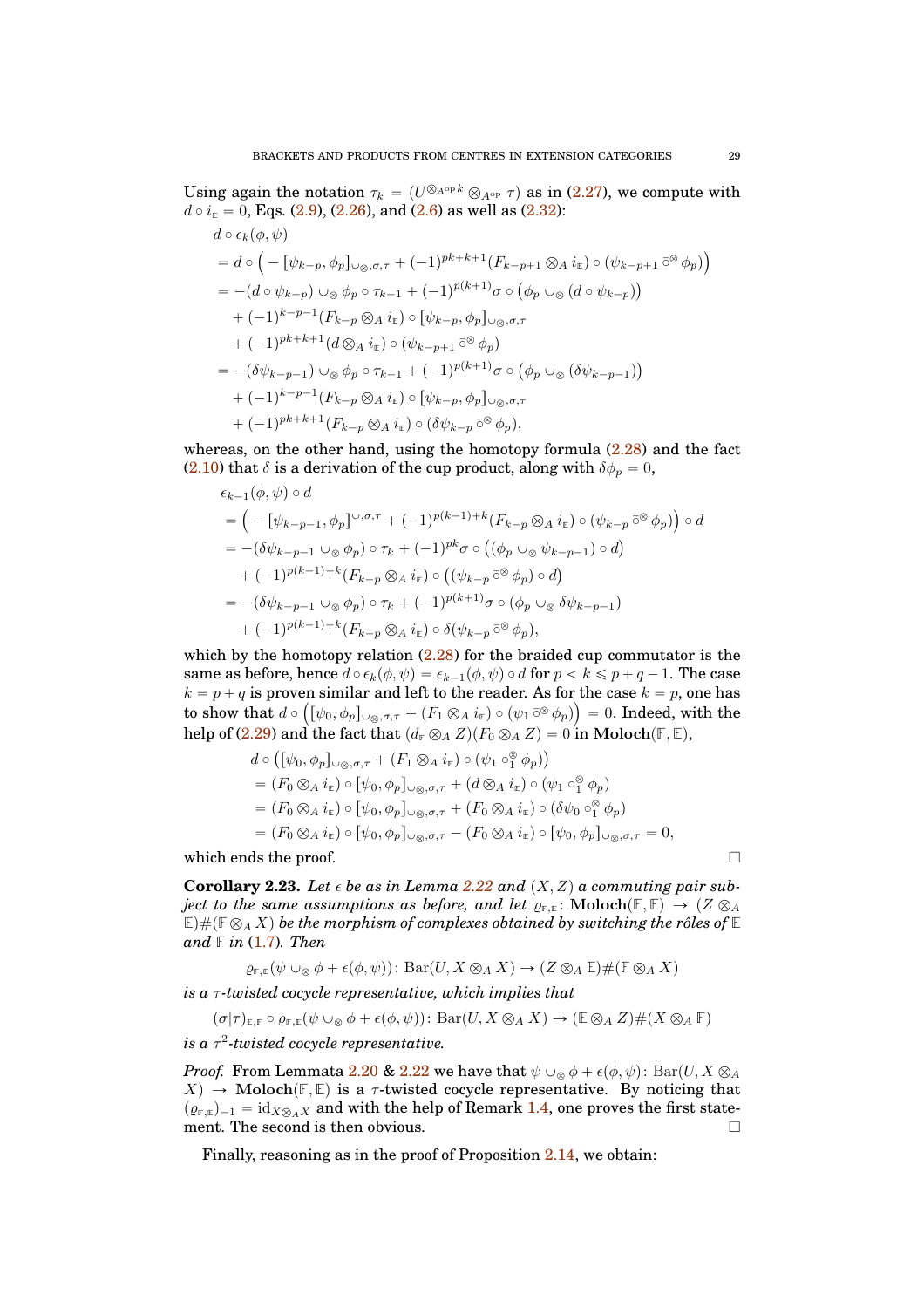<span id="page-29-1"></span>**Proposition 2.24.** *In the same notation as above,*

$$
(0,\ldots,0,(L,0),id_{x})+\Phi((\sigma|\tau)_{\mathbb{E},\mathbb{F}}\circ \varrho_{\mathbb{F},\mathbb{E}}(\psi\cup_{\otimes}\phi+\epsilon(\phi,\psi)))
$$

*is as well a cocycle representative for*  $\mathbb{E} \cup \mathbb{F} = \mu \# (\mathbb{E} \otimes_A Z) \# (X \otimes_A \mathbb{F}) \# \Delta_X$ *, where* Φ *is defined in* [\(2.13\)](#page-21-4)*.*

<span id="page-29-0"></span>2.6. **Brackets from homotopies.** So far, in [§2.3](#page-18-0) and [§2.5,](#page-26-0) we have exhibited two representative cocycles for  $\mathbb{E} \cup \mathbb{F}$ , namely  $\phi \cup \psi = (0, \ldots, 0, (L, 0), id_x)$  +  $\Phi(\lambda_{\mathbb{E},\mathbb{F}}(\phi \cup_{\otimes} \psi) \circ \tau_{\bullet})$  as well as  $(0,\ldots,0,(L,0), id_{x}) + \Phi((\sigma|\tau)_{\mathbb{E},\mathbb{F}} \circ \varrho_{\mathbb{F},\mathbb{E}}(\psi \cup_{\otimes} \phi +$  $\epsilon(\phi, \psi)$ ). We now want to produce an explicit homotopy between these two. Writing

<span id="page-29-2"></span>
$$
\eta(\phi,\psi) \coloneqq \lambda_{\mathbb{E},\mathbb{F}}\big((\phi \cup_{\otimes} \psi) \circ \tau\big) - (\sigma|\tau)_{\mathbb{E},\mathbb{F}} \circ \varrho_{\mathbb{F},\mathbb{E}}\big((\psi \cup_{\otimes} \phi + \epsilon(\phi,\psi)),\tag{2.33}
$$

where  $(\sigma|\tau)_{E,F}$  is the morphism of complexes defined in [\(1.8\)](#page-8-1), this amounts to exhibiting a homotopy between  $\Phi(\eta(\phi, \psi))$  and zero.

Before we do so, let us give an explicit expression for  $\eta$  in [\(2.33\)](#page-29-2):

**Lemma 2.25.** *Under the standing assumptions, we have*

$$
(\sigma|\tau)_{\mathbb{F},\mathbb{E}}\circ \varrho_{\mathbb{E},\mathbb{F}}(\phi\cup_{\otimes}\psi)-\lambda_{\mathbb{F},\mathbb{E}}\big((\psi\cup_{\otimes}\phi)\circ\tau_{\bullet}+\epsilon(\phi,\psi)\big)=0,
$$

*as well as*

<span id="page-29-4"></span>
$$
\eta(\phi, \psi) = \lambda_{\mathbb{E},\mathbb{F}}((\phi \cup_{\otimes} \psi) \circ \tau_{\bullet}) - (\sigma | \tau)_{\mathbb{E},\mathbb{F}} \circ \varrho_{\mathbb{F},\mathbb{E}}((\psi \cup_{\otimes} \phi + \epsilon(\phi, \psi)))
$$
\n
$$
= \begin{cases}\n0 & \text{for } k < q, \\
[\phi_{k-q}, \psi_q]_{\cup_{\otimes}, \sigma, \tau} & \text{for } q \leq k \leq p + q - 2, \\
[\phi_{p-1}, \psi_q]_{\cup_{\otimes}, \sigma, \tau} & \text{for } q = p + q - 1, \\
[1.5mm] + (-1)^{p+q} \sigma \circ (Z \otimes_A i_{\mathbb{E}}) \circ (\psi_q \circ \phi_p) & \text{for } k = p + q - 1, \\
[\phi_p, \psi_q]_{\cup_{\otimes}, \sigma, \tau} + (-1)^{pq} \sigma \circ [\psi_q, \phi_p]_{\cup_{\otimes}, \sigma, \tau} & \text{for } k = p + q,\n\end{cases} (2.34)
$$

*for any two chain maps*  $\phi$ :  $Bar(U, X) \to \mathbb{E}$  *and*  $\psi$ :  $Bar(U, X) \to \mathbb{F}$  *as before.* 

*Proof.* Observe first that explicitly looking at the edge morphisms  $(1.6)$  and [\(1.7\)](#page-7-1) yields

<span id="page-29-3"></span>
$$
\varrho_{\mathbb{F},\mathbb{E}}\epsilon_k(\phi,\psi) = \begin{cases}\n0 & \text{for } k < p+q-1, \\
(-1)^{p+q}(Z \otimes_A i_\mathbb{E}) \circ (\psi_q \circ^\otimes \phi_p) & \text{for } k = p+q-1, \\
-(-1)^{pq}[\psi_q,\phi_p]_{\cup_\otimes,\sigma,\tau} & \text{for } k = p+q,\n\end{cases}
$$
\n(2.35)

as well as

$$
\lambda_{\mathbb{F}, \mathbb{E}} \epsilon_k(\phi, \psi) = \begin{cases} 0 & \text{for } k < p, \\ -\left[\psi_{k-p}, \phi_p\right]_{\cup \otimes, \sigma, \tau} & \text{for } p \leqslant k \leqslant p + q. \end{cases} \tag{2.36}
$$

Slightly less straightforward, one also has

$$
\sum_{j+i=k} \left( (\sigma|\tau)_{\mathbb{F},\mathbb{E}} \circ \varrho_{\mathbb{E},\mathbb{F}}(\phi_j \cup_{\otimes} \psi_i) - \lambda_{\mathbb{F},\mathbb{E}} \left( (\psi_i \cup_{\otimes} \phi_j) \circ \tau_{i+j} \right) \right)
$$
\n
$$
= \begin{cases}\n0 & \text{for } k < p, \\
[\psi_{k-p}, \phi_p]_{\cup_{\otimes}, \sigma,\tau} & \text{for } p \leq k \leq p+q,\n\end{cases}
$$
\n(2.37)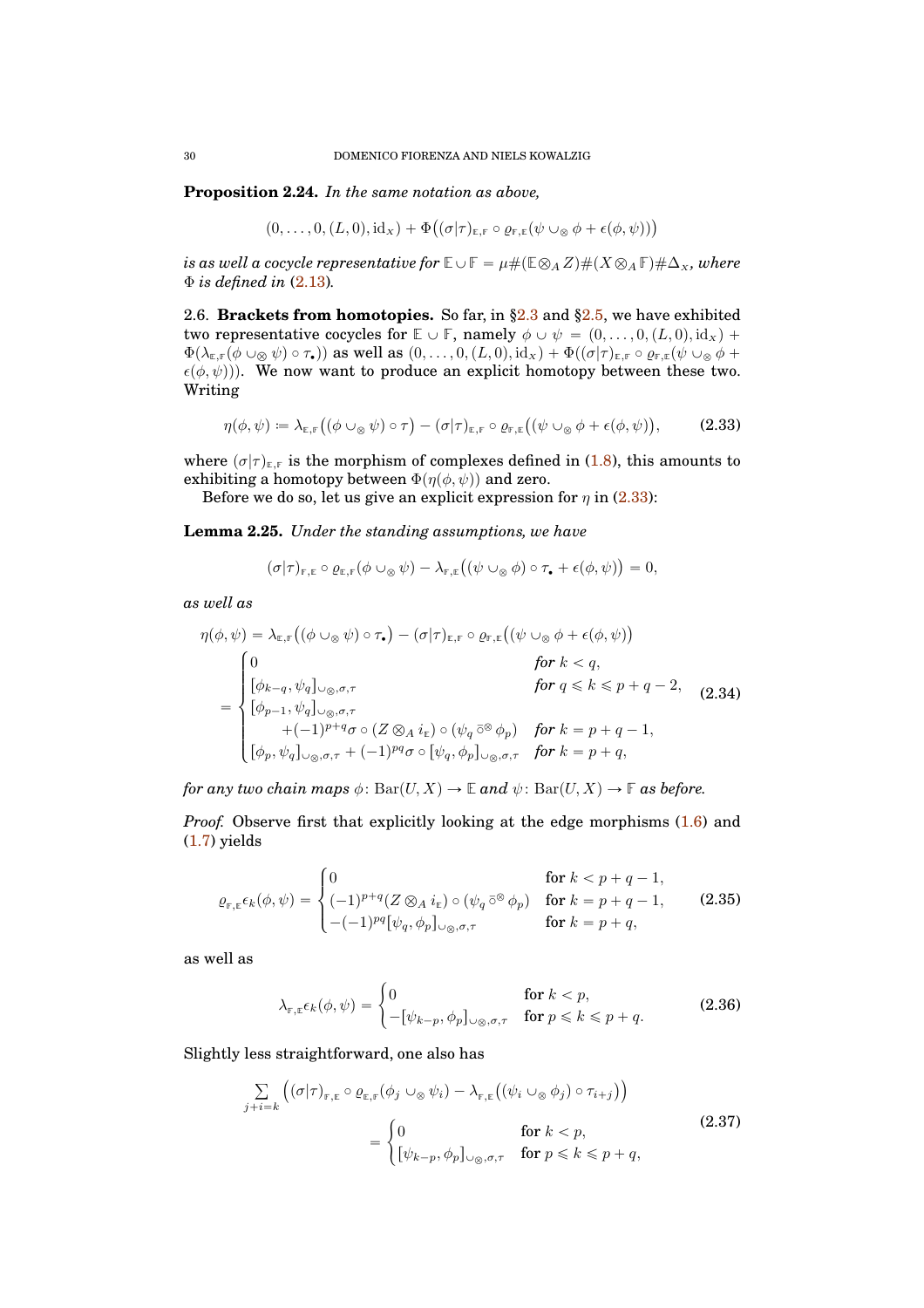which is seen as follows: first, in case  $k < p$ , one directly computes

$$
\sum_{j+i=k} (\sigma | \tau)_{\mathbb{F}, \mathbb{E}} \circ \varrho_{\mathbb{E}, \mathbb{F}} \left( (\phi_j \cup_{\otimes} \psi_i) (u^0, \dots, u^{i+j}, m \otimes_A m') \right)
$$
\n
$$
\stackrel{\text{(2.9)}}{=} \sum_{j+i=k} (\sigma | \tau)_{\mathbb{F}, \mathbb{E}} \circ \varrho_{\mathbb{E}, \mathbb{F}} \left( \phi_j (u^0_{(1)}, \dots, u^j_{(1)}, (u^{j+1}_{(2)} \cdots u^{j+i}_{(2)} m')_{[0]} \right)
$$
\n
$$
\otimes_A \psi_i (u^0_{(2)} \cdots u^j_{(2)} (u^{j+1}_{(2)} \cdots u^{j+i}_{(2)} m')_{[1], u^{j+1}_{(1)}, \dots, u^{j+i}_{(1)}, m) \right)
$$
\n
$$
\stackrel{\text{(1.7),(1.8)}}{=} \tau \circ \left( \phi_k (u^0_{(1)}, \dots, u^k_{(1)}, m'_{[0]}) \otimes_A p_{\mathbb{F}} \psi_0 (u^0_{(2)} \cdots u^k_{(2)} m'_{[1]}, m) \right)
$$
\n
$$
\stackrel{\text{(2.8)}}{=} \tau \circ \left( \phi_k (u^0_{(1)}, \dots, u^k_{(1)}, m'_{[0]}) \otimes_A L(u^0_{(2)} \cdots u^k_{(2)} m'_{[1]}, m) \right)
$$
\n
$$
\stackrel{\text{(2.4),(A,8)}}{=} \left( u^0_{(2)} \cdots u^k_{(2)} m'_{[1]} m \right)_{[0]} \otimes_A (u^0_{(2)} \cdots u^k_{(2)} m'_{[1]} m)_{[1]} \phi_k (u^0_{(1)}, \dots, u^k_{(1)}, m'_{[0]}),
$$

whereas

$$
\sum_{j+i=k} \lambda_{\mathsf{F},\mathbb{E}} \left( \left( (\psi_i \cup_{\otimes} \phi_j) \circ \tau_{i+j} \right) (u^0, \ldots, u^{i+j}, m \otimes_A m') \right)
$$
\n
$$
\stackrel{\text{(A.8)}}{=} \sum_{j+i=k} \lambda_{\mathsf{F},\mathbb{E}} \left( (\psi_i \cup_{\otimes} \phi_j) (u^0, \ldots, u^{i+j}, m'_{[0]} \otimes_A m'_{[1]} m) \right)
$$
\n
$$
\stackrel{\text{(2.9)}}{=} \sum_{j+i=k} \lambda_{\mathsf{F},\mathbb{E}} \left( \psi_i \left( u^0_{(1)}, \ldots, u^i_{(1)}, (u^{i+1}_{(2)} \cdots u^{i+j}_{(2)} m'_{[1]} m)_{[0]} \right) \right)
$$
\n
$$
\otimes_A \phi_j \left( u^0_{(2)} \cdots u^i_{(2)} (u^{i+1}_{(2)} \cdots u^{i+j}_{(2)} m'_{[1]} m)_{[1]}, u^{i+1}_{(1)}, \ldots, u^{i+j}_{(1)}, m'_{[0]} \right) \right)
$$
\n
$$
\stackrel{\text{(1.6)}}{=} p_{\mathsf{F}} \psi_0 \left( u^0_{(1)}, (u^1_{(2)} \cdots u^k_{(2)} m'_{[1]} m)_{[0]} \right)
$$
\n
$$
\otimes_A \phi_k \left( u^0_{(2)} (u^1_{(2)} \cdots u^k_{(2)} m'_{[1]} m)_{[1]}, u^1_{(1)}, \ldots, u^k_{(1)}, m'_{[0]} \right)
$$
\n
$$
\stackrel{\text{(2.5),(2.4)}}{=} u^0_{(1)} (u^1_{(2)} \cdots u^k_{(2)} m'_{[1]} m)_{[0]}
$$
\n
$$
\otimes_A \phi_k \left( u^0_{(2)} (u^1_{(2)} \cdots u^k_{(2)} m'_{[1]} m)_{[1]}, u^1_{(1)}, \ldots, u^k_{(1)}, m'_{[0]} \right)
$$
\n
$$
\stackrel{\text{(A.6)}}{=} u^0_{(2)} \cdots u^k_{(2)} m'_{[1]} m)_{[0]} \otimes_A \left( u^0_{(2)} \cdots u^k_{(2)} m'_{[1]} m
$$

where in the last step we also used the U-linearity of  $\phi_k$ ; hence, the same expression as above and the claim follows. The case in which  $p \le k \le p + q$ again directly follows from how the edge morphisms are defined, see [\(1.6\)](#page-7-0)– [\(1.7\)](#page-7-1), once more. Finally, one proves in an analogous way that

$$
\sum_{j+i=k} \left( \lambda_{\mathbb{E},\mathbb{F}} \left( (\phi_j \cup_{\otimes} \psi_i) \circ \tau_{j+i} \right) - (\sigma | \tau)_{\mathbb{E},\mathbb{F}} \circ \varrho_{\mathbb{F},\mathbb{E}} (\psi_i \cup_{\otimes} \phi_j) \right)
$$
\n
$$
= \begin{cases}\n0 & \text{for } k < q, \\
[\phi_{k-q}, \psi_q]_{\cup_{\otimes}, \sigma,\tau} & \text{for } q \leq k \leq p+q.\n\end{cases}
$$
\n(2.38)

<span id="page-30-0"></span>Gathering Eqs.  $(2.35)$ – $(2.38)$  yields the two claims in this lemma.

<span id="page-30-2"></span>**Lemma 2.26.** *Let*  $\phi$ :  $\text{Bar}(U, X) \to \mathbb{E}$  *and*  $\psi$ :  $\text{Bar}(U, X) \to \mathbb{F}$  *be as above, and let* 

$$
\xi_k(\phi,\psi) \colon \mathrm{Bar}_k(U, X \otimes_A X) \to \big((\mathbb{E} \otimes_A Z) \# (X \otimes_A \mathbb{F})\big)_k
$$

*be the map given by*

<span id="page-30-1"></span>
$$
\xi_k(\phi,\psi) = \begin{cases}\n0 & \text{for } k < q \\
[\phi_{k-q}, \psi_q]_{\cup \otimes, \sigma, \tau} & \text{for } q \leq k \leq p + q - 2 \\
[\phi_{p-1}, \psi_q]_{\cup \otimes, \sigma, \tau} & \text{for } q = p + q - 1 \\
0 & \text{for } k = p + q.\n\end{cases}
$$
\n(2.39)

*If*  $(X, Z)$  *is a commuting pair, then*  $\xi(\phi, \psi)$  *is a homotopically trivial* 0*-twisted cocycle for*  $(E \otimes_A Z) \# (X \otimes_A F)$ *. A homotopy between*  $\xi(\phi, \psi)$  *and zero is given by* 

$$
s_k(\phi,\psi)\colon \mathrm{Bar}_k(U,X\otimes_A X)\to \big((\mathbb{E}\otimes_A Z)\#(X\otimes_A \mathbb{F})\big)_{k+1}
$$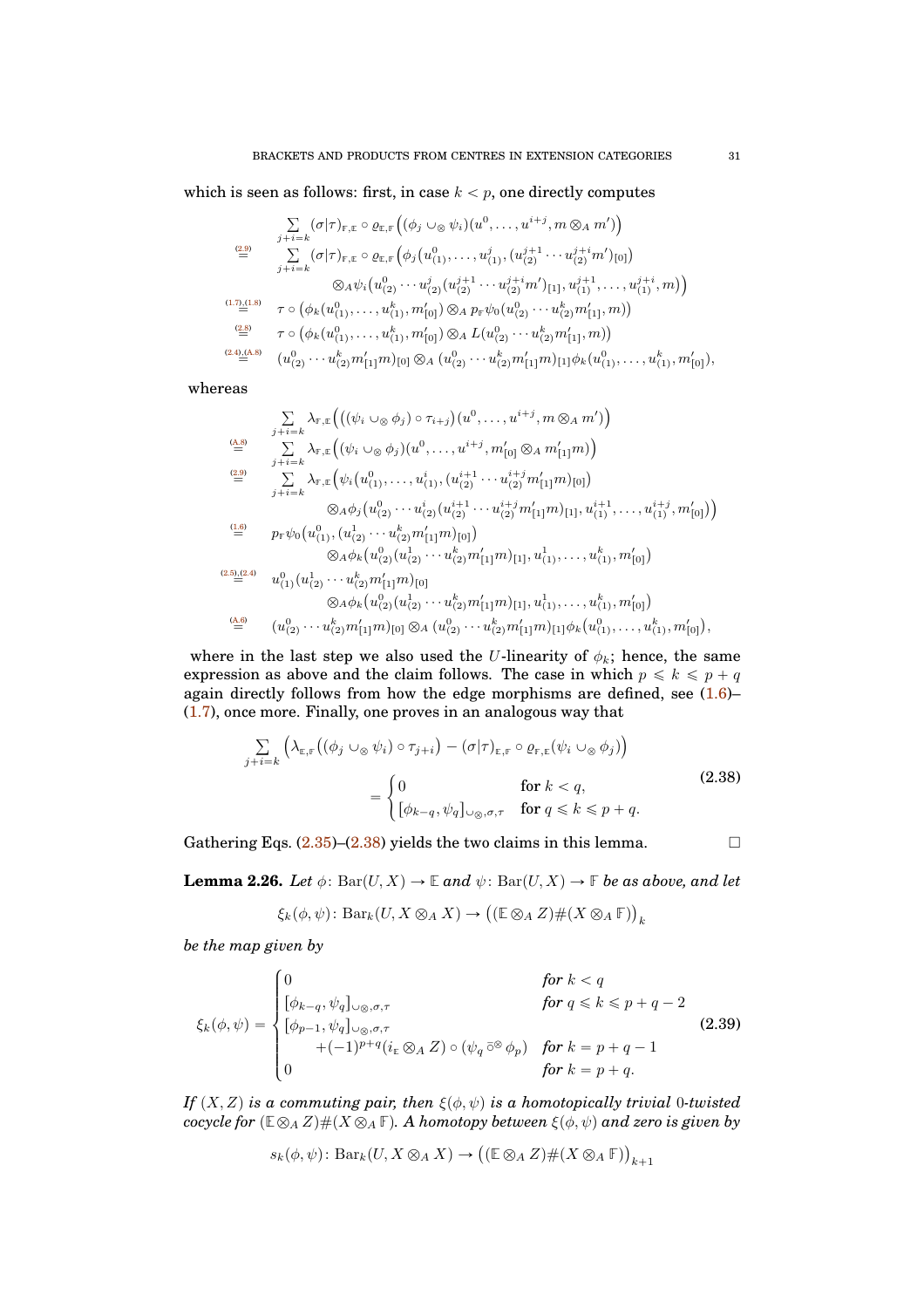*defined for any*  $k = -1, 0, \ldots, p + q - 1$  *by* 

<span id="page-31-2"></span>
$$
s_k(\phi, \psi) = \begin{cases} 0 & \text{for } k < q, \\ (-1)^{q(k+1)} \phi_{k-q+1} \bar{\circ}^{\otimes} \psi_q & \text{for } q \le k \le p+q-2, \\ (-1)^{p+q} [\psi_q, \phi_p] ^{\bar{\circ}^{\otimes}} & \text{for } k = p+q-1. \end{cases}
$$
(2.40)

*Proof.* The condition  $\xi_{-1} = 0$  is true by definition of  $\xi$ , so we only have to show that  $\xi$  is a homotopically trivial morphism of complexes  $\xi \colon \text{Bar}(U, X \otimes_A X) \to$  $(E \otimes_A Z) \# (X \otimes_A F)$ , with homotopy given by  $s(\phi, \psi)$ . This means we need to show that  $\xi_k = d \circ s_k + s_{k-1} \circ d = [d, s]_k$ , where we denote, somewhat ambiguously, by d not only the differential on  $Bar(U, X \otimes_A X)$ , but also the differential of both extensions **E** and **F** as well as on  $(E \otimes_A Z) \# (X \otimes_A F)$ , analogously to diagrams  $(2.5)$  and  $(1.5)$ , respectively.

Note first that

<span id="page-31-0"></span>
$$
d \circ (\phi_j \circ_i^{\otimes} \psi_q) = \delta \phi_{j-1} \circ_i^{\otimes} \psi_q \tag{2.41}
$$

for any  $i = 1, \ldots, j$ , as follows from the precise form of the differential d on the spliced extension  $(\mathbb{E} \otimes_A Z) \# (X \otimes_A \mathbb{F})$  as in [\(1.5\)](#page-7-2), along with [\(2.6\)](#page-16-5). Now, for  $k < q$ , one clearly has  $[d, s(\phi, \psi)]_k = 0$ . In case  $k = q$ , we have with Eq. [\(2.41\)](#page-31-0)

$$
[d, s(\phi, \psi)]_q = d \circ s_q(\phi, \psi_q) = -d \circ (\phi_1 \circ \phi \psi_q) = -\delta \phi_0 \circ \phi_1^{\otimes} \psi_q = [\phi_0, \psi_q]_{\cup \otimes, \sigma, \tau},
$$

where the last step follows from [\(2.29\)](#page-26-2). Using [\(2.41\)](#page-31-0) again, for  $q + 1 \leq k \leq$  $p + q - 2$  along with the homotopy formula [\(2.28\)](#page-26-1), one immediately obtains

$$
[d, s(\phi, \psi)]_k = d \circ s_k(\phi, \psi) + s_{k-1}(\phi, \psi) \circ d
$$
  
=  $(-1)^{q(k+1)} d \circ (\phi_{k-q+1} \bar{\circ}^{\otimes} \psi_q) + (-1)^{q(k)} (\phi_{k-q} \bar{\circ}^{\otimes} \psi_q) \circ d$   
=  $(-1)^{q(k+1)} \delta \phi_{k-q} \bar{\circ}^{\otimes} \psi_q + (-1)^{q(k)} \delta (\phi_{k-q} \bar{\circ}^{\otimes} \psi_q) = [\phi_{k-q}, \psi_q]_{\cup \otimes, \sigma, \tau},$ 

whereas, for  $k = p + q - 1$  we have, again with  $(2.41)$  in the third step,

$$
[d, s(\phi, \psi)]_{p+q-1} = d \circ s_{p+q-1}(\phi, \psi) + s_{p+q-2}(\phi, \psi) \circ d
$$
  
\n
$$
= (-1)^{p+q} d \circ [\psi_q, \phi_p]^{\delta \otimes} + (-1)^{pq} \delta(\phi_{p-1} \bar{\delta}^{\otimes} \psi_q)
$$
  
\n
$$
= (-1)^{p+q} d \circ (\psi_q \bar{\delta}^{\otimes} \phi_p) + (-1)^{pq} ((-1)^{q-1} \delta \phi_{p-1} \bar{\delta}^{\otimes} \psi_q - \delta(\phi_{p-1} \bar{\delta}^{\otimes} \psi_q))
$$
  
\n
$$
= (-1)^{p+q} (i_{\mathbb{E}} \otimes_A Z) \circ (\psi_q \bar{\delta}^{\otimes} \phi_p) + [\phi_{p-1}, \psi_q]_{\cup \otimes, \sigma, \tau},
$$

where we interchangeably write  $d = i_E \otimes_A Z$  in the highest degree  $Z \otimes_A Z$  of the spliced extension  $(\mathbb{E} \otimes_A Z)\#(X \otimes_A \mathbb{F})$ . Finally, for  $k = p + q$ , we have

$$
s_{p+q-1}(\phi,\psi) \circ d = (-1)^{p+q} \delta[\psi_q,\phi_p]^{\delta} = 0,
$$

as  $\delta$  is a derivation of  $[\psi_q,\phi_p]^{ \bar\circ\,^\otimes},$  which directly follows from [\(2.28\)](#page-26-1), and since both  $\phi_p$  and  $\psi_q$  are cocycles. To sum up,  $\xi = [d, s]$  in each degree, as desired.  $\Box$ 

We add one final assumption, *i.e.*, from now on not only the comonoid  $X$  in  $\mathscr{Z}^r(U\text{-}\mathrm{Mod})$  is supposed to be braided cocommutative but also the monoid Z *braided commutative* in  $\mathscr{Z}^{\ell}(U\text{-}\mathrm{Mod})$ . We can then formulate:

<span id="page-31-1"></span>**Lemma 2.27.** Let the comonoid  $X \in \mathcal{Z}^r(U$ -Mod) be braided cocommutative and let the monoid  $Z \in \mathscr{L}^{\ell}(U\text{-}\mathrm{Mod})$  be braided commutative such that  $(X, Z)$ *constitutes a commuting pair. Furthermore, let*  $\xi, \eta$ : Bar $(U, X \otimes_A X) \to (\mathbb{E} \otimes_A Y)$  $Z\#(X \otimes_A \mathbb{F})$  be the 0*-twisted cocycle representatives defined by* [\(2.33\)](#page-29-2) *and in* [\(2.39\)](#page-30-1)*, respectively. Then we have*

$$
\Phi(\eta(\phi,\psi)) = \Phi(\xi(\phi,\psi)).
$$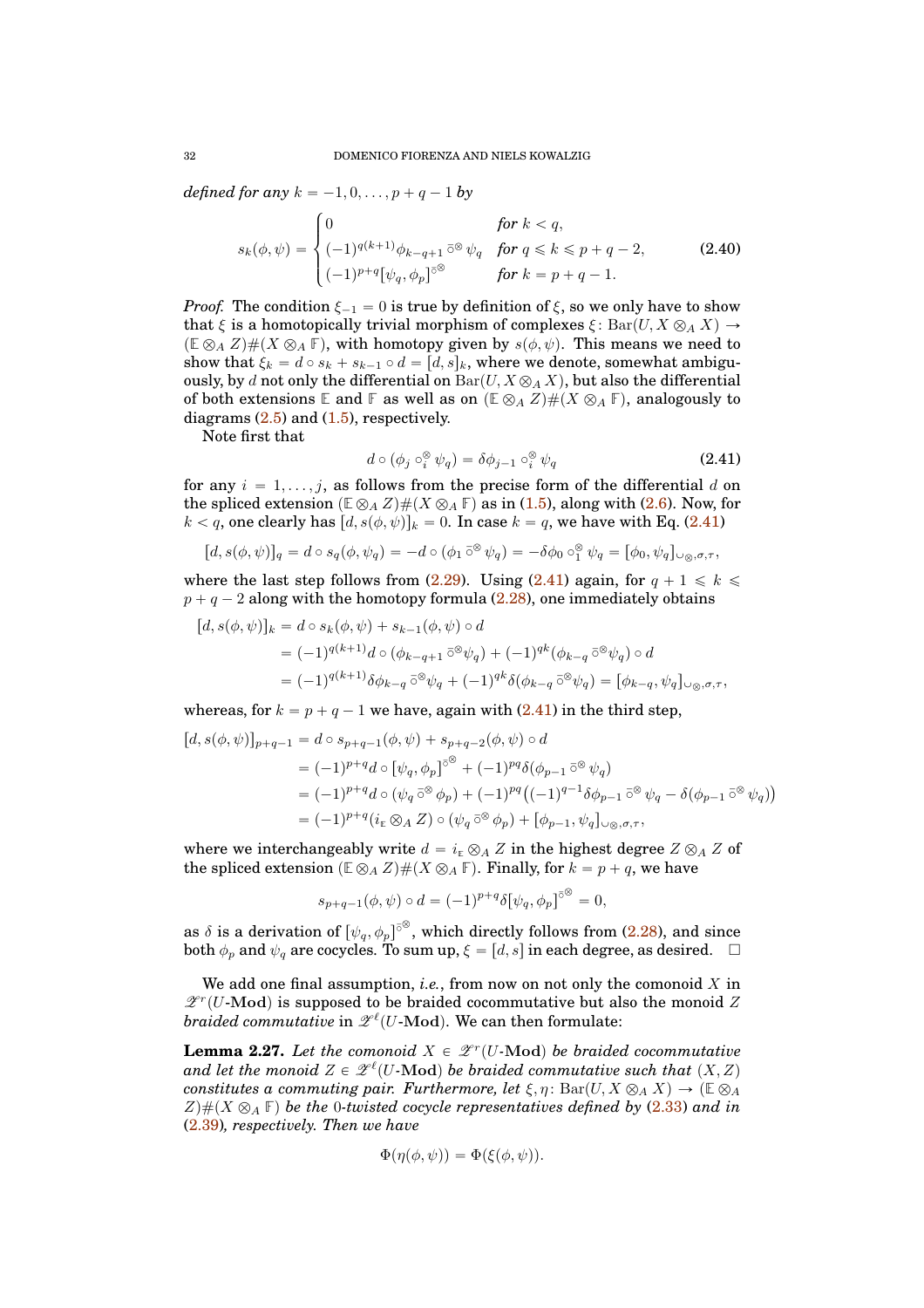*Proof.* This is proven by a degree-wise comparison of the images of  $\xi(\phi, \psi)$  as in [\(2.39\)](#page-30-1) resp. the explicit expression of  $\eta(\phi, \psi)$  obtained in [\(2.34\)](#page-29-4) under the map  $\Phi$  defined in Eq. [\(2.13\)](#page-21-4).

To start with, for the top degree component of the former we have

<span id="page-32-0"></span>
$$
\Phi_{p+q}(\xi) = \mu \circ \xi_{p+q} \circ (\mathrm{id}^{p+q+1} \otimes \Delta_x) \colon \mathrm{Bar}_{p+q}(U, X) \to Z,
$$
 (2.42)

which is simply the zero map as seen from  $(2.39)$ . In one degree less, that is, in degree  $p + q - 1$ , with the help of [\(A.19\)](#page-40-1), we read off

<span id="page-32-2"></span>
$$
\Phi_{p+q-1}(\xi) = \overline{(0, \xi_{p+q-1} \circ (\mathrm{id}^{p+q} \otimes \Delta_{X}))}
$$
\n
$$
= \overline{(0, [\phi_{p-1}, \psi_q]_{\cup \otimes, \sigma} \circ \Delta_{X} + (-1)^p (i_{\mathbb{E}} \otimes_A Z) \circ (\psi_q \circ \otimes \phi_p) \circ \Delta_{X})}, \quad (2.43)
$$
\n
$$
= \overline{(0, [\phi_{p-1}, \psi_q]_{\cup \otimes, \sigma} \circ \Delta_{X})} + (-1)^{p-1} \overline{(\mu \circ (\psi_q \circ \otimes \phi_p) \circ \Delta_{X}, 0)},
$$

where  $[\phi_{p-1}, \psi_q]_{\cup \otimes \sigma}$  denotes the (simply) braided commutator in the sense of [\(2.26\)](#page-26-4), that is, with no  $\tau$  present anymore (or the identity on  $X \otimes_A X$ ). Here, as before,  $($ ,  $)$  indicates the class

<span id="page-32-1"></span>
$$
\overline{(-\mu(z \otimes_A z'),0)} = \overline{(0,(i_{\mathbb{E}} \otimes_A Z)(z \otimes_A z'))}
$$
(2.44)

for  $z, z' \in Z$  in the quotient  $Z \sqcup_{Z \otimes_A Z} (E_{p-1} \otimes_A Z)$ .

On the other hand, the same considerations hold for  $\Phi(\eta(\phi, \psi))$ : here, from an analogous expression as the one in [\(2.42\)](#page-32-0) with  $\eta_{p+q}$  instead of  $\xi_{p+q}$ , it is clear by means of  $(A.13)$  and  $(A.19)$  that the top degree is again the zero map. As the lower degrees of  $\xi$  and  $\eta$  are the same except for (the second summand in) degree  $p + q - 1$ , we are left with comparing this one:

$$
\overline{(0,\eta_{p+q-1}\circ(\mathrm{id}^{p+q}\otimes\Delta_{X}))}
$$
\n
$$
=\overline{(0,[\phi_{p-1},\psi_{q}]_{\cup\otimes,\sigma}\circ\Delta_{X}+(-1)^{p}\sigma\circ(Z\otimes_A i_{\mathrm{E}})\circ(\psi_{q}\circ\otimes\phi_{p})\circ\Delta_{X})},
$$
\n
$$
=\overline{(0,[\phi_{p-1},\psi_{q}]_{\cup\otimes,\sigma}\circ\Delta_{X})+(-1)^{p}\overline{(0, (i_{\mathrm{E}}\otimes_A Z)\circ\sigma\circ(\psi_{q}\circ\otimes\phi_{p})\circ\Delta_{X})})}
$$
\n
$$
=\overline{(0,[\phi_{p-1},\psi_{q}]_{\cup\otimes,\sigma}\circ\Delta_{X})+(-1)^{p-1}\overline{(\mu\circ\sigma\circ(\psi_{q}\circ\otimes\phi_{p})\circ\Delta_{X},0)}
$$
\n
$$
=\overline{(0,[\phi_{p-1},\psi_{q}]_{\cup\otimes,\sigma}\circ\Delta_{X})+(-1)^{p-1}\overline{(\mu\circ(\psi_{q}\circ\otimes\phi_{p})\circ\Delta_{X},0)},
$$

by the identification [\(2.44\)](#page-32-1), the naturality of  $\sigma$ , that is,  $(i_{\mathbb{F}} \otimes_A Z) \circ \sigma = \sigma \circ (Z \otimes_A i_{\mathbb{F}})$ as in  $(2.32)$ , and finally the braided commutativity  $(A.13)$  again, which hence coincides with the expression in [\(2.43\)](#page-32-2).

**Definition 2.28.** Let  $H \in \mathscr{E}\mathscr{H}\mathscr{H}_U^r(X \otimes_A X, Z \otimes_A Z)$  and let  $\mathbb{G} = \mu \# \mathbb{H} \# \Delta_X$ . Define the graded linear map

$$
\Psi_{\bullet}: \bigoplus_{k=-1}^{r-1} \text{Hom}(\text{Bar}_{k}(U, X \otimes_{A} X), H_{k+1}) \to \bigoplus_{k=-1}^{r-1} \text{Hom}(\text{Bar}_{k}(U, X), G_{k+1})
$$

as follows:

<span id="page-32-3"></span>
$$
\Psi_k(\nu) := \begin{cases}\n(\nu_{-1} \circ \Delta_x, 0) & \text{for } k = -1, \\
\frac{\nu_k \circ (\mathrm{id}^{k+1} \otimes_{A^{\mathrm{op}}} \Delta_x)}{(0, \nu_{r-2} \circ (\mathrm{id}^{r-1} \otimes_{A^{\mathrm{op}}} \Delta_x))} & \text{for } 0 \le k \le r - 3, \\
\frac{\nu_k \circ (\mathrm{id}^{r-1} \otimes_{A^{\mathrm{op}}} \Delta_x)}{\mu \circ \nu_{r-1} \circ (\mathrm{id}^r \otimes_{A^{\mathrm{op}}} \Delta_x)} & \text{for } k = r - 2,\n\end{cases}
$$
\n(2.45)

for any  $\nu \in \bigoplus_{k=-1}^{r-1} \text{Hom}(\text{Bar}_k(U, X \otimes_A X), H_{k+1}).$ 

**Remark 2.29.** For  $r \leq 3$ , Eq.  $(2.45)$  is to be interpreted as in Remark [2.10.](#page-22-5)

<span id="page-32-4"></span>**Lemma 2.30.** *Under the same assumptions as in Lemma [2.27,](#page-31-1) consider two*  $elements \xi \in \bigoplus_{k=-1}^r \mathrm{Hom}(\mathrm{Bar}_k(U,X\otimes_A X),H_k)$  and  $\nu \in \bigoplus_{k=-1}^{r-1}\mathrm{Hom}(\mathrm{Bar}_k(U,X\otimes_A Y))$  $(X), H_{k+1}$  *subject to the property that*  $\xi = [d, \nu]$ *. Then*  $\Phi(\xi) = [d, \Psi(\nu)]$ *.*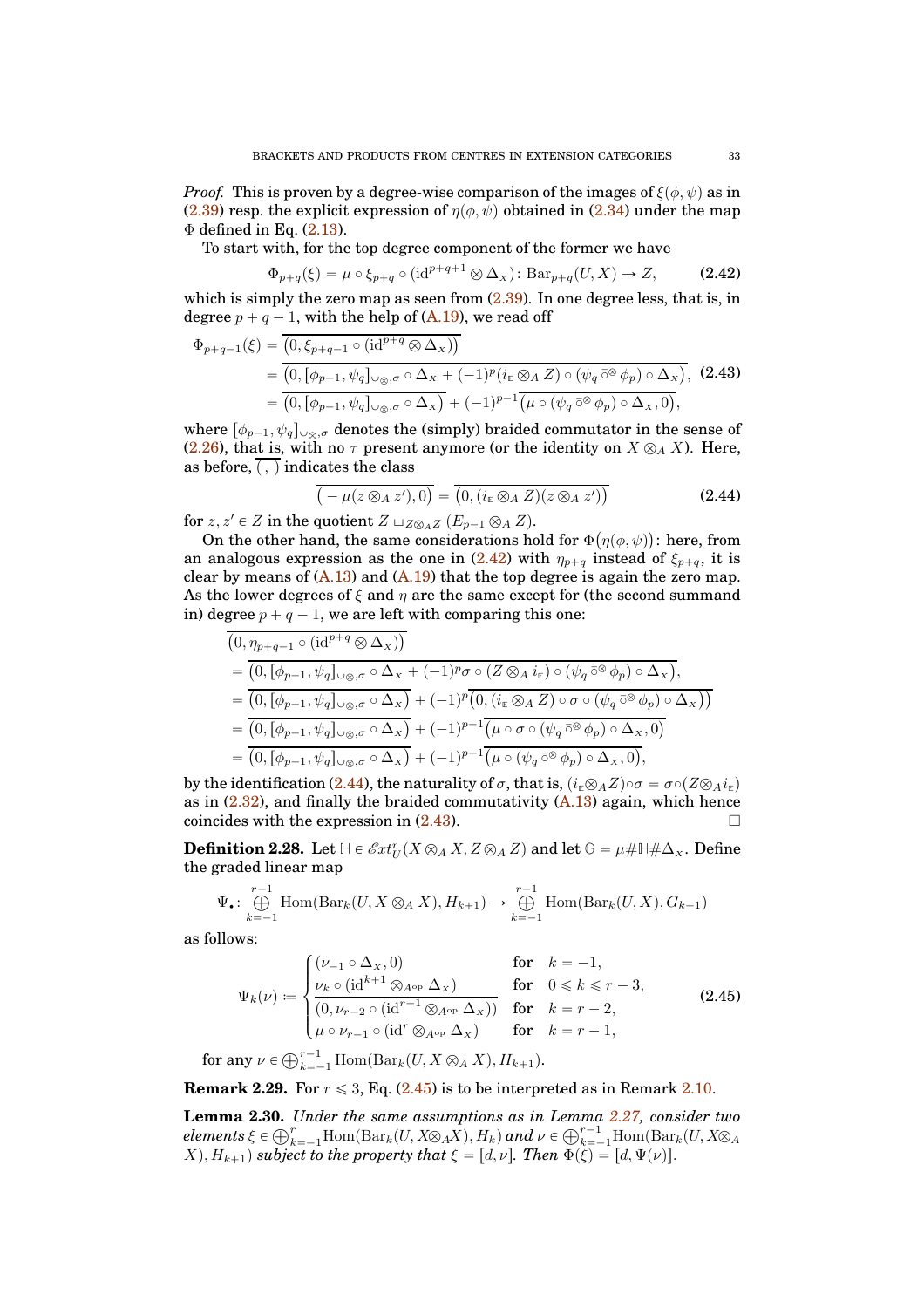*Proof.* We will only consider the case  $r > 3$  here and leave the adaptation for  $r \leqslant 3$  to the reader.

By the hypothesis  $\xi = [d, \nu]$  we explicitly mean  $\xi_k = d_{\mathbb{H}} \circ \nu_k + \nu_{k-1} \circ d_{\text{Bar}}$ , for any  $k = 0, \ldots, r - 1$ , along with  $\xi_r = \nu_{r-1} \circ d_{\text{Bar}}$  as well as  $\xi_{-1} = d_{\text{H}} \circ \nu_{-1}$ . Hence, it is enough to show  $\Psi_{k-1}(\nu) \circ d_{\text{Bar}}^X = \Phi_k(\nu \circ d_{\text{Bar}}^{X \otimes_A X})$  for  $k = 0, \ldots, r$ , along with  $d_{\mathfrak{G}} \circ \Psi_k(\nu) = \Phi_k(d_{\mathbb{H}} \circ \nu)$  for  $k = -1, 0, \ldots, r - 1$ .

The first of these statements follows directly, by looking at the explicit definition of  $\Phi$  and  $\Psi$  in [\(2.13\)](#page-21-4) resp. [\(2.45\)](#page-32-3), from the fact that X is a comonoid in U-Mod, that is, from  $(A.16)$ , which along with the monoidal structure  $(A.4)$ implies

<span id="page-33-0"></span>
$$
(\mathrm{id}^j \otimes_{A^{\mathrm{op}}} \Delta_x) \circ d_{\mathrm{Bar}}^X = d_{\mathrm{Bar}}^{X \otimes_A X} \circ (\mathrm{id}^{j+1} \otimes_{A^{\mathrm{op}}} \Delta_x),\tag{2.46}
$$

for  $j = 0, \ldots, r$ , as already used in the proof of Lemma [2.7.](#page-19-0) This proves the case for  $k = 1, \ldots, r$ , where for  $k = r - 1$  one uses that  $\overline{(0, \nu_{r-2} \circ (\mathrm{id}^{r-1} \otimes_{A^{op}} \Delta_X))}$  $d_{\text{Bar}}^X=(0,\nu_{r-2}\circ (\text{id}^{r-1}\otimes_{A^\text{op}}\Delta_X)\circ d_{\text{Bar}}^X);$  Eq. [\(2.46\)](#page-33-0) also already proves  $\Phi_r(\xi)=$  $[d, \Psi(\nu)]_r$  in top degree. In case  $k = 0$ ,

$$
\Phi_0(\nu \circ d_{\text{Bar}}^{X \otimes_A X}) = (0 \circ d_{\text{Bar}}^{X \otimes_A X}, \nu_{-1} \circ d_{\text{Bar}}^{X \otimes_A X} \circ (\text{id} \otimes \Delta_X))
$$

$$
= (0, \nu_{-1} \circ \Delta_X \circ d_{\text{Bar}}^X) = \Psi_{-1}(\nu) \circ d_{\text{Bar}}^X.
$$

As for the second statement, first consider the degrees  $r - 1$  and  $r - 2$ : as in  $(1.3)$ , and similar to the proof of Lemma  $2.7$ , one has a commutative diagram

$$
Z \otimes_A Z \xrightarrow{i_{\mathbb{H}}} H_{r-1} \xrightarrow{d_{\mathbb{H}}} H_{r-2}
$$
  
\n
$$
\downarrow \qquad \qquad \downarrow \qquad \qquad \downarrow \qquad \qquad \downarrow \qquad \downarrow \downarrow
$$
  
\n
$$
Z \xrightarrow{(-id,0)} Z \sqcup_{Z \otimes_A Z} H_{r-1} \xrightarrow{d_{\mathbb{H}} \circ \text{pr}_2} H_{r-2}
$$

and hence, for  $\mathbb{G} = \mu \# \mathbb{H} \# \Delta_{X}$ ,

$$
d_{\mathbb{G}} \circ \Psi_{r-1}(\nu) = \overline{(-id, 0)} \circ (\mu \circ \nu_{r-1} \circ (\mathrm{id}^r \otimes_{A^{\mathrm{op}}} \Delta_x))
$$
  
= 
$$
\overline{(0, id)} \circ (i_{\mathbb{H}} \circ \nu_{r-1} \circ (\mathrm{id}^r \otimes_{A^{\mathrm{op}}} \Delta_x))
$$
  
= 
$$
\overline{(0, (i_{\mathbb{H}} \circ \nu_{r-1}) \circ (\mathrm{id}^r \otimes_{A^{\mathrm{op}}} \Delta_x))}
$$
  
= 
$$
\Phi_{r-1}(d_{\mathbb{H}} \circ \nu),
$$

considering that  $d_{\mathbb{H}} = i_{\mathbb{H}}$  in highest degree. In degree  $r - 2$ , we compute

$$
d_{\mathbb{G}} \circ \Psi_{r-2}(\nu) = (d_{\mathbb{H}} \circ \text{pr}_2) \circ (0, \nu_{r-2} \circ (\text{id}^{r-1} \otimes_{A^{\text{op}}} \Delta_X))
$$
  
=  $(d_{\mathbb{H}} \circ \nu_{r-2}) \circ (\text{id}^{r-1} \otimes_{A^{\text{op}}} \Delta_X)$   
=  $\Phi_{r-2}(d_{\mathbb{H}} \circ \nu).$ 

In degrees  $1 \le k \le r - 3$ , there is nothing to prove. As for the cases  $k = -1$  and  $k = 0$ , recall from [\(1.2\)](#page-5-2) that the sequence  $G_1 \stackrel{d_{\mathbb{G}}}{\longrightarrow} G_0 \stackrel{p_{\mathbb{G}}}{\longrightarrow} X$  is actually given by

$$
H_1 \xrightarrow{(d_{\mathbb{H}},0)} H_0 \times_{X \otimes_A X} X \xrightarrow{\text{pr}_2} X,
$$

and therefore

$$
d_{\mathbb{G}} \circ \Psi_0(\nu) = (d_{\mathbb{H}}, 0) \circ (\nu_0 \circ (\mathrm{id} \otimes_{A^{\mathrm{op}}} \Delta_X))
$$
  
=  $(d_{\mathbb{H}} \circ \nu_0 \circ (\mathrm{id} \otimes_{A^{\mathrm{op}}} \Delta_X), 0) = \Phi_0(d_{\mathbb{H}} \circ \nu),$ 

which proves the case  $k = 0$ . Finally, for  $k = -1$ , one has:

$$
p_{\mathbb{G}} \circ \Psi_{-1}(\nu) = \text{pr}_2 \circ (\nu_{-1} \circ \Delta_x, 0) = 0 = \Phi_{-1}(d_{\mathbb{H}} \circ \nu),
$$

which ends the proof.

As an immediate consequence we find:.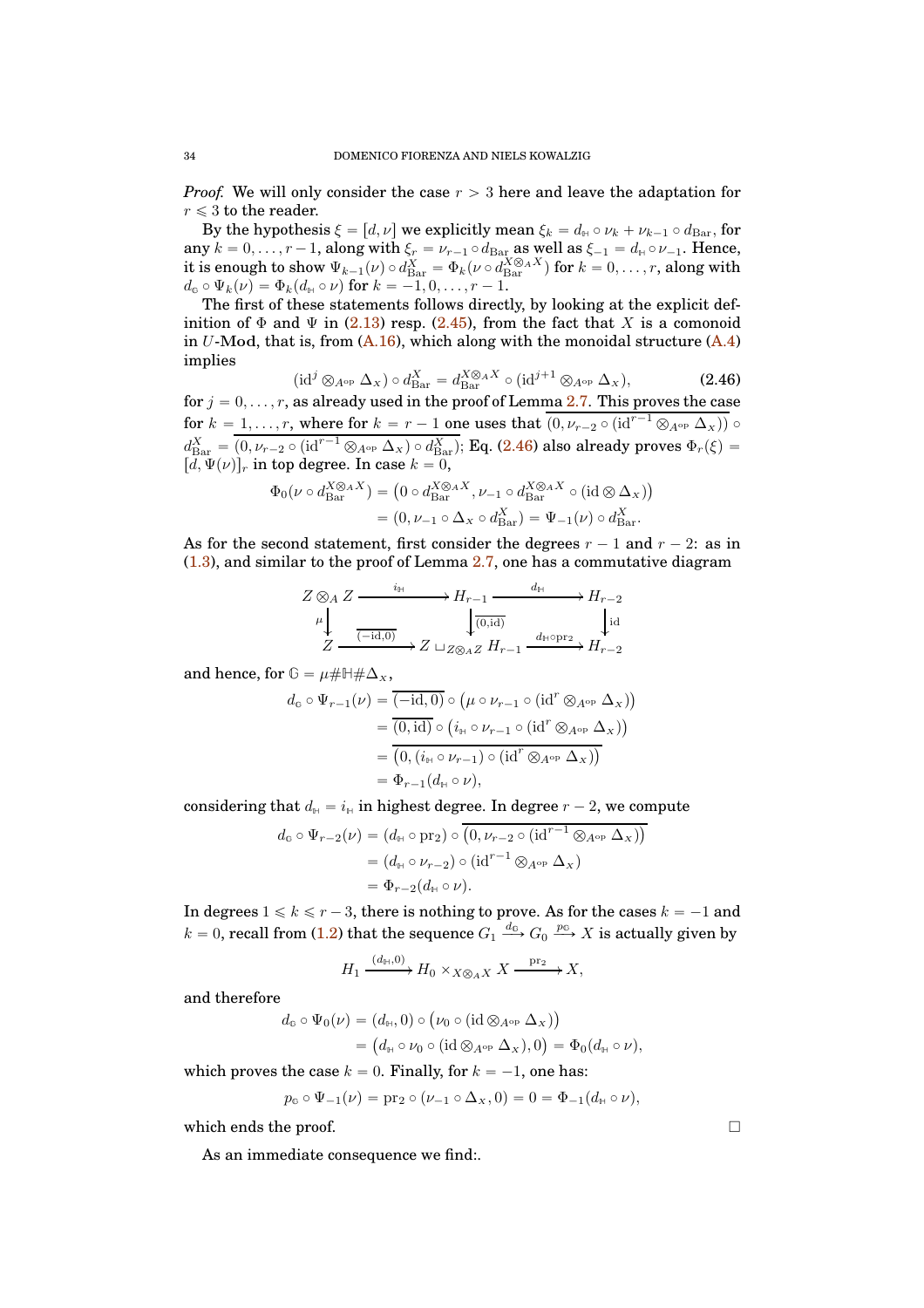**Proposition 2.31.** *Let*  $X, Z$  *be as above and as before*  $\phi$  *and*  $\psi$  *be two cocycle*  $\emph{representatives for $\mathbb{E}\in \mathscr{E}xt_U^p(X,Z)$ and $\mathbb{F}\in \mathscr{E}xt_U^q(X,Z)$, respectively. Let $Z\in L^p(\mathbb{E}\times \mathscr{E}(\mathbb{E})$, and $\mathbb{F}\in \mathscr{E}xt_U^q(X,Z)$, respectively.}$ 

$$
s_{\bullet}(\phi,\psi) \in \bigoplus_{k=-1}^{p+q-1} \text{Hom}\left(\text{Bar}_k(U, X \otimes_A X), ((\mathbb{E} \otimes_A Z) \# (X \otimes_A \mathbb{F}))_{k+1}\right)
$$

*be the map defined by Eq.* [\(2.40\)](#page-31-2)*. Then*

$$
\Phi(\eta(\phi,\psi)) = [d, \Psi(s(\phi,\psi))]
$$

*Proof.* By Lemma [2.30](#page-32-4) and Lemma [2.26,](#page-30-2) we have  $[d, \Psi(s(\phi, \psi))] = \Phi(\xi(\phi, \psi))$ . The conclusion then immediately follows from Lemma  $2.27$ .

As motivated at the end of  $\S1.7$ , the following definition now makes sense:

**Definition 2.32.** The *Gerstenhaber bracket* of two cocycle representatives  $\phi$ and  $\psi$  as above is, up to a sign, defined as the top degree component of the homotopy  $\Psi_{p+q-1}(s(\phi, \psi))$ . More precisely,

$$
\{\phi, \psi\} \coloneqq (-1)^{pq} \Psi_{p+q-1}(s(\phi, \psi))
$$

This definition of the Gerstenhaber bracket can be completely made explicit:

## **Corollary 2.33.** *One has*

<span id="page-34-2"></span>
$$
\{\phi_p, \psi_q\} = \phi_p \,\bar{\circ}\,\psi_q - (-1)^{(p-1)(q-1)}\psi_q \,\bar{\circ}\,\phi_p,\tag{2.47}
$$

.

*where*  $\bar{\circ}$  *is the full (internal) operadic composition defined in* [\(2.21\)](#page-24-1)*.* 

*Proof.* Analogously to what we saw in the proof of Lemma [2.7,](#page-19-0) the top degree  $\Psi_{p+q-1}(s(\phi, \psi))$  is obtained by precomposing with  $id^{p+q} \otimes_{A^{op}} \Delta_X$  and postcomposing with  $\mu$ , that is,  $\Psi_{p+q-1}(s(\phi, \psi)) = \mu \circ s_{p+q-1}(\phi, \psi) \circ (\mathrm{id}^{p+q} \otimes_{A^{op}} \Delta_x).$ With the explicit form of  $s$  given in  $(2.40)$  along with the external and internal operadic compositions of Eqs.  $(2.17)$  and  $(2.20)$ , respectively, the claim is straightforward.  $\square$ 

**Remark 2.34.** Similarly to what was said in Remark [2.18,](#page-25-2) Eq. [\(2.47\)](#page-34-2) now makes sense even if one drops the assumption that  $\phi_p$  and  $\psi_q$  are cocycles. In fact, the internal operadic composition [\(2.21\)](#page-24-1) only asks for cochains.

However, that this *is* a Gerstenhaber bracket indeed, that is, a graded Lie bracket fulfilling a graded Leibniz rule with respect to the (internal) cup product  $(2.25)$ , will explicitly only follow from the results in the subsequent [§2.7.](#page-34-0)

<span id="page-34-0"></span>2.7. **The** Ext **groups as a Gerstenhaber algebra.** The explicit Gerstenhaber algebra structure on  $\mathrm{Ext}^{\bullet}_U(X,Z)$  is in a direct way obtained by adding a multiplication to the operad  $\mathcal{O} = \text{Hom}_U(\text{Bar}_{\bullet}(U, X), Z)$  from Section [2.4.2,](#page-24-2) along with an identity and a unit. Define  $\mu \in \mathcal{O}(2)$ ,  $\mathbb{1} \in \mathcal{O}(1)$ , and  $e \in \mathcal{O}(0)$  as

$$
\mu(u^0, u^1, u^2, m) := \varepsilon_X(u^0 u^1 u^2 m), \n\mathbb{1}(u^0, u^1, m) := \varepsilon_X(u^0 u^1 m), \n\qquad (2.48) \n\qquad (u^0, m) := \varepsilon_X(u^0 m).
$$

The U-linearity of these maps follows directly from Eqs.  $(A.17)$  and  $(A.12)$ , and it is a straightforward check that  $\mu \circ_1 \mu = \mu \circ_2 \mu$  as well as  $\mu \circ_1 e = \mathbb{1} = \mu \circ_2 e$ . We then have:

<span id="page-34-1"></span>**Theorem 2.35.** Let  $(U, A)$  be a left bialgebroid,  $Z \in \mathcal{Z}^{\ell}(U\text{-}\mathrm{Mod})$  a braided  ${\it commutative~monoid~and}~X\in \mathscr{Z}^r(U\text{-}\mathrm{\bf Mod})~a~braided~cocommutative~comonoid$ such that  $(X, Z)$  constitutes a commuting pair in the sense of Definition [A.2.](#page-37-1) *Then*  $(0, \mu, \mathbb{1}, e)$  *defines an operad with multiplication, and its cohomology with*  $\emph{respect to the differential $\delta\phi=(-1)^{\phi+1}\{\mu,\phi\}$, which coincides with \ \mathrm{Ext}^{\bullet}_{U}(X, Z)$ *if* U<sup>Ž</sup> *is projective over* A*, becomes a Gerstenhaber algebra.*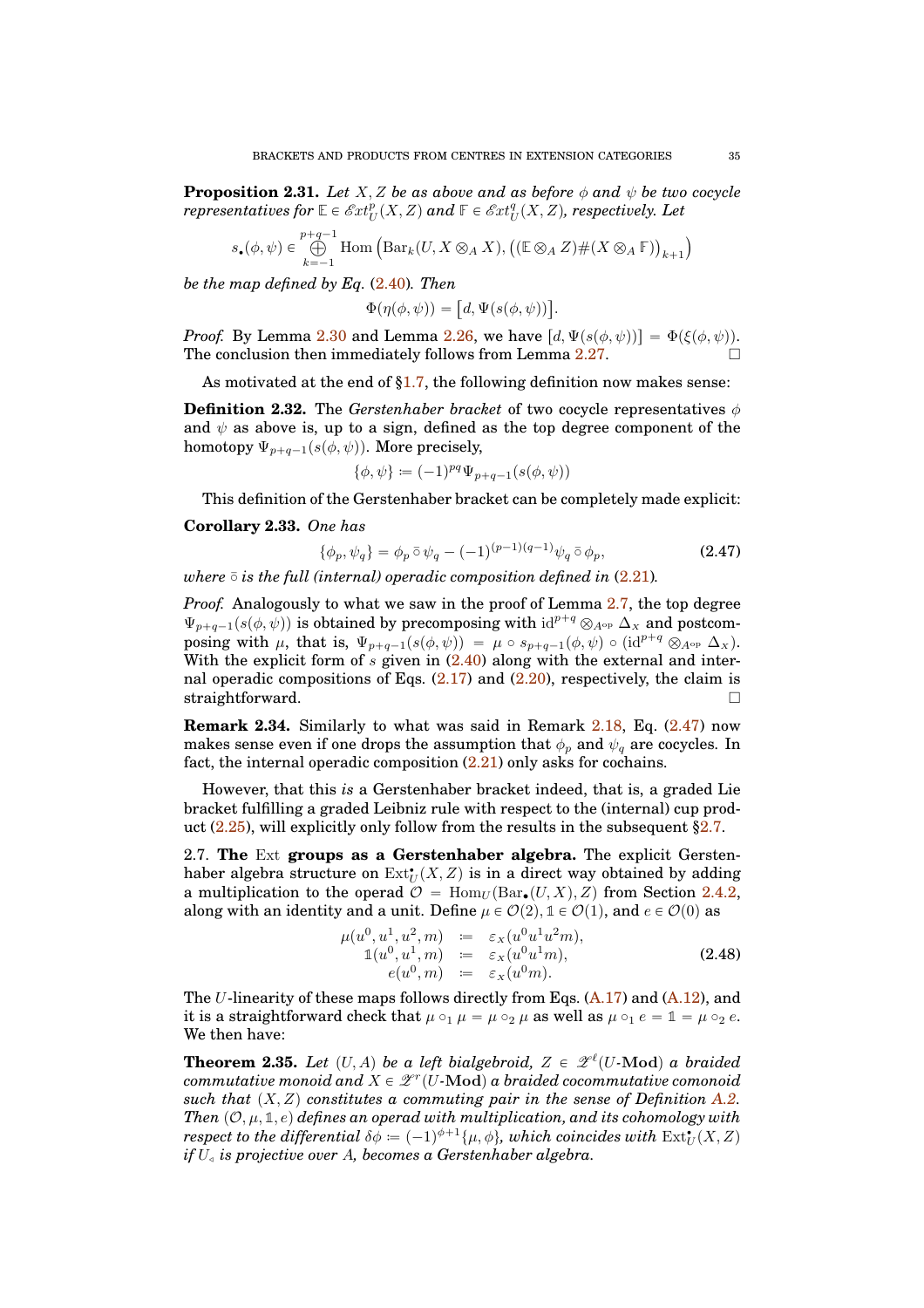*Proof.* The proof is a cumbersome but straightforward explicit computation that consists in verifying the associativity  $(A.21)$  for the partial compositions on O defined in [\(2.20\)](#page-24-0). Let  $\phi_p \in \mathcal{O}(p)$  and  $\psi_q \in \mathcal{O}(q)$ , and  $\chi_r \in \mathcal{O}(r)$ , and let  $j < i.$  One has

$$
( \langle \phi_p \circ_i \psi_q \rangle \circ_j \chi_r ) ( u^0, u^1, \ldots, u^{p+q+r-2}, m) \\ = ( \hat{\phi}_p \circ_i \psi_q ) ( u^0_{(1)}, \ldots, u^{j-1}_{(1)}, \chi_r (1, u^j_{(1)}, \ldots, u^{j+r-1}_{(1)}, ( u^{j+r-1}_{(2)}, \ldots, u^{p+q+r-2}_{(2)})[0] )_{(-1)}
$$
  
\n
$$
u^j_{(2)} \ldots u^{j-1}_{(2)} \chi_r (1, u^j_{(1)}, \ldots, u^{j-1}_{(1)}, \ldots, u^{j+1}_{(1)}, \ldots, u^{j+q+r-2}_{(1)}, m_{(1)}) ] ) ) ) ) )
$$
  
\n
$$
= \phi_p ( u^0_1, \ldots, u^{j-1}_{(1)}, \chi_r (1, u^j_1, \ldots, u^{j+r-1}_{(1)}, ( u^{j+1}_{(2)}, \ldots, u^{p+q+r-2}_{(2)})[0] ) ) )
$$
  
\n
$$
u^j_{(2)} \ldots u^{j-1}_{(2)} \ldots u^{j+1}_{(1)}, \chi_r (1, u^{j+1}_{(1)}, \ldots, u^{j+1}_{(2)}) , \ldots u^{j+1}_{(2)}, \ldots u^{j+q+r-2}_{(2)})[0] ) ) )
$$
  
\n
$$
u^{j-1}_{(2)} \ldots u^{j-1}_{(2)} \ldots u^{j+1}_{(2)} \ldots u^{j+1}_{(2)} \ldots u^{j+1}_{(2)} \ldots u^{j+1}_{(2)} \ldots u^{j+1}_{(2)} \ldots u^{j+1}_{(2)} \ldots u^{j+1}_{(2)} \ldots u^{j+1}_{(2)} \ldots u^{j+1}_{(2)} \ldots u^{j+1}_{(2)} \ldots u^{j+1}_{(2)} \ldots u^{j+1}_{(2)} \ldots u^{j+1}_{(2)} \ldots u^{j+1}_{(2)} \ldots u^{j+1}_{(2)} \ldots u^{j+1}_{(2)} \ldots u^{j+1}_{(2)} \ldots u^{j+1}_{(2)} \ldots u^{j+1}_{(2)} \ldots u^{j+1}_{(2)} \ldots u^{j+1}_{(2)} \ldots u^{j+1}_{(2)}, \ldots u^{j+1}_{(2)} \ldots u^{j+1}_{(2)},
$$

where braided commutativity along with the YD condition [\(A.5\)](#page-38-5) was used in the third step, in the fourth step we used

$$
(u_{(2)}m)_{[0]} \otimes_A (u_{(2)}m)_{[1]} \otimes_A (u_{(2)}m)_{[2]}u_{(1)}
$$
  
=  $(u_{(1)}m_{[0]})_{[0]} \otimes_A (u_{(1)}m_{[0]})_{[1]} \otimes_A u_{(2)}m_{[1]}$  (2.49)

<span id="page-35-0"></span>for any  $u \in U$  and  $m \in X$  as follows from the YD condition [\(A.6\)](#page-38-3), and in the fifth step we used the property  $(A.10)$  for  $(X, Z)$  being a commuting pair.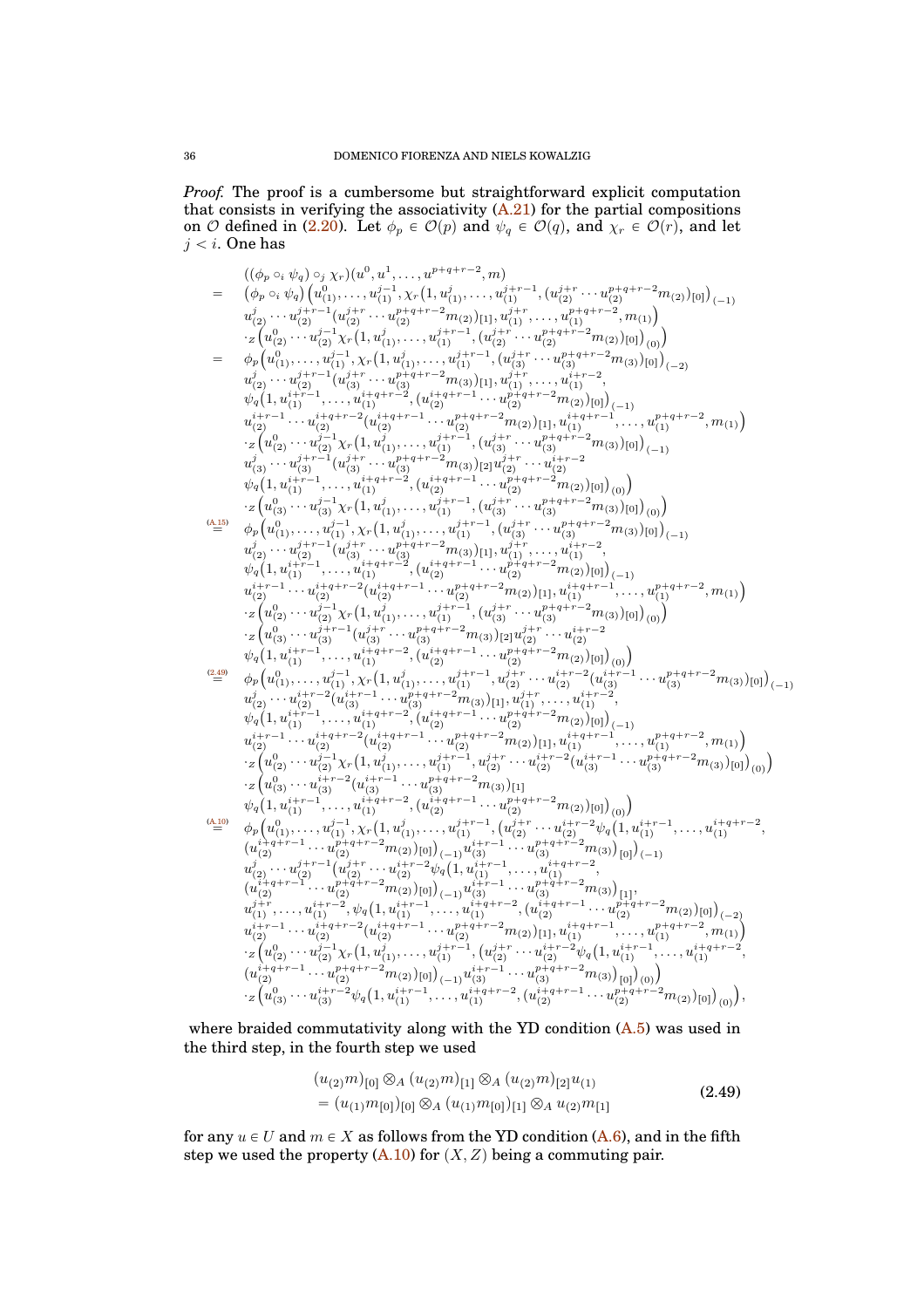## On the other hand,



which is the same as the big formula block on the page before (and if it is not, it is merely a typo), and which hence proves the first line of the partial operadic associativity  $(A.21)$ . Verifying the second line in  $(A.21)$  is left to the reader, and the third line is actually redundant as it says the same as the first (but the associativity properties are easier to read or memorise written this way). This concludes the proof that  $\mathcal O$  is an operad with multiplication.

That the differential  $\delta$  on the complex [\(2.19\)](#page-24-3) can be expressed as  $\delta \phi$  =  $(-1)^{\phi+1}\{\mu,\phi\}$  additionally uses the property [\(A.18\)](#page-40-8). That an operad with multiplication induces a Gerstenhaber structure on cohomology follows from a wellknown (by now) classical result  $[GeSch]$ , *cf.* Appendix  $\S A.3$ .

## APPENDIX A. CENTRES, BIALGEBROIDS, AND OPERADS

<span id="page-36-0"></span>A.1. **Centres in monoidal categories.** The following standard definition can be found, *e.g.*, in [\[Sch,](#page-41-8) Def. 4.3] or [\[EtGeNiOs,](#page-41-11) Def. 7.13.1]: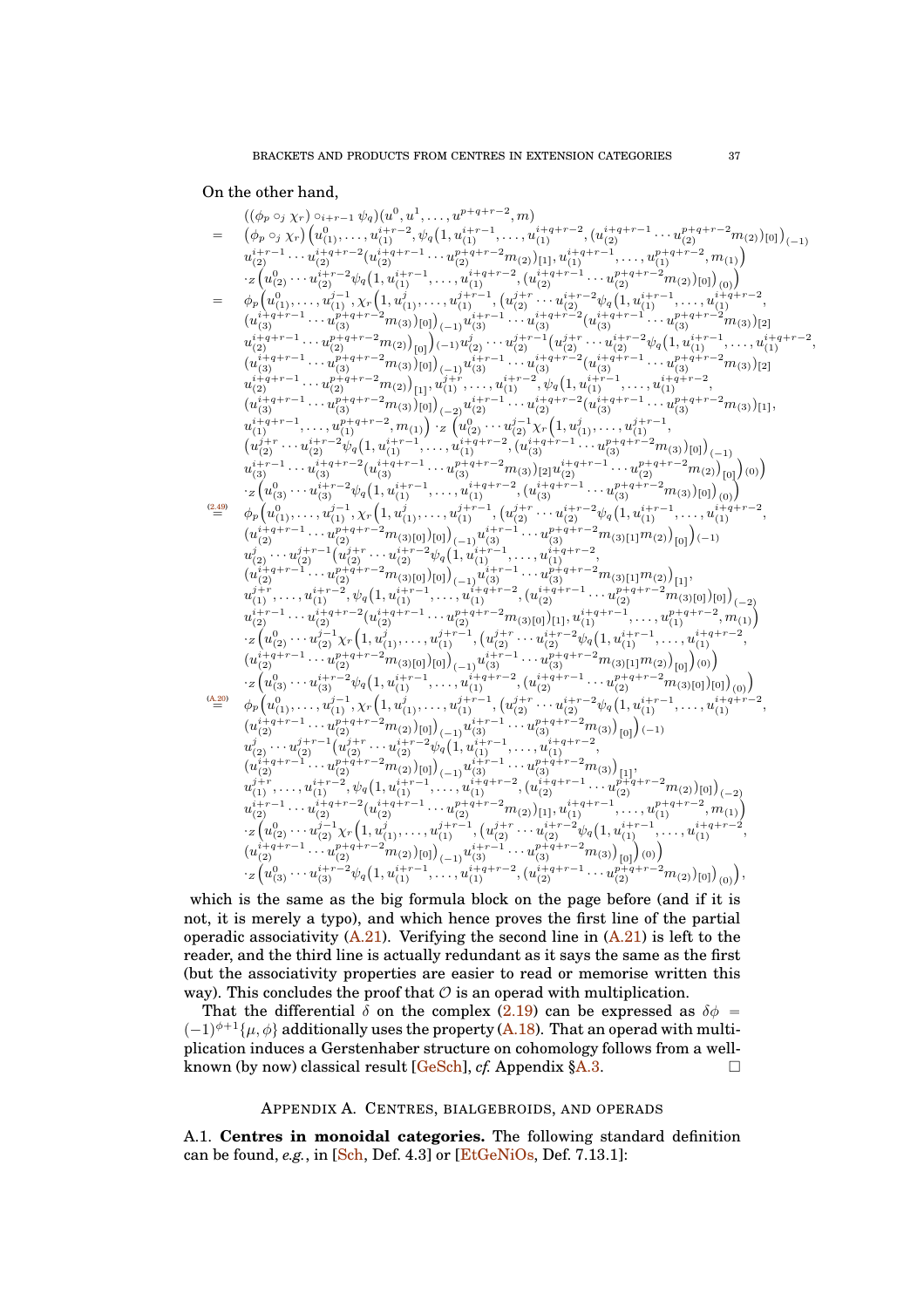<span id="page-37-0"></span> $\textbf{Definition A.1.}$  The *left weak centre*  $\mathscr{Z}^{\ell}(\mathscr{C})$  *of a monoidal category*  $(\mathscr{C}, \otimes, \mathbb{1})$  *is* the category whose objects are pairs  $(Z, \sigma_{Z,-})$ , where  $Z \in \mathscr{C}$ , such that

$$
\sigma_{z,M}\colon Z\otimes M\to M\otimes Z
$$

is natural in  $M \in \mathscr{C}$  and such that  $\sigma_{Z,M\otimes M'} = (M \otimes \sigma_{Z,M'}) (\sigma_{Z,M} \otimes M')$  holds for all  $M, M' \in \mathscr{C}$  (which amounts to a hexagon axiom if involving associators), along with  $\sigma_{Z,\mathbb{1}} = id_Z$ .

The left weak centre is a monoidal category again, in particular a braided one. At times, we only write  $(Z, \sigma)$  instead of  $(Z, \sigma_{Z,-})$  for objects in  $\mathscr{Z}^{\ell}(\mathscr{C})$ .

Likewise, one defines the *right weak centre*  $\mathscr{Z}^r(\mathscr{C})$  *of a monoidal category*  $\mathscr{C}$ as the category with objects  $(X, \tau_{-,x})$ , where this time

$$
\tau_{M,X} \colon M \otimes X \to X \otimes M
$$

is natural in  $M \in \mathscr{C}$ , subject to analogous conditions as above.

<span id="page-37-1"></span>**Definition A.2.** A *commuting pair* in a monoidal category  $\mathscr C$  is a pair  $(X, Z) \in$  $\mathscr{Z}^r(\mathscr{C})\times \mathscr{Z}^{\ell}(\mathscr{C})$  such that

$$
\sigma_{z,x} = \tau_{z,x}
$$

holds as maps  $Z \otimes X \to X \otimes Z$ .

**Remark A.3.** Since we wanted to deal with left and right centres and hence involve two different braided monoidal categories, the above definition is a slight variation of the following more standard one: in a braided monoidal category  $(\mathscr{Z}, \sigma)$ , a pair  $(X, Z)$  of its objects is called a *commuting pair* or a pair of *commuting objects* if  $\sigma_{Z,X} \circ \sigma_{X,Z} = id_{X \otimes Z}$ . For example, the *braided tensor product algebra* (see [\[Bae,](#page-41-12) Lem. 2]) of two braided commutative monoids  $X, Z$ in  $(\mathscr{Z}, \sigma)$  is not necessarily braided commutative again but is so if  $(X, Z)$  is a commuting pair, see *op. cit.*, Lemma 3. See Remark [A.4](#page-39-4) for further discussion.

<span id="page-37-2"></span>A.2. **Left bialgebroids, their (co)modules, and centres.** In this subsection, we gather all the necessary material on bialgebroids, their modules, their comodules, the left and right weak centres in question and how explicitly commuting pairs translate to this context.

A.2.1. *Bialgebroids.* A *left bialgebroid*  $(U, A, \Delta, \varepsilon, s, t)$ , or  $(U, A)$  for short, is a generalisation of a **k**-bialgebra to a bialgebra object over a noncommutative base ring A (typically a **k**-algebra), and consists of a **k**-algebra U which is simultaneously an  $A<sup>e</sup>$ -ring and an A-coring that are compatible in mostly the standard way, at least formally. In particular, one has a ring homomorphism resp. antihomomorphism  $s, t: A \rightarrow U$  (*source* resp. *target*) inducing four commuting A-module structures on U

<span id="page-37-3"></span>
$$
a \triangleright b \triangleright u \triangleleft c \blacktriangleleft d \coloneqq t(c)s(b)us(d)t(a) \tag{A.1}
$$

for  $u \in U$ ,  $a, b, c, d \in A$ , abbreviated by symbols like  $\mathcal{U}_{\leq \mathbf{I}}$  or similar, depending on the relevant action(s) in a specific situation. Also introduce the  $A<sup>e</sup>$ -ring

$$
U \times_A U \coloneqq \left\{ \sum_i u_i \otimes v_i \in U_a \otimes_{A} U \mid \sum_i a \bullet u_i \otimes v_i = \sum_i u_i \otimes v_i \bullet a, \ \forall a \in A \right\}
$$

the *Sweedler-Takeuchi product*, which allows to define on U a comultiplication

 $\Delta: U \to U \times_A U \subset U_{\leq} \otimes_{A} U$ ,  $u \mapsto u_{(1)} \otimes_A u_{(2)}$ ,

along with a counit  $\varepsilon: U \to A$  subject to certain identities that at some points differ from those in the bialgebra case, see  $[T_a]$  for the original construction.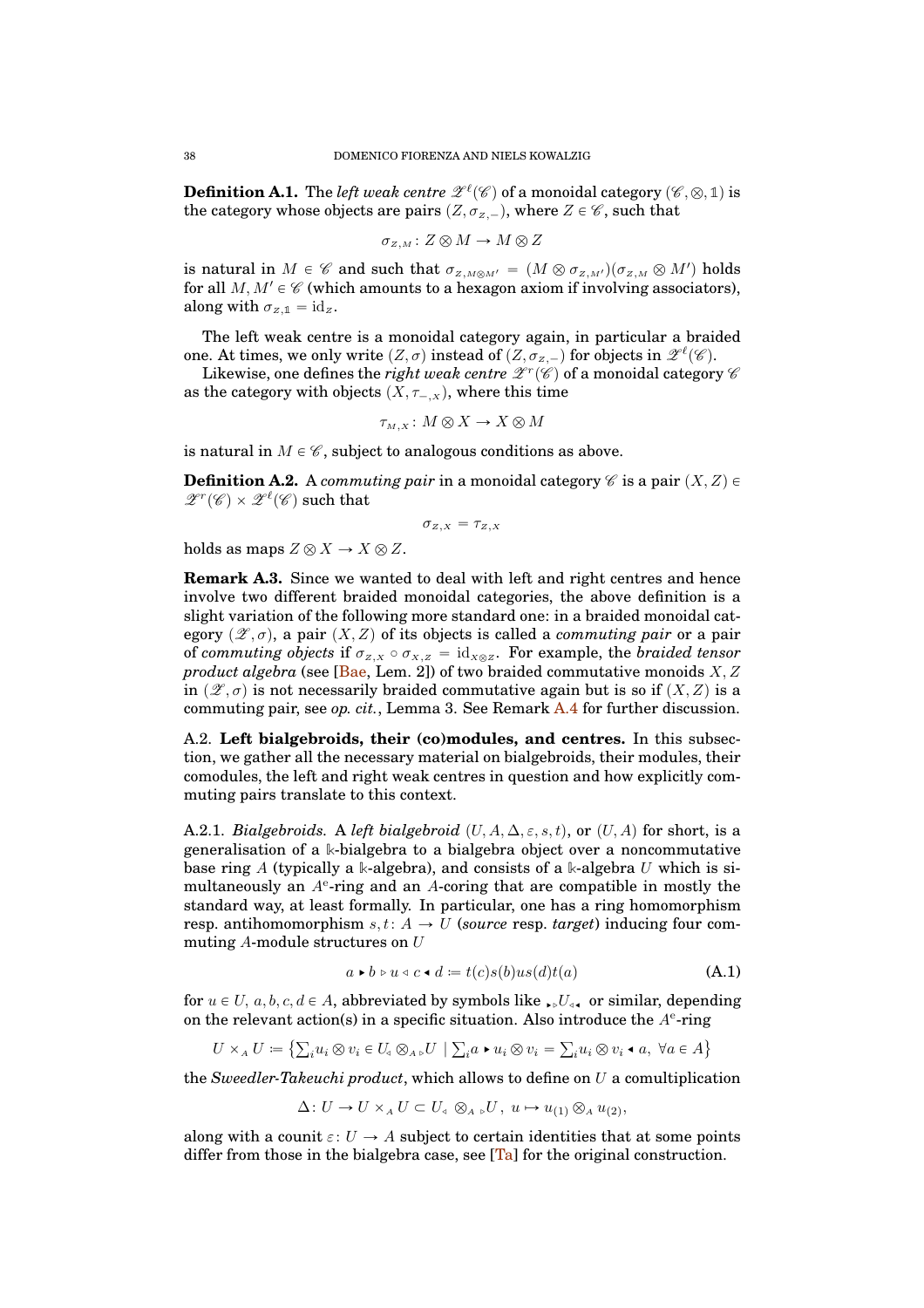A.2.2. *Example.* The simplest example of a (noncommutative noncocommutative) left bialgebroid is given by  $(A^e, A)$ , where  $A^e = A \otimes_k A^{op}$  is the enveloping algebra of an associative **k**-algebra A (which, in particular, allows to consider Schwede's approach in [\[Schw\]](#page-41-4) as a special case of our results in the main text). Its structure maps are, for any  $a, b \in A$ , given by

<span id="page-38-4"></span>
$$
\Delta(a \otimes_{\mathbb{k}} b) = (a \otimes_{\mathbb{k}} 1) \otimes_A (1 \otimes_{\mathbb{k}} b), \quad \varepsilon(a \otimes_{\mathbb{k}} b) = ab, \ns(a) = a \otimes_{\mathbb{k}} 1, \qquad t(a) = 1 \otimes_{\mathbb{k}} a,
$$
\n(A.2)

along with the factorwise multiplication on  $A \otimes_{\Bbbk} A^{\mathrm{op}}$  for the product.

A.2.3. *Bialgebroid modules and comodules.* A *left* U*-module* M over a left bialgebroid  $(U, A)$  is a left module over the underlying ring U. The category of left U-modules will be denoted by  $U$ -Mod and we usually write all  $U$ -actions just by juxtaposition. The forgetful functor  $U$ -Mod  $\rightarrow A^e$ -Mod is induced by

<span id="page-38-0"></span>
$$
a \triangleright m \triangleleft b := s(a)t(b)m, \qquad \forall a, b \in A, m \in M,
$$
 (A.3)

with respect to which one forms the tensor product  $M \otimes_A M'$  of left U-modules, and which, similar to the bialgebra case, is a left  $U$ -module again by

<span id="page-38-1"></span>
$$
u(m \otimes_A m') \coloneqq \Delta(u)(m \otimes_A m') = u_{(1)}m \otimes_A u_{(2)}m', \tag{A.4}
$$

for  $u \in U, m \in M, m' \in M'$ . In other words, U-Mod is a (strict) monoidal category with  $\otimes_A$  as monoidal product and A as its unit object.

A *left* (and analogously *right*) *comodule* over a left bialgebroid  $(U, A)$  is a comodule over the underlying A-coring [ $B<sub>r</sub>Wi$ , §3]: a left A-module M along with a coassociative and counital coaction  $\lambda: M \to U_{\alpha} \otimes_A M, m \mapsto m_{(-1)} \otimes_A m_{(0)},$ which, by defining the right A-action  $ma\coloneqq \varepsilon(m_{(-1)}\bullet a)m_{(0)}\text{ for all }a\in A\text{ on }M,$ effectively corestricts to a map  $\lambda : M \to U_{\alpha} \times_A M$ , where

$$
U_{\mathcal{A}} \times_A M \coloneqq \left\{ \sum_i u_i \otimes m_i \in U_{\mathcal{A}} \otimes_A M \mid \sum_i a \bullet u_i \otimes m_i = \sum_i u_i \otimes m_i a, \ \forall a \in A \right\}
$$

is a subspace in  $U_a \otimes_A M$ . The left coaction is A-bilinear in the sense of  $\lambda(amb)$  =  $a\triangleright m_{(-1)}\blacktriangleleft b\otimes_{A}m_{(0)}$  for all  $m\in M,$   $a,b\in A.$  Again, the category  $U\text{-}\mathbf{Comod}$  of left U-comodules (resp. the category Comod-U of right  $U$ -comodules) is a (strict) monoidal category with monoidal product  $\otimes_A$  and unit object A.

<span id="page-38-2"></span>A.2.4. A *left-left Yetter Drinfel'd (YD) module*  $Z$  over a left bialgebroid  $(U, A)$ is simultaneously a left U-module (with action denoted by juxtaposition) and a left U-comodule with coaction  $\lambda: Z \to U_a \otimes_A Z$ ,  $z \mapsto z_{(-1)} \otimes_A z_{(0)}$  such that the two forgetful functors  $U\text{-}\mathbf{Mod} \to A^e\text{-}\mathbf{Mod}$  and  $U\text{-}\mathbf{Comod} \to A^e\text{-}\mathbf{Mod}$  induce the same A-bimodule structure on Z, and such that

<span id="page-38-5"></span>
$$
u_{(1)}z_{(-1)} \otimes_A u_{(2)}z_{(0)} = (u_{(1)}z)_{(-1)}u_{(2)} \otimes_A (u_{(1)}z)_{(0)} \tag{A.5}
$$

holds for all  $u \in U$  and  $z \in Z$ , the corresponding category of which is braided monoidal (see below) with respect to  $\otimes_A$ , unit object given by the base algebra A, and denoted by  $^{\text{U}}_{\text{U}}\text{YD}$ .

<span id="page-38-6"></span>A.2.5. Likewise, a *left-right Yetter Drinfel'd (YD) module* X over a left bialgebroid  $(U, A)$  is simultaneously a left  $U$ -module (with action denoted by juxtaposition) and a right U-comodule with coaction  $\varrho: X \to X \otimes_{A} E$ ,  $U, x \mapsto x_{[0]} \otimes_A x_{[1]}$ such that the two forgetful functors  $U\text{-Mod} \to A^e\text{-Mod}$  and Comod- $U \to$  $A<sup>e</sup>$ -Mod induce the same A-bimodule structure on  $X$ , and such that

<span id="page-38-3"></span>
$$
u_{(1)}x_{[0]}\otimes_A u_{(2)}x_{[1]} = (u_{(2)}x)_{[0]}\otimes_A (u_{(2)}x)_{[1]}u_{(1)}\tag{A.6}
$$

holds for all  $u \in U$  and  $x \in X$ , the corresponding category of which is braided monoidal (see below) with respect to  $\otimes_A$ , unit object given by the base algebra A, and denoted by  $_{U}\mathbf{Y}\mathbf{D}^{U}$ .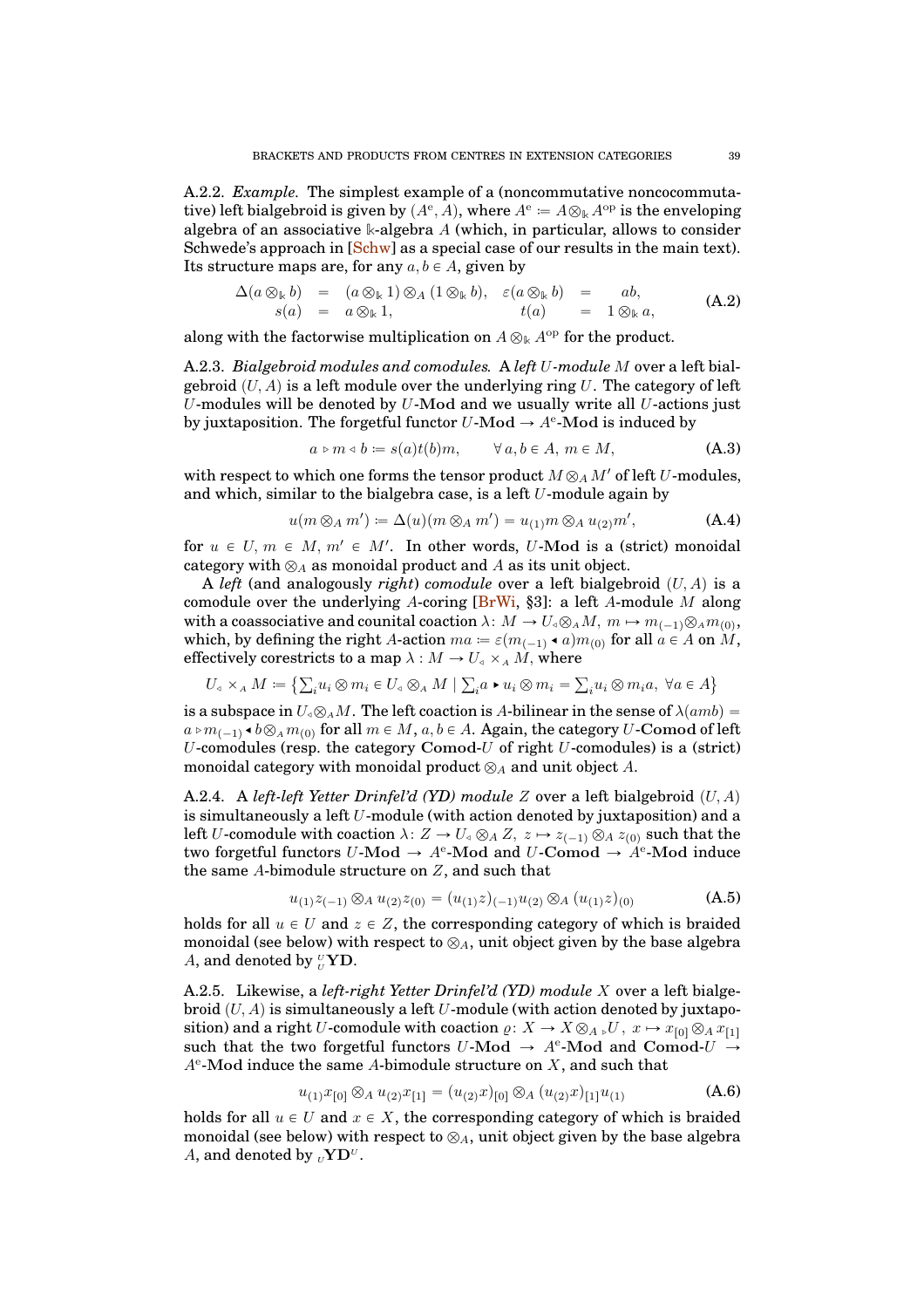A.2.6. Observe that, in contrast to bialgebras, there are *no* right-left or rightright YD modules over left bialgebroids.

A.2.7. *Weak centres and commuting pairs for left bialgebroids.* As mentioned at the beginning of  $\S2.1$ , a well-known fact [\[Sch,](#page-41-8) Prop. 4.4] establishes an equivalence of braided monoidal categories between the left weak centre  $\mathscr{L}^{\ell}(U\text{-}\mathrm{Mod})$  of the monoidal category  $U\text{-}\mathrm{Mod}$  in the sense of Definition [A.1,](#page-37-0) and the category  $U<sub>U</sub>$  YD, and analogously between the right weak centre  $\mathscr{Z}^r(U\text{-}\mathrm{Mod})$  and  $\mathrm{UVD}^{\mathrm{U}}$ : as for the first case, assign to any  $Z \in {}^{\mathrm{U}}_{\mathrm{U}}\mathrm{YD}$  its underlying left module  $Z \in U$ -Mod along with the *left braiding* 

<span id="page-39-3"></span>
$$
\sigma = \sigma_{z,M} : Z \otimes_A M \to M \otimes_A Z, \quad z \otimes_A m \mapsto z_{(-1)} m \otimes_A z_{(0)} \tag{A.7}
$$

for any  $M \in U$ -Mod, to form an object  $(Z, \sigma)$  in  $\mathscr{L}^{\ell}(U\text{-}\mathrm{Mod})$ . Much the same way, assign to any  $X \in {}_U \mathbf{Y} \mathbf{D}^U$  its underlying left module  $X \in U$ -Mod along with the *right braiding*

<span id="page-39-1"></span>
$$
\tau = \tau_{M,X} : M \otimes_A X \to X \otimes_A M, \quad m \otimes_A x \mapsto x_{[0]} \otimes_A x_{[1]}m \tag{A.8}
$$

for any  $M \in U$ -Mod, to give an object  $(X, \tau)$  in  $\mathscr{L}^r(U\text{-}\mathbf{Mod})$ .

A pair  $(X, Z)$  of objects in  $\mathscr{Z}^r(U\text{-}\mathrm{Mod}) \times \mathscr{Z}^{\ell}(U\text{-}\mathrm{Mod})$  resp.  ${}_U\mathbf{YD}^{\mathrm{U}} \times {}_U^{\mathrm{U}}\mathbf{YD}$  is then called a *commuting pair* in the sense of Definition [A.2](#page-37-1) if

<span id="page-39-0"></span>
$$
\tau_{Z,X} = \sigma_{Z,X} \tag{A.9}
$$

holds, or, if for all  $x \in X$  and  $z \in Z$ 

<span id="page-39-2"></span>
$$
x_{[0]} \otimes_A x_{[1]} z = z_{(-1)} x \otimes_A z_{(0)} \tag{A.10}
$$

is true, using explicitly the braidings  $(A.8)$  and  $(A.7)$ , respectively.

<span id="page-39-4"></span>**Remark A.4.** If the braiding  $(A.7)$  is invertible, which happens if more structure is present as, for example, if a bialgebra is a Hopf algebra with invertible antipode, one sets  $\tau_{\scriptscriptstyle M,Z} = \sigma_{\scriptscriptstyle M,Z}^{-1},$  and left and right weak centres are equivalent as braided monoidal categories, which we then refer to simply as *the* centre, also called the *Drinfel'd* centre and denoted here by  $\mathscr{Z}_1(U\text{-}\mathrm{Mod})$ .

As a braided monoidal category this has a centre again (the centre of a centre, so to speak), sometimes referred to as *Müger* or *Rehren* centre, defined by those objects Z in  $\mathscr{Z}_1(U\text{-Mod})$  for which  $\sigma_{Z,M} = \sigma_{M,Z}^{-1}$  for all  $M \in U\text{-Mod}$ , and denoted  $\mathscr{Z}_2(U\text{-Mod})$ , see [\[Mü,](#page-41-15) Def. 5.12] or [\[Reh\]](#page-41-16) for more information. The category  $\mathscr{Z}_2(U\text{-Mod})$  is obviously symmetric monoidal (and can be defined for any monoidal category  $\mathscr C$ ). By mere definition, each pair of objects in  $\mathscr{Z}_2(U\text{-Mod})$  yields a commuting pair in the sense of [\(A.9\)](#page-39-0) but at least for  $\mathscr{C} = U$ -Mod not very interesting ones: these are essentially A-modules (or direct sums thereof) as is the case if U were a Hopf algebra over  $A = k$ .

However, the notion of commuting pairs is more general: for example, both  $(M, A)$  and  $(A, N)$  for arbitrary  $M, N \in \mathscr{Z}_1(U\text{-Mod})$  obviously are commuting pairs, but not necessarily in  $\mathscr{Z}_2(U\text{-}\mathrm{Mod})$ . Slightly less trivial, for a *cocommutative* left bialgebroid, each  $M \in U$ -Mod can be made into a (left-left) YD module by means of the trivial left coaction and hence each pair  $(M, N)$  of left U-modules yields a pair of commuting objects.

<span id="page-39-5"></span>A.2.8. *Braided commutative monoids in*  $^{\mathrm{\scriptscriptstyle U}}_{\mathrm{\scriptscriptstyle U}}$ *YD.* A braided commutative monoid in  ${}_U^U{\bf Y}{\bf D}$  is, roughly speaking, an object  $Z$  that has four properties: it is a (leftleft) YD module, it is a left U-module algebra, a left U-comodule algebra, and finally it is braided commutative.

More in detail, writing the action and coaction of an object  $Z \in {}_U^{\nu} \mathbf{YD}$  as in [§A.2.4,](#page-38-2) assume that  $(Z, \mu, 1_Z)$  with multiplication  $z \cdot_z z' := \mu(z, z')$  and unit  $1_z$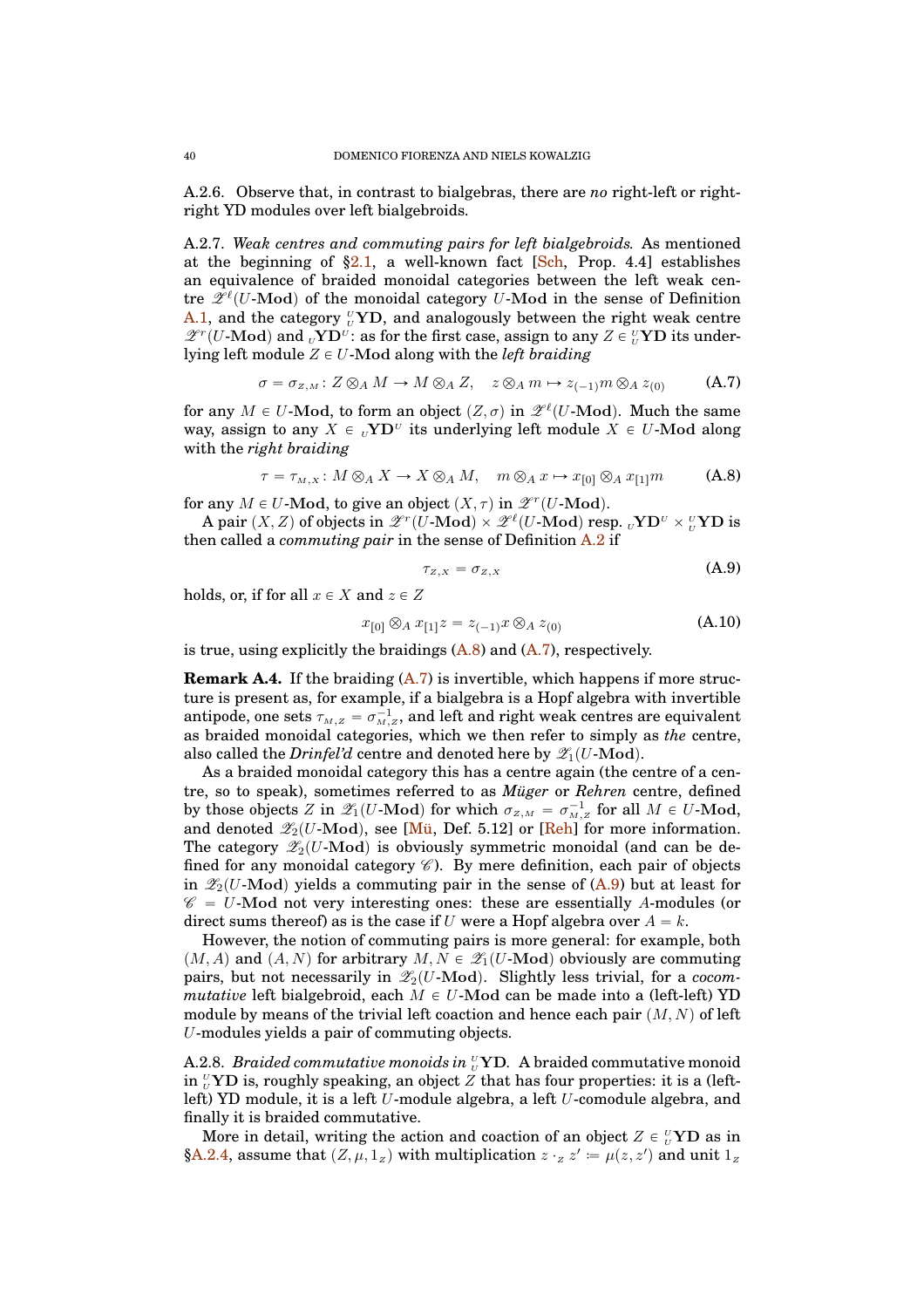is an  $A$ -ring. Being a left  $U$ -module algebra then explicitly means

$$
u(z \cdot_z z') = (u_{(1)}z) \cdot_z (u_{(2)}z'), \tag{A.11}
$$

along with

<span id="page-40-5"></span>
$$
u1_z = \varepsilon(u) \circ 1_z. \tag{A.12}
$$

On the other hand,  $(Z, \mu, 1_Z)$  also being a left U-comodule algebra implies

$$
\lambda_Z(z \cdot_z z') = \lambda_Z(z) \lambda_Z(z') = z_{(-1)} z'_{(-1)} \otimes_A z_{(0)} \cdot_z z'_{(0)},
$$

along with  $\lambda_Z(1_Z) = 1_U \otimes_A 1_Z$ . Moreover,

<span id="page-40-3"></span>
$$
\mu \circ \sigma = \mu,\tag{A.13}
$$

which says that  $(Z, \mu, 1_Z)$  is supposed to be braided commutative; explicitly,

<span id="page-40-9"></span>
$$
z \cdot_z z' = (z_{(-1)}z') \cdot_z z_{(0)}.
$$
 (A.14)

Observe that it is precisely (and tautologically) the YD condition  $(A.5)$  on Z that guarantees  $(A.14)$  to be well-defined, even when thinking of U-modules:

$$
u(z \cdot_z z') = u_{(1)} z \cdot_z u_{(2)} z' \stackrel{\text{(a.14)}}{=} (u_{(1)} z)_{(-1)} u_{(2)} z' \cdot_z (u_{(1)} z)_{(0)}
$$
\n
$$
\stackrel{\text{(a.5)}}{=} u_{(1)} z_{(-1)} z' \cdot_z u_{(2)} z_{(0)} = u((z_{(-1)} z') \cdot_z z_{(0)}).
$$
\n(A.15)

<span id="page-40-6"></span>Note that there is no relation whatsoever to whether the multiplication  $\mu$ in  $Z$  itself is commutative or not: for example, the base algebra  $A$  in a left bialgebroid itself is a braided commutative monoid in  $^{\overline{v}}_{\overline{v}}$ YD but not necessarily commutative as a **k**-algebra.

A.2.9. *Braided cocommutative comonoids in*  $\mathrm{UVD}^U$ . In much the same way as in [§A.2.8,](#page-39-5) a braided cocommutative comonoid in  $_{\textit{U}}\mathbf{Y}\mathbf{D}^{\textit{U}}$  (equivalently, a braided commutative monoid in  $({}_U{\bf Y}{\bf D}^U)^{op}$ ) is again an object equipped with four properties: it is a (left-right) YD module, it is a left U-module coalgebra as well as a left U-comodule coalgebra, and finally it is braided cocommutative.

More precisely, writing the action and coaction on an object  $X \in {}_U \mathbf{YD}^U$  as in [§A.2.5,](#page-38-6) assume that  $(X, \Delta_x, \varepsilon_X)$  is an A-coring with coproduct  $\Delta_x : X \to Y$  $X \otimes_A X$ ,  $x \mapsto x_{(1)} \otimes_A x_{(2)}$  and counit  $\varepsilon_X : X \to A$ . Being a left U-module coalgebra then explicitly means

<span id="page-40-0"></span>
$$
\Delta_X(ux) = \Delta_X(u)\Delta_X(x) = u_{(1)}x_{(1)} \otimes_A u_{(2)}x_{(2)},
$$
\n(A.16)

along with

<span id="page-40-4"></span>
$$
\varepsilon_X(ux) = \varepsilon(u \bullet \varepsilon_X(x)). \tag{A.17}
$$

On the other hand,  $(X, \Delta_X, \varepsilon_X)$  is also a left U-comodule coalgebra, which reads

$$
x_{[0](1)} \otimes_A x_{[0](2)} \otimes_A x_{[1]} = x_{(1)[0]} \otimes_A x_{(2)[0]} \otimes_A x_{(2)[1]} x_{(1)[1]},
$$

for any  $x \in X$ , along with

$$
\varepsilon_x(x) = \varepsilon_x(x_{[0]}) \triangleright x_{[1]}.
$$
\n(A.18)

Finally, braided cocommutativity manifests as

<span id="page-40-8"></span> $t$ (

<span id="page-40-1"></span>
$$
\tau \circ \Delta_x = \Delta_x, \tag{A.19}
$$

or, explicitly,

<span id="page-40-7"></span>
$$
x_{(2)[0]} \otimes_A x_{(2)[1]} x_{(1)} = x_{(1)} \otimes_A x_{(2)}.
$$
 (A.20)

<span id="page-40-2"></span>A.3. **Operads and Gerstenhaber algebras.** A (*non-*Σ) *operad* O in the category of k-modules is a family  $\{\mathcal{O}(n)\}_{n\geq0}$  of k-modules with k-bilinear operations